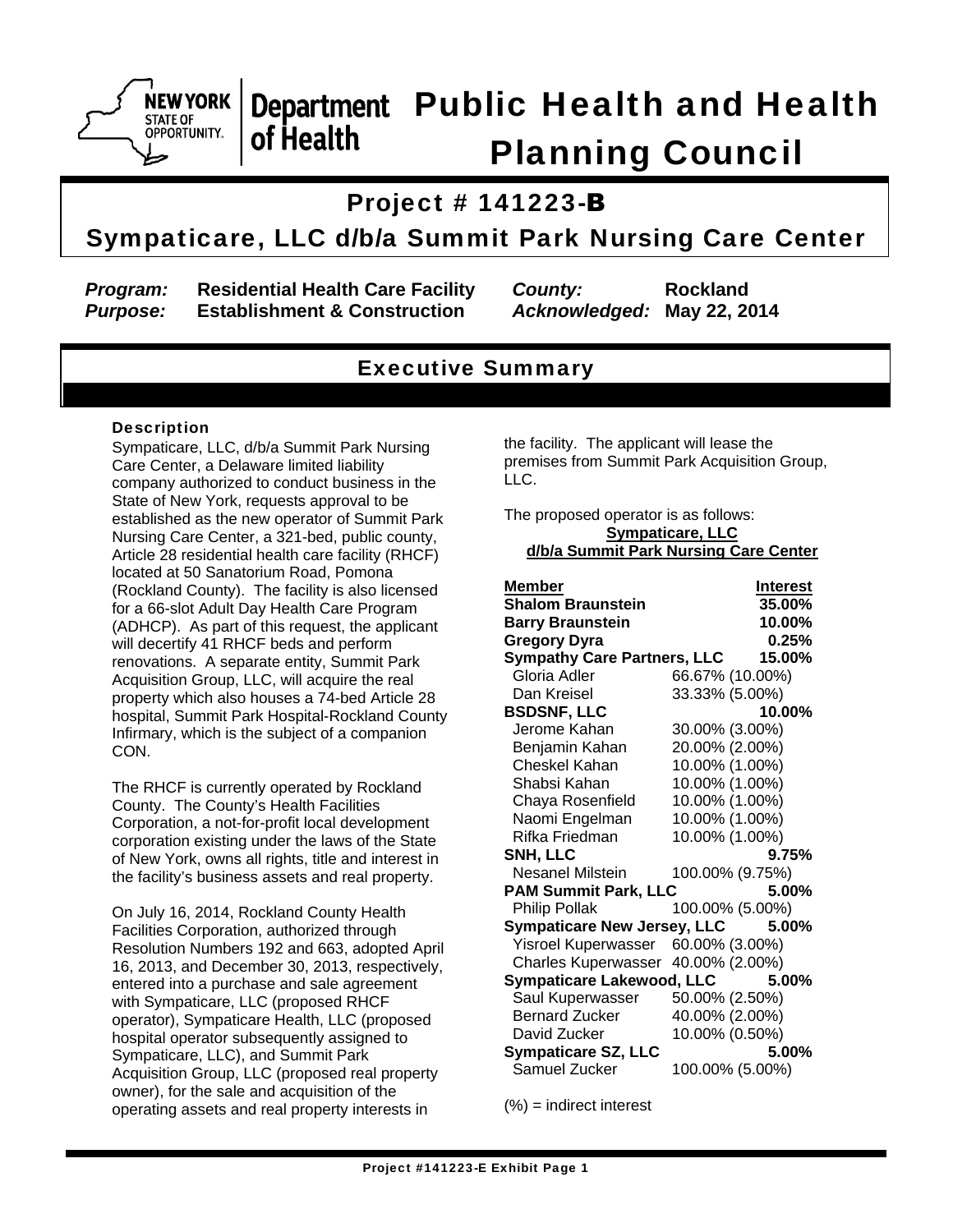The applicant will lease the RHCF premises from Summit Park Acquisition Group, LLC. There is a relationship between Sympaticare, LLC and Summit Park Acquisition Group, LLC in that the entities have common membership. There will be no change in services provided subsequent to the change in operator.

Concurrently under review, the applicant is seeking to be established as the new operator of Summit Park Hospital-Rockland County Infirmary, also located at 50 Sanatorium Rd, Pomona (CON #142211).

### OPCHSM Recommendation

Contingent Approval

#### Need Summary

Summit Park Nursing Care Center's occupancy was 80.6% in 2011, 75.6% in 2012, and 66.3% in 2013. Current utilization as of July 22, 2015 is 63.2% with 118 vacant beds. Upon the change of ownership, Summit Park Nursing Care Center will decertify 41 RHCF beds, for a total of 280 beds.

#### Program Summary

No negative information has been received concerning the character and competence of the proposed applicants. All health care facilities are in substantial compliance with all rules and regulations. The individual background review indicates the applicants have met the standard to provide a substantially consistent high level of care as set forth in Public Health Law §2801 a(3). The design of the nursing home updates a traditional nursing home layout to broad code conformance.

#### Financial Summary

Summit Park Acquisition Group, LLC will acquire the RHCF operational assets and the real property for \$20,934,594 which will be funded as follows: \$4,186,931 from members' equity and a \$16,747,663 loan with an interest rate between 3.5% - 6.5% for a 10-year term, amortized up to 30 years. The loan amount was determined based on financing 80% of the total purchase price and does not include closing cost estimated at 3.5%.

Total project costs of \$34,520,233 for the renovations is estimated to be funded as follows: \$6,420,763 from members' equity (which was reduced from 25% to 18.6% based on the 41 bed decertification) and a \$28,099,470 loan with an interest rate between 3.5% - 6.5% for a 10 year term, amortized up to 30 years. A letter of interest has been provided by Harborview Capital Partners, LLC. The applicant states that they intend to refinance with a HUD mortgage.

Budget

| ______      | Year One     |
|-------------|--------------|
| Revenues:   | \$29,974,960 |
| Expenses:   | 28,251,839   |
| Net Income: | \$1,723,121  |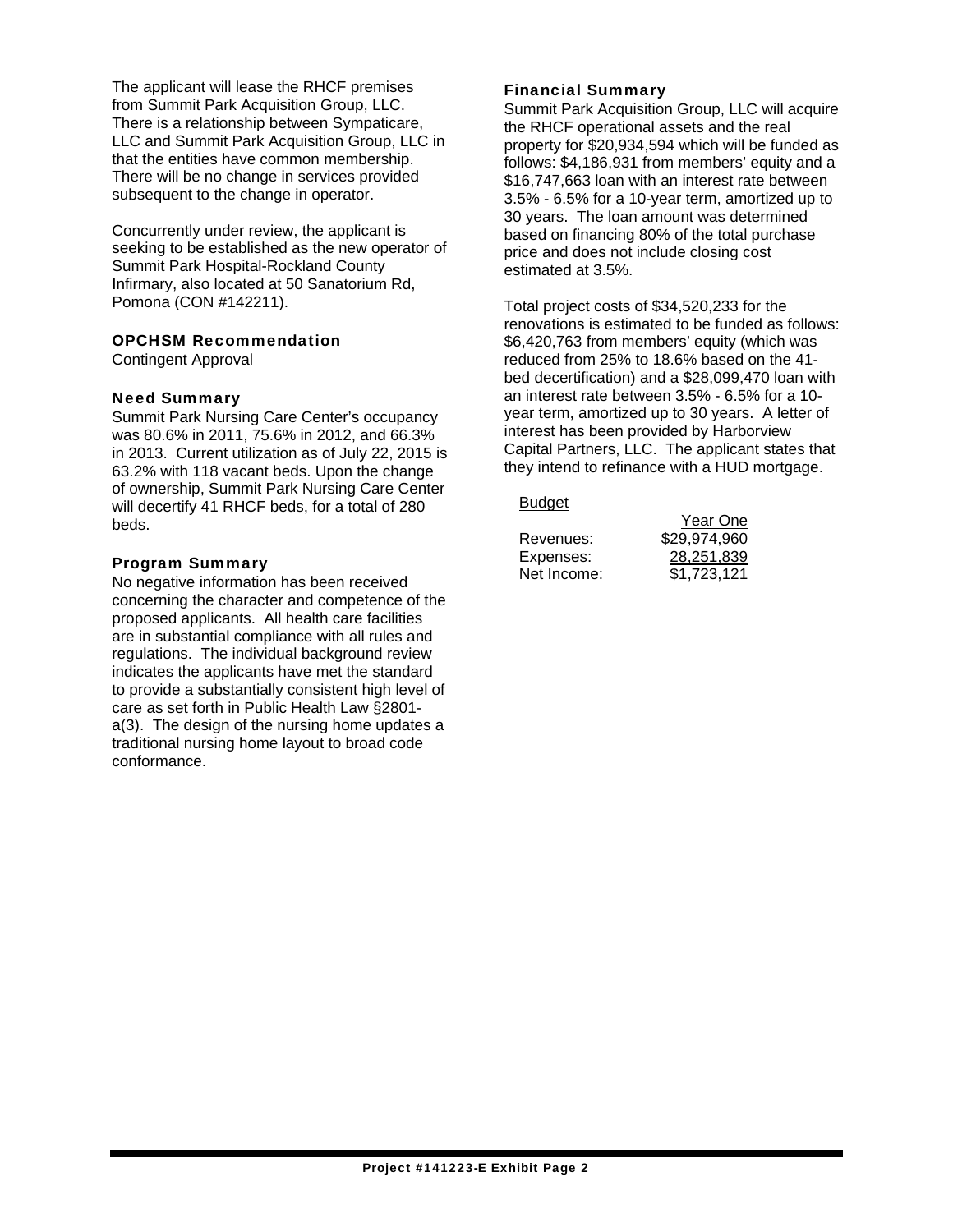## Recommendations

### Health Systems Agency

There will be no HSA recommendation for this project.

#### Office of Primary Care and Health Systems Management **Approval contingent upon:**

- 1. Submission of a check for the amount enumerated in the approval letter, payable to the New York State Department of Health. Public Health Law Section 2802.7 states that all construction applications requiring review by the Public Health and Health Planning Council shall pay an additional fee of fifty-five hundredths of one percent of the total capital value of the project, exclusive of CON fees. A copy of the check must be uploaded into the NYSE-CON system after it is mailed to the Department. [PMU]
- 2. Submission of a commitment signed by the applicant which indicates that, within two years from the date of the council approval, the percentage of all admissions who are Medicaid and Medicare/Medicaid eligible at the time of admission will be at least 75 percent of the planning area average of all Medicaid and Medicare/Medicaid admissions, subject to possible adjustment based on factors such as the number of Medicaid patient days, the facility's case mix, the length of time before private paying patients became Medicaid eligible, and the financial impact on the facility due to an increase in Medicaid admissions. (RNR)
- 3. Submission of a plan to continue to enhance access to Medicaid residents. At a minimum, the plan should include, but not necessarily be limited to, ways in which the facility will:
	- a. Reach out to hospital discharge planners to make them aware of the facility's Medicaid Access Program;
	- b. Communicate with local hospital discharge planners on a regular basis regarding bed availability at the nursing facility; and
	- c. Identify community resources that serve the low-income and frail elderly population who may eventually use the nursing facility, and inform them about the facility's Medicaid Access policy. (RNR)
- 4. Submission of letters of intent, not merely letters of support, from all facilities and lead Performing Provider System agencies willing to refer patients to the residential health care facility. These letters should include, but not be limited to, the estimated number of patient referrals to the residential health care facility. (RNR)
- 5. Submission of a commitment, signed by the applicant, to serve difficult-to-place individuals and the percentage of the facility's total resident population that will consist of difficult-to-place individuals, including but not limited to short-term restorative patients who require seven days per week physical therapy and/or occupational therapy services. (RNR)
- 6. Submission of a commitment, signed by the applicant, to serve the uninsured and the percentage of the facility's total resident population that will consist of uninsured individuals, including. Uninsured individuals have been identified by the applicant to be those who have no means of financial support and require charity care. (RNR)
- 7. Submission of a commitment, signed by the applicant, to submit annual reports to the DOH, for at least two years, demonstrating substantial progress with the implementation of the plan. These reports should include, but not be limited to:
	- a. Description of how the applicant reached out to hospital discharge planners to make them aware of the facility's Medicaid Access Program;
	- b. Documentation that the applicant communicated with local hospital discharge planners on a regular basis regarding bed availability at the nursing facility;
	- c. Identification of the community resources that serve the low-income and frail elderly population that have used, or may eventually use, the nursing facility, and confirming they were informed about the facility's Medicaid Access policy.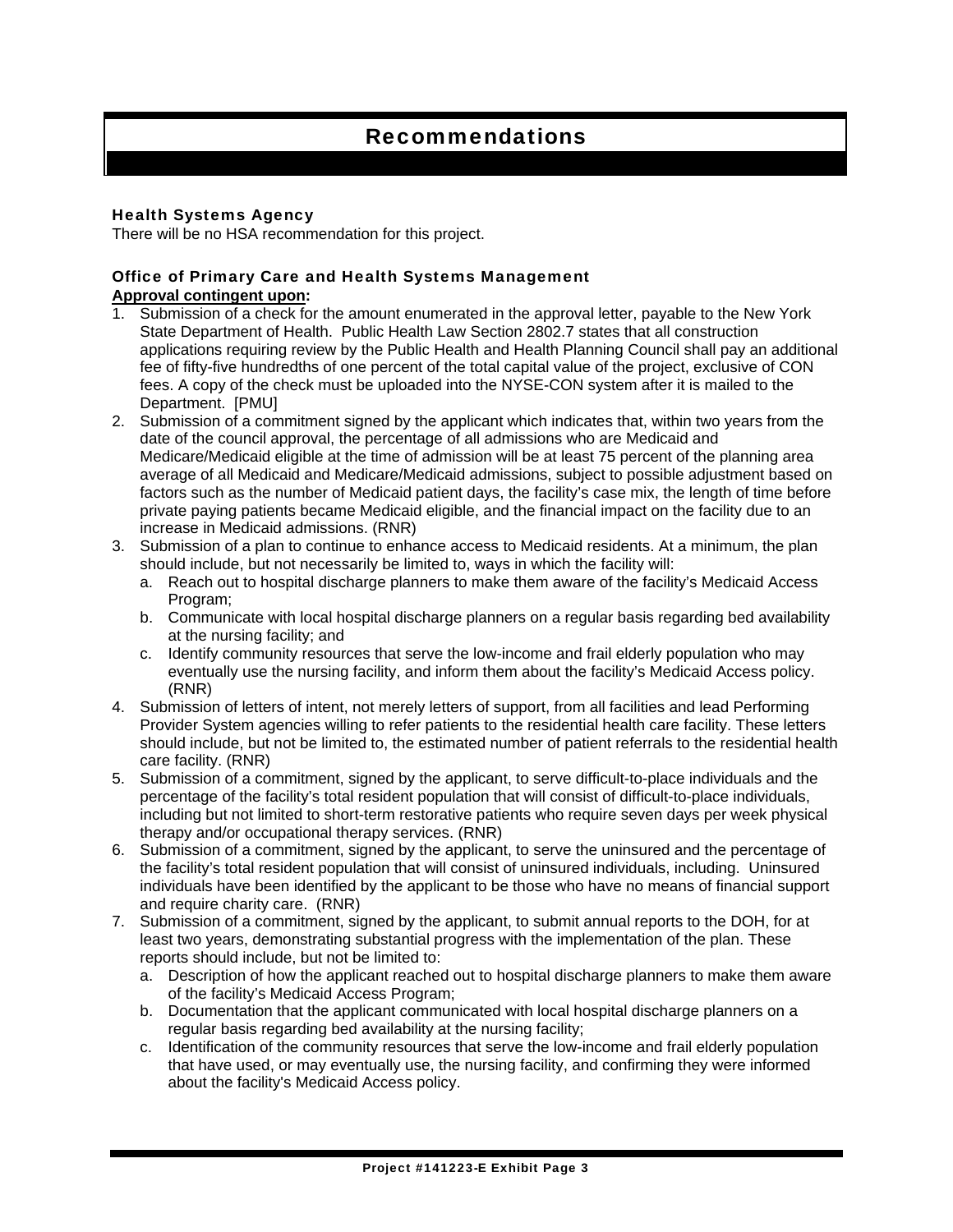d. Documentation pertaining to the number of referrals and the number of Medicaid admissions; and

- e. Other factors as determined by the applicant to be pertinent.
- The DOH reserves the right to require continued reporting beyond the two-year period. (RNR)
- 8. Submission of an affidavit from each owner of Sympaticare, LLC acknowledging his/her responsibility for the health, safety and welfare of the residents of the nursing home, and the necessity of providing sufficient resources for its successful operation. [LTC]
- 9. Submission of and programmatic approval of a transition plan that will outline proactive measures to be undertaken to ensure that the quality of care at the facility is maintained and will not be undermined by the implementation of the new business plan. [LTC]
- 10. Submission and programmatic approval of final plans for the entire building which demonstrate full code compliance and which adhere to the originally approved project scope. [LTC]
- 11. Submission of an executed loan commitment for the purchase of the operations and real property, acceptable to the Department of Health. (BFA)
- 12. Submission of an executed loan commitment for the project costs, acceptable to the Department of Health. (BFA)
- 13. Submission of an amended purchase and sale agreement changing the operations' ownership from Sympaticare Health, LLC to Sympaticare, LLC, with Exhibits completed, acceptable to the Department of Health. (BFA)
- 14. Submission of a complete Purchase and Sale Agreement with all schedules and exhibits attached, acceptable to the Department. [CSL]
- 15. Submission of an executed complete CON application Schedule 4B Medicaid Affidavit, acceptable to the Department. [CSL]
- 16. Submission of an executed amended Operating Agreement of Sympaticare SZ, LLC, acceptable to the Department. [CSL]
- 17. Submission of a signed and dated Certificate of Amendment of the Articles of Organization of Sympaticare SZ, LLC, acceptable to the Department. [CSL]
- 18. Submission of an executed amended Operating Agreement of Sympaticare Lakewood LLC, acceptable to the Department. [CSL]
- 19. Submission of an executed amended Operating Agreement of Sympaticare New Jersey LLC, acceptable to the Department. [CSL]
- 20. Submission of an executed amended Operating Agreement of BSDSNF, LLC, acceptable to the Department. [CSL]
- 21. Submission of a signed and dated Certificate of Amendment of the Articles of Organization of BSDSNF, LLC, acceptable to the Department. [CSL]
- 22. Submission of an executed amended Operating Agreement of SNH, LLC, acceptable to the Department. **[CSL]**
- 23. Submission of an executed amended Operating Agreement of Sympathy Care Partners LLC, acceptable to the Department. [CSL]
- 24. Submission of a signed and dated Certificate of Amendment of the Articles of Organization of Sympathy Care Partners LLC, acceptable to the Department. [CSL]
- 25. Submission of an executed amended Operating Agreement of PAM Summit Park LLC, acceptable to the Department. [CSL]
- 26. Submission of a signed and dated Certificate of Amendment of the Articles of Organization of PAM Summit Park LLC, acceptable to the Department. [CSL]
- 27. Submission of an executed Certificate of Assumed Name of Sympaticare, LLC, indicating its intent to do business as Summit Park Nursing Care Center, acceptable to the Department. [CSL]
- 28. Submission of an executed Second Amended and Restated Operating Agreement of Sympaticare, LLC, acceptable to the Department. [CSL]
- 29. Submission of an executed Certificate of Amendment to the Application for Authority of Sympaticare, LLC, acceptable to the Department. [CSL]
- 30. Submission of State Hospital Code (SHC) Drawings, acceptable to the Department, as described in BAEFP Drawing Submission Guidelines DSG-04. [AER]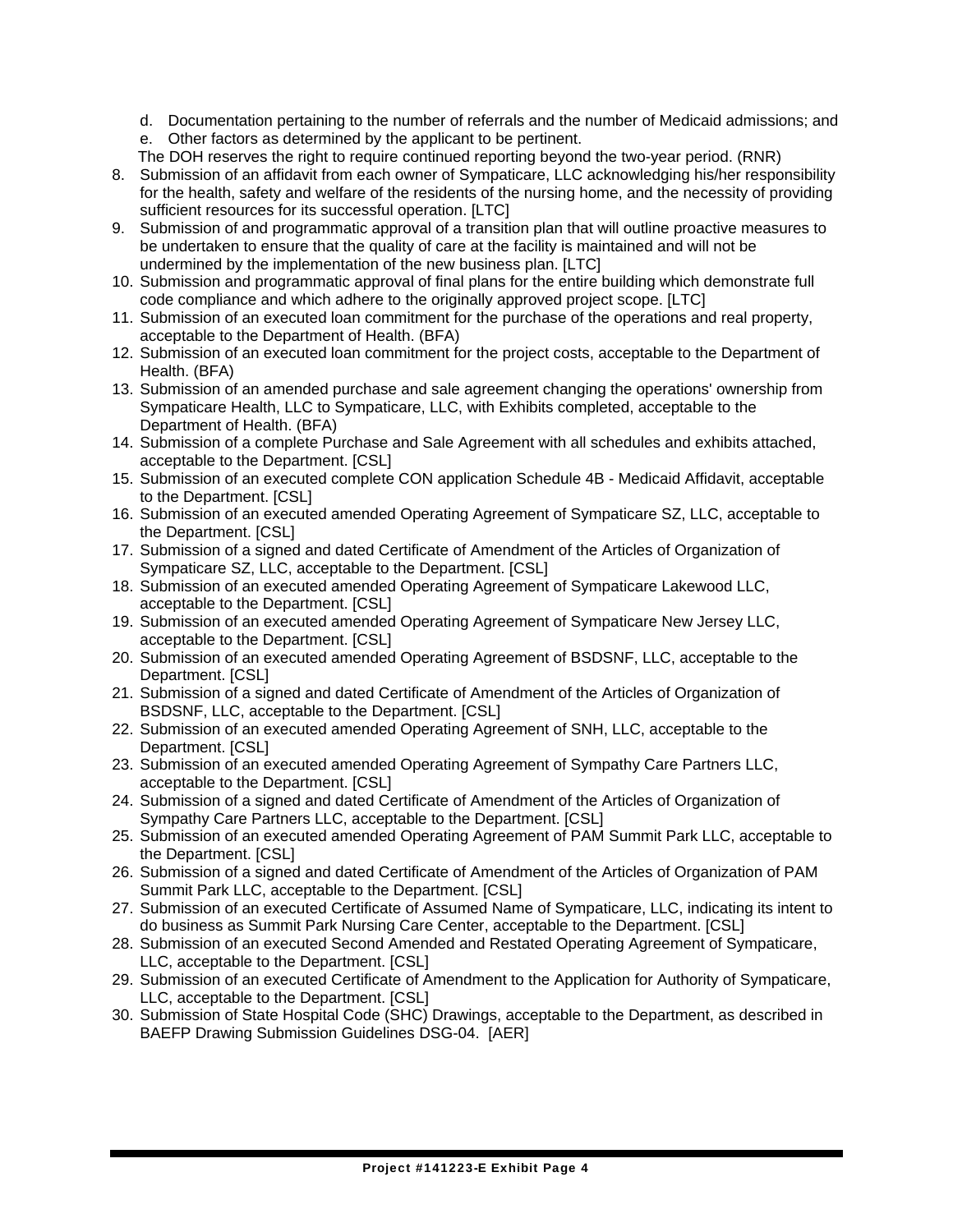### **Approval conditional upon:**

- 1. The project must be completed within three years from the date of the Public Health and Health Planning Council recommendation letter. Failure to complete the project within the prescribed time shall constitute an abandonment of the application by the applicant and an expiration of the approval. [PMU]
- 2. Any outstanding deficiencies cited in the December 14, 2014 Summit Park survey will be addressed as part of the new business structure for the facility, and the applicant will demonstrate continued compliance with the approved plan of correction. [LTC]
- 3. The applicant will refrain from the operation of a scatter bed ventilator dependent service and will not admit any patient requiring ventilator support to the nursing home. [LTC]
- 4. Submission of and approval of the patient safety plan by the Metropolitan Area Regional Office New Rochelle, prior to the commencement of construction. [LTC]
- 5. The leasing of any space adjacent or contiguous to any nursing home area will receive prior programmatic endorsement. [LTC]
- 6. The applicant will obtain prior programmatic approval before entering into any subsequent consulting and service agreement for the nursing home. [LTC]
- 7. The submission of Final Construction Documents, signed and sealed by the project architect, as described in BAEFP Drawing Submission Guidelines DSG-05, prior to the applicant's start of construction. [AER]
- 8. Construction must start on or before January 1, 2016 and construction must be completed by July 1, 2017, presuming approval to start construction is granted prior to commencement. In accordance with 10 NYCRR Part 710.10(a), if construction is not started on or before the start date this shall constitute abandonment of the approval. It is the responsibility of the applicant to request prior approval for any changes to the start and completion dates. [AER]

Council Action Date **August 6, 2015**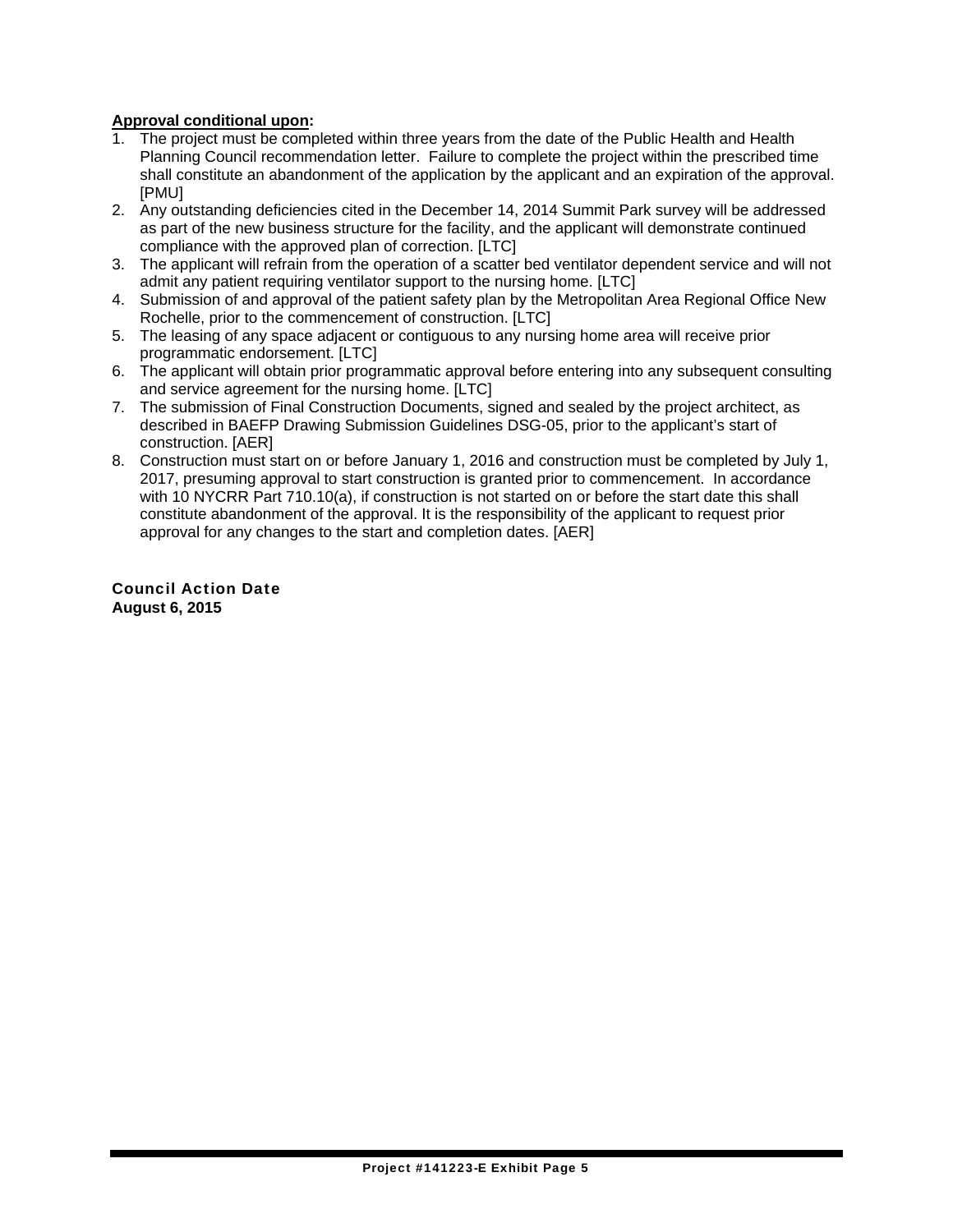## Need Analysis

### Project Description

Sympaticare, LLC seeks approval to become the established operator of Summit Park Nursing Care Center, a 321-bed Article 28 residential health care facility (RHCF), located at 50 Sanitorium Road, Pomona, 13326, in Rockland County. The current operator of the RHCF is Rockland County. Upon approval of this application, the facility will reduce its total bed capacity by 41 RHCF beds, resulting in a total of 280 beds, as shown below:

| <b>Summit Park Nursing Care</b><br>Center | <b>Current</b> | <b>Proposed</b><br><b>Action</b> | <b>Upon</b><br><b>Completion</b> |
|-------------------------------------------|----------------|----------------------------------|----------------------------------|
| RHCF Beds                                 | 321            | 41                               | 280                              |
| Total                                     | 321            | '41                              | 280                              |

### Analysis

There is currently a surplus of one bed in Rockland County as indicated in the following table:

#### **RHCF Need – Rockland County**

| 2016 Projected Need            | 1,635  |
|--------------------------------|--------|
| <b>Current Beds</b>            | 1,676  |
| <b>Beds Under Construction</b> | $-4()$ |
| <b>Total Resources</b>         | 1,636  |
| <b>Unmet Need</b>              |        |

The overall occupancy for Rockland County is 87.1% for 2013 as indicated in the following chart:



#### \*unaudited; based off weekly census

Summit Park Nursing Care Center's occupancy was 80.6% in 2011, 75.6% in 2012, and 66.3% in 2013. Current utilization as of July 22, 2015 is 63.2% with 118 vacant beds. According to the applicant, Summit Park Nursing Care has had low occupancy due to the following reasons:

- The facility has been in operational limbo over the past few years as the public became aware of the potential privatization, sale, or closure of the facility;
- Referral sources and families have been reluctant to send patients to a facility whose future is unknown;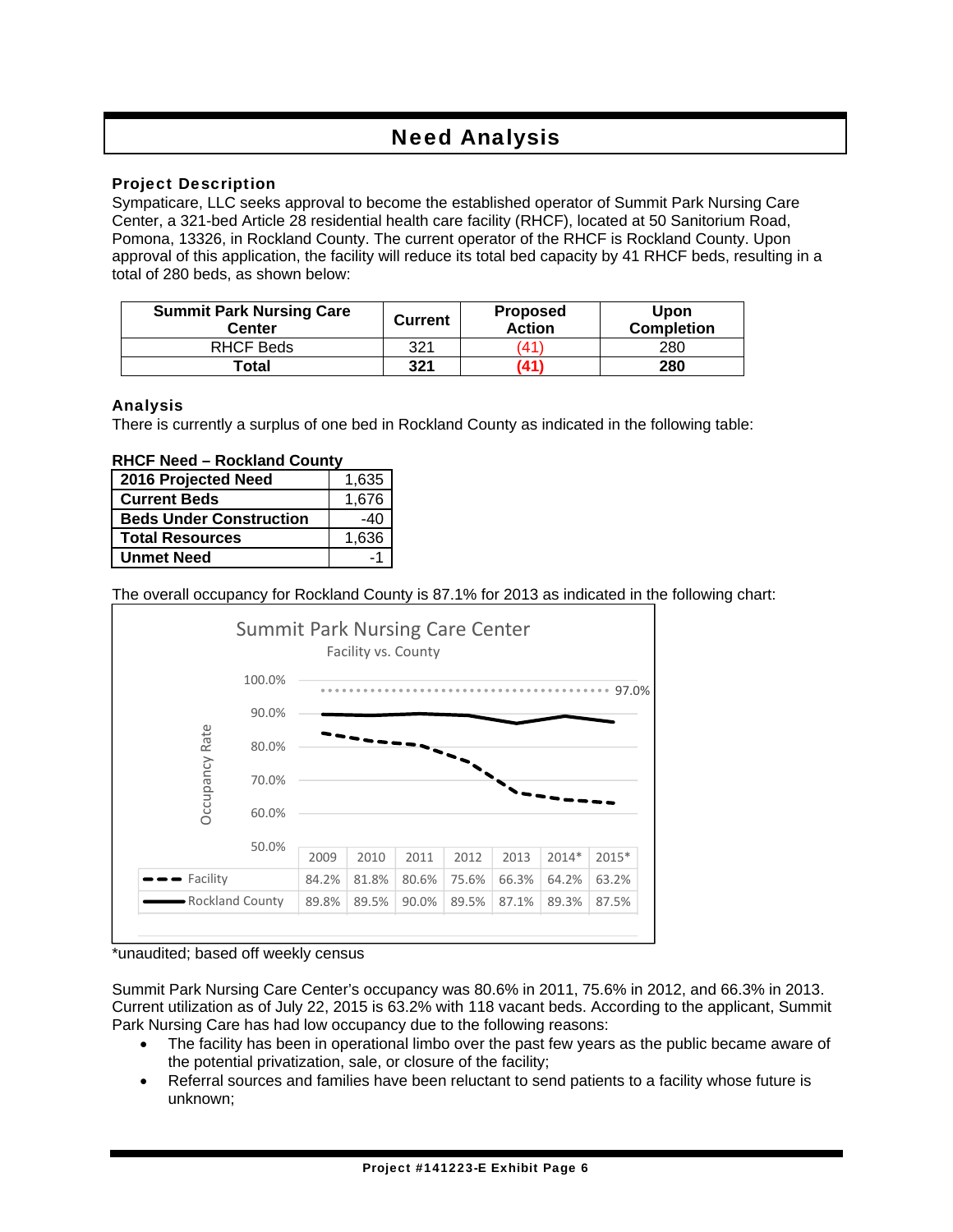- Media scrutiny of the facility's financial losses has discouraged placements by the public who may assume that such losses predict poorer care;
- Due to budgetary constraints, Rockland County has not been the "best in class" operator in the service area and has not been able to afford to invest significant dollars in renovating the property, improving services, and transforming for future healthcare opportunities;
- The current admissions process favors placement of patients into Summit Park Hospital and there is no system in place to process referrals into the nursing home; and
- Rockland County never had an effective marketing and branding campaign.

In addition to the 41-bed reduction, the applicant intends to increase occupancy in the following ways:

- Separate the admissions and marketing departments between the nursing home and the hospital and initiate an active marketing campaign;
- Process admissions seven days a week and work with all area hospitals to process admissions in a timely fashion, avoid unnecessary hospital readmissions and meet the area hospitals' discharge needs;
- Identify difficult-to-place individuals, which are patients requiring short-term rehabilitation on a 7 day a week basis, patients with a history of developmental and/or physical disabilities, patients who exhibit psychiatric behaviors, and uninsured patients;
- Partner with all three PPSs in the area Montefiore, Westchester, and Refuah;
- Contract with managed long-term care plans to strengthen existing relationships with the facility and enroll with other networks as appropriate;
- Transfer 30 patients from Summit Park Hospital to the nursing home as soon as possible based on patient acuity level and adequate training of the nursing home staff; and
- Admit 30% of the discharged patient population from Summit Park Hospital to the nursing home.

Studies show that 25% of long term acute care hospital (LTACH) patients are discharged to residential health care facilities. In effort to calculate patient projections at the Nursing Home, an analysis included in BPNR Attachment A was performed assuming a discharge rate of 27.5% LTACH patients per month, which is the average of the 25% discharge rate from the evidence base and the 30% provided by the proposed operator. As seen in Table 4 of BPNR Attachment A, this analysis demonstrates achievement of occupancy to the Department's planning optimum by Year 3.

### **Access**

Regulations indicate that the Medicaid patient admissions standard shall be 75% of the annual percentage of all Medicaid admissions for the long term care planning area in which the applicant facility is located. Such planning area percentage shall not include residential health care facilities that have an average length of stay 30 days or fewer. If there are four or fewer residential health care facilities in the planning area, the applicable standard for a planning area shall be 75% of the planning area percentage of Medicaid admissions, or of the Health Systems Agency area Medicaid admissions percentage, whichever is less. In calculating such percentages, the Department will use the most current data which have been received and analyzed by the Department.

An applicant will be required to make appropriate adjustments in its admission policies and practices so that the proportion of its own annual Medicaid patient's admissions is at least 75% of the planning area percentage or the Health Systems Agency percentage, whichever is applicable.

Summit Park Nursing Care Center's Medicaid admissions for 2012 and 2013 was 67.2% and 59.2%, respectively. This facility exceeded Rockland County 75% rates in 2012 and 2013 of 24.4% and 26.5%, respectively.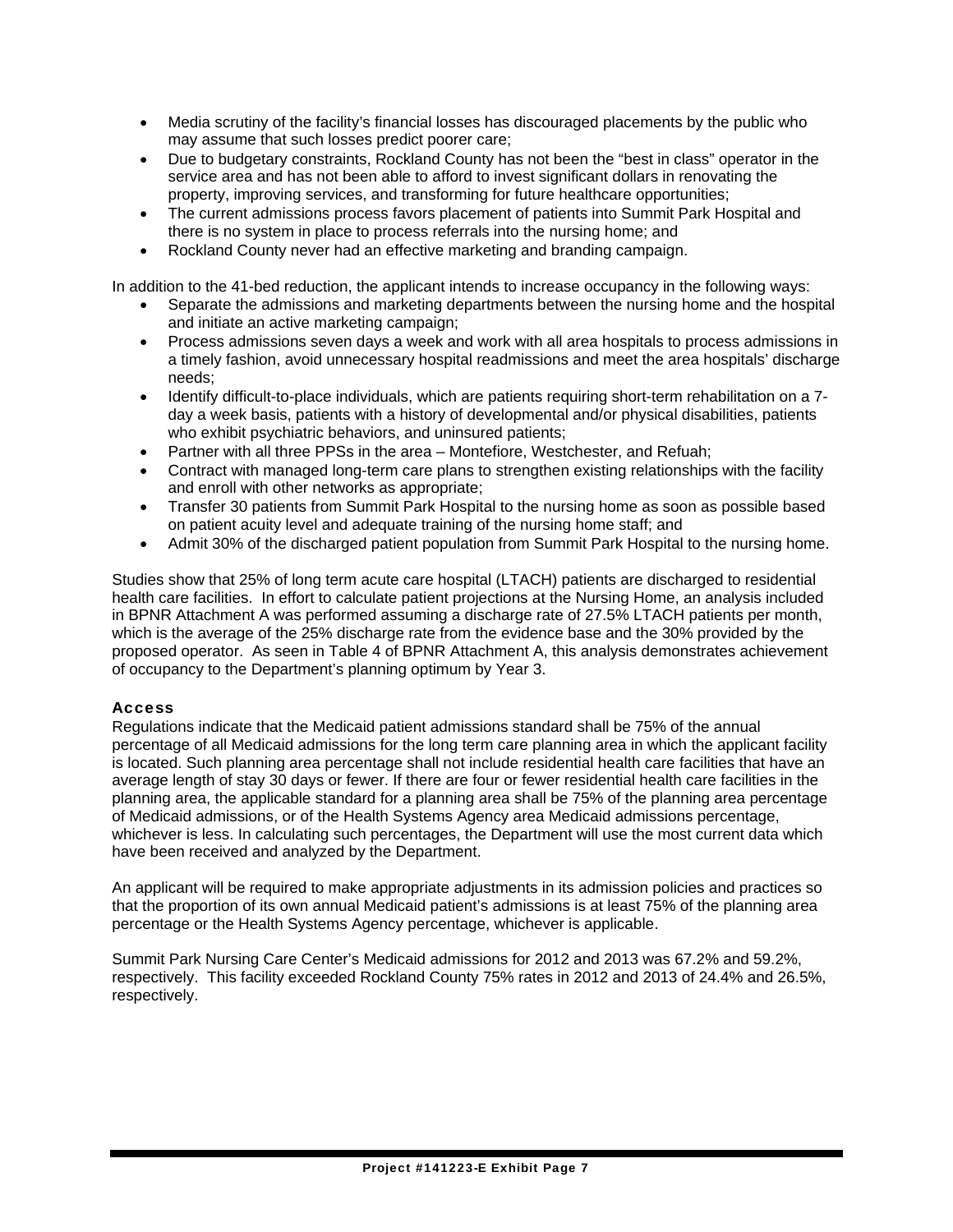#### Conclusion

Although occupancy at the RHCF has been low in recent years, this is largely attributable to the uncertainties surrounding the facility's possible closure or eventual transfer to other sponsorship. The Department expects that the proposed 13 percent reduction in bed capacity and the measures proposed by the new operators to increase utilization will restore the facility's occupancy to more optimum levels. Approval of this application will also help preserve access to RHCF care for the Medicaid population and other residents of Rockland County.

#### Recommendation

**From a need perspective, contingent approval is recommended.**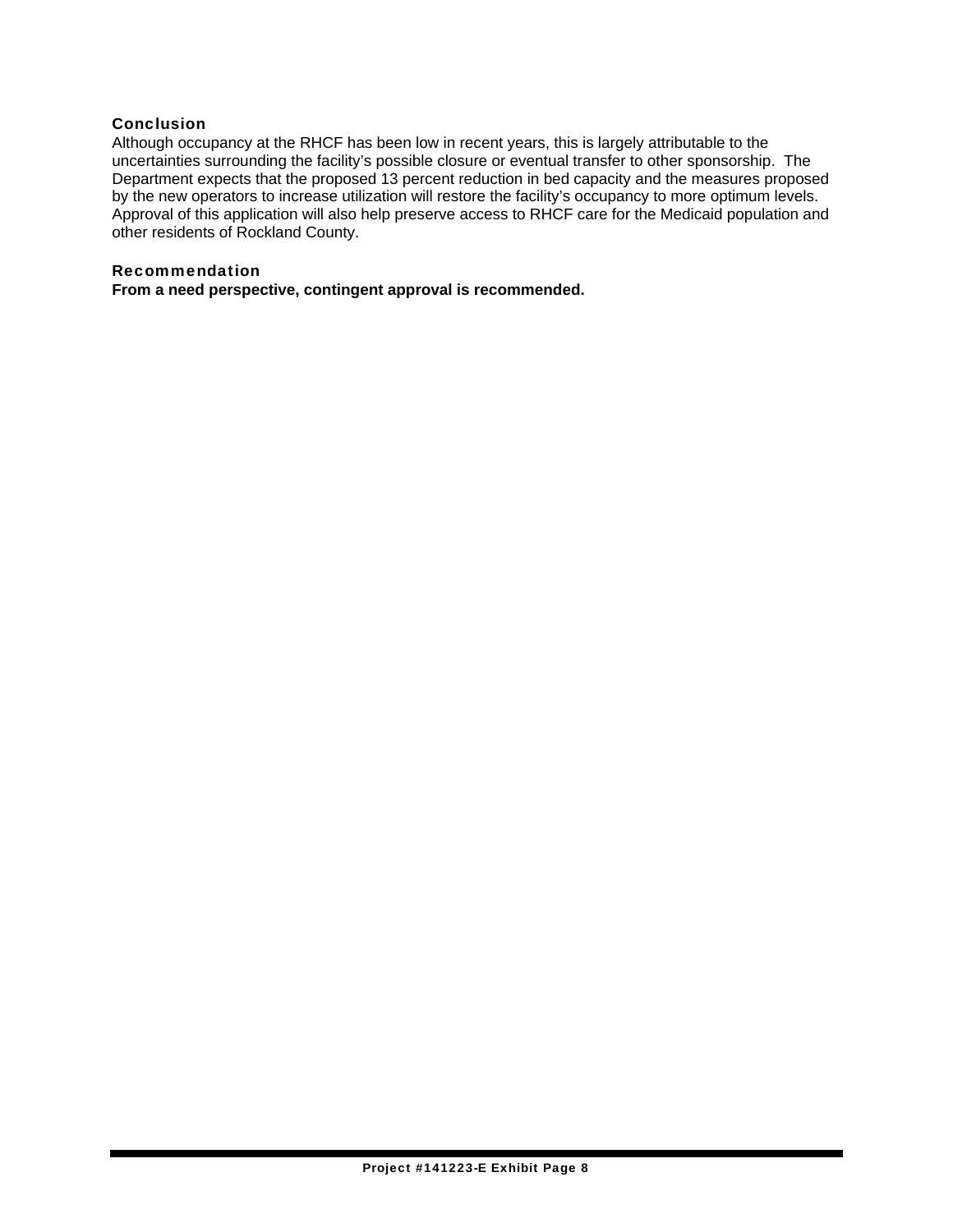## Program Analysis

## Facility Information

|                              | <b>Existing</b>                 | <b>Proposed</b>                                                        |  |
|------------------------------|---------------------------------|------------------------------------------------------------------------|--|
| <b>Facility Name</b>         | <b>Summit Park Nursing Care</b> | Same                                                                   |  |
|                              | Center                          |                                                                        |  |
| Address                      | Sanatorium Road                 | Same                                                                   |  |
|                              | Pomona, NY 10970                |                                                                        |  |
| <b>RHCF Capacity</b>         | 321                             | 280                                                                    |  |
| <b>ADHC Program Capacity</b> | 66                              | Same                                                                   |  |
| Type of Operator             | County                          | Proprietary                                                            |  |
| <b>Class of Operator</b>     | Public                          | <b>Limited Liability Company</b>                                       |  |
| Operator                     | County of Rockland              | Sympaticare, LLC                                                       |  |
|                              |                                 |                                                                        |  |
|                              |                                 | <b>Individual Members</b>                                              |  |
|                              |                                 | *Shalom Braunstein<br>35.00%                                           |  |
|                              |                                 | 10.00%<br>*Barry Braunstein                                            |  |
|                              |                                 | 0.25%<br>Gregory Dyra                                                  |  |
|                              |                                 |                                                                        |  |
|                              |                                 | 2 <sup>nd</sup> level LLC members<br>Sympathy Care Partners LLC 15.00% |  |
|                              |                                 | Gloria Adler<br>66.66%                                                 |  |
|                              |                                 | Dan Kreisel<br>33.33%                                                  |  |
|                              |                                 |                                                                        |  |
|                              |                                 | <b>BSDSNF, LLC</b><br>10.00%                                           |  |
|                              |                                 | Jerome Kahan<br>30%                                                    |  |
|                              |                                 | Benjamin Kahan<br>20%                                                  |  |
|                              |                                 | 10%<br>Cheskel Kahan                                                   |  |
|                              |                                 | 10%<br>Shabsi Kahan                                                    |  |
|                              |                                 | 10%<br>Chaya Rosenfeld                                                 |  |
|                              |                                 | Naomi Engelman<br>10%                                                  |  |
|                              |                                 | Rivka Friedman<br>10%                                                  |  |
|                              |                                 | SNH, LLC<br>9.75%                                                      |  |
|                              |                                 | <b>Nesanel Milstein</b><br>100%                                        |  |
|                              |                                 |                                                                        |  |
|                              |                                 | <b>PAM Summit Park LLC</b><br>5.00%                                    |  |
|                              |                                 | <b>Philip Pollak</b><br>100%                                           |  |
|                              |                                 | Sympaticare New Jersey LLC 5.00%                                       |  |
|                              |                                 | Yisroel Kuperwasser<br>60%                                             |  |
|                              |                                 | <b>Charles Kuperwasser</b><br>40%                                      |  |
|                              |                                 |                                                                        |  |
|                              |                                 | Sympaticare Lakewood LLC<br>5.00%                                      |  |
|                              |                                 | 50%<br>Saul Kuperwasser<br><b>Bernard Zucker</b><br>40%                |  |
|                              |                                 | David Zucker<br>10%                                                    |  |
|                              |                                 |                                                                        |  |
|                              |                                 | Sympaticare SZ, LLC<br>5.00%                                           |  |
|                              |                                 | Samuel Zucker<br>100%                                                  |  |
|                              |                                 |                                                                        |  |
|                              |                                 | *Managing Member                                                       |  |
|                              |                                 | (%) indirect interest                                                  |  |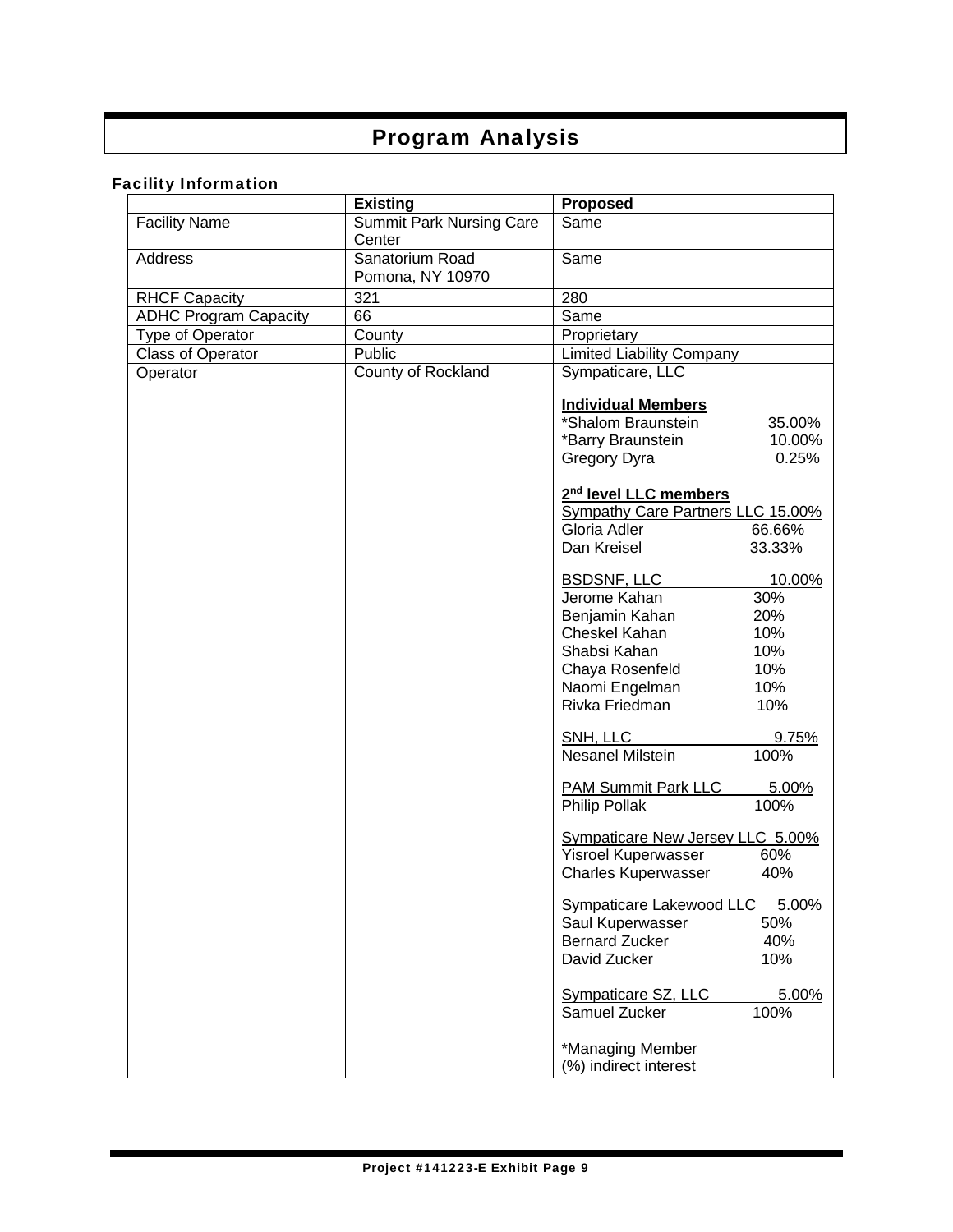|                            | <b>Character and Competence - Background</b> |
|----------------------------|----------------------------------------------|
| <b>Facilities Reviewed</b> |                                              |

| <b>Nursing Homes</b>                                                              |                    |
|-----------------------------------------------------------------------------------|--------------------|
| <b>Elcor Nursing Home</b>                                                         | 06/2011 to present |
| Cayuga Ridge Extended Care Facility                                               | 12/2012 to present |
| Sheepshead Nursing and Rehabilitation Center                                      | 07/2014 to present |
| Laconia Nursing Home                                                              | 07/2005 to present |
| <b>Oxford Nursing Home</b>                                                        | 07/2005 to present |
| <b>Licensed Home Care Services Agency</b><br>Harbor Care, LLC                     | 08/2009 to present |
| <b>New Jersey Long Term Acute Care Hospital</b><br><b>Columbus Hospital LTACH</b> | 03/2012 to present |
| <b>Individual Background Review</b>                                               |                    |

Shalom Braunstein is a New York State licensed nursing home administrator and is considered to be in good standing. He is currently employed at Laconia Nursing Home as a managing employee. Mr. Braunstein discloses the following ownership interests:

| Elcor Nursing and Rehabilitation Center | 06/2011 to present |
|-----------------------------------------|--------------------|
| Cayuga Ridge Extended Care Facility     | 12/2012 to present |

Barry Braunstein is a New York State licensed nursing home administrator and is considered to be in good standing. He is currently employed at Laconia Nursing Home as an administrator. Mr. Braunstein discloses the following ownership interests:

| Laconia Nursing Home                | 12/1992 to present |
|-------------------------------------|--------------------|
| Oxford Nursing Home                 | 12/1992 to present |
| Cayuga Ridge Extended Care Facility | 12/2012 to present |

| 12/1992 to present |  |
|--------------------|--|
| 12/1992 to present |  |
| 12/2012 to present |  |

Gregory Dyra is a charted financial analyst and is considered to be in good standing. He lists his employment as a consultant at Obair Capital, LLC located in Nashville, Tennessee. Mr. Dyra discloses no ownership interest in health facilities.

Gloria Adler is the president and managing member of GIA Investments and Properties, LLC, a real estate development company located in Monsey, New York. Ms. Adler discloses no ownership interest in health facilities.

Dan Kreisel lists his employment as a manager at the Jewish Foundation, Inc., an outreach company located in Monsey, New York. Mr. Kreisel discloses no ownership interest in health facilities.

Jerome Kahan is a New York State licensed nursing home administrator and is considered to be in good standing. He is currently employed as the nursing home administrator of record at Sheepshead Nursing and Rehabilitation Center. Mr. Kahan discloses the following ownership interests:

Sheepshead Nursing and Rehabilitation Center 07/2014 to present<br>
Harbor Care, LLC<br>
08/2009 to present

 $08/2009$  to present

Benjamin Kahan is a salesman for The OE Group, an energy consultation company located in Brooklyn, New York. Mr. Kahan discloses no ownership interest in health facilities.

Cheskel Kahan is the Director of Purchasing at Sheepshead Nursing and Rehabilitation Center located in Brooklyn, New York. Mr. Kahan discloses no ownership interest in health facilities.

Shabsi Kahan is a manager at BSD Management, a home care management company located in Monsey, New York. Mr. Kahan discloses no ownership interest in health facilities.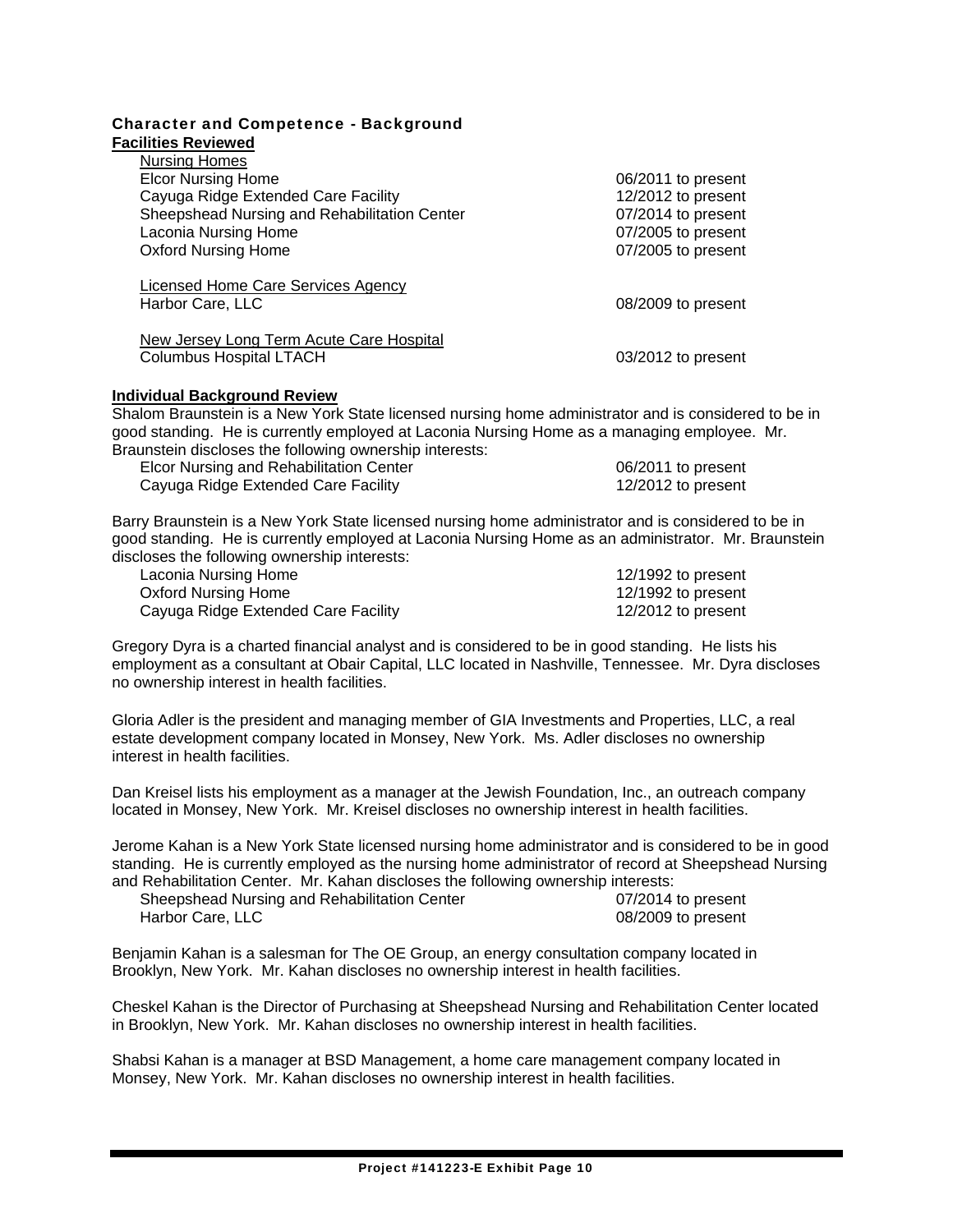Chaya Rosenfeld is the Vocational Director for the School for Children with Hidden Intelligence, a special education school located in Lakewood Township, New Jersey. Ms. Rosenfeld discloses no ownership interest in health facilities.

Naomi Engelman is the Transportation Coordinator at Sheepshead Nursing and Rehabilitation Center located in Brooklyn, New York. Ms. Engelman discloses no ownership interest in health facilities.

Rivka Friedman is a student at the Excelsior College Testing and Training International (TTI) program. Ms. Friedman discloses no employment history and discloses no ownership interest in health facilities.

Nesanel Milstein is the President of MFI Management, Inc., an investment management company located in Hillside, New Jersey. Mr. Milstein discloses no ownership interest in health facilities.

Phillip Pollak is a Senior Asset Management Analyst with Harbor Group International, a real estate investment firm located in New York, New York. Mr. Pollak discloses no ownership interest in health facilities.

Yisroel Kuperwasser is a teacher at Yeshivas Novominsk, a school located in Brooklyn, New York. Previously he was a teacher at The Cheder, a school located in Brooklyn, New York. Mr. Kuperwasser discloses no ownership interest in health facilities.

Charles Kuperwasser is the Chief Executive Officer of Charles Kuperwasser LLC, a diamond and jewelry manufacturer located in New York, New York. Mr. Kuperwasser discloses no ownership interest in health facilities.

Saul Kuperwasser is the Chief Executive Officer of Strategic Properties of North America, a real estate investment company located in Lakewood, New Jersey. Mr. Kuperwasser discloses the following ownership interest:

Columbus Hospital LTACH (NJ) 03/2012 to present

Bernard Zucker is a teacher/mentor at Yeshivas Novominsk, a school located in Brooklyn, New York. Mr. Zucker discloses no ownership interest in health facilities.

David Zucker is a teacher at Yeshivas Ruach Chaim, a religious educational institution located in Jerusalem, Israel. Mr. Zucker discloses no ownership interest in health facilities.

Samuel Zucker is the President at Kapok International Trading Inc., a toy accessory company located in Brooklyn, New York. Mr. Zucker discloses no ownership interest in health facilities.

#### Character and Competence – Analysis

No negative information has been received concerning the character and competence of the applicants.

*A review of operations for Cayuga Ridge Extended Care Center for the periods identified above reveals that the Centers for Medicare & Medicaid Services (CMS) imposed Civil Monetary Penalties (CMPs) totaling \$200,750 for the enforcement cycle starting November 18, 2014 through April 21, 2015, when substantial compliance was achieved. The CMP resulted from the declaration of immediate jeopardy on November 18, 2014.* 

*The referenced NYSDOH survey of November 18, 2014 identified deficiencies under 10 NYCRR 483.25(h) Free of Accident Hazards/Supervision/Devices, 483.35(i) Food Procure/Prepare/Serve-Sanitary, 483.75 Effective Administration/resident Well-Being, 483.75(d)(1)-(2) Governing Body-Facility Policies/Appoint Administration, and 483.75(o)(1) QAA Committee-members/Meet Quarterly/Plans. Concerns rising to the level of Immediate Jeopardy related to the widespread unsanitary conditions in the food service department that potentially affected all the residents in the*  facility. An additional immediate risk to resident's health and safety was identified regarding the *facility's failure to monitor and maintain safe surface temperatures of radiators in resident rooms.*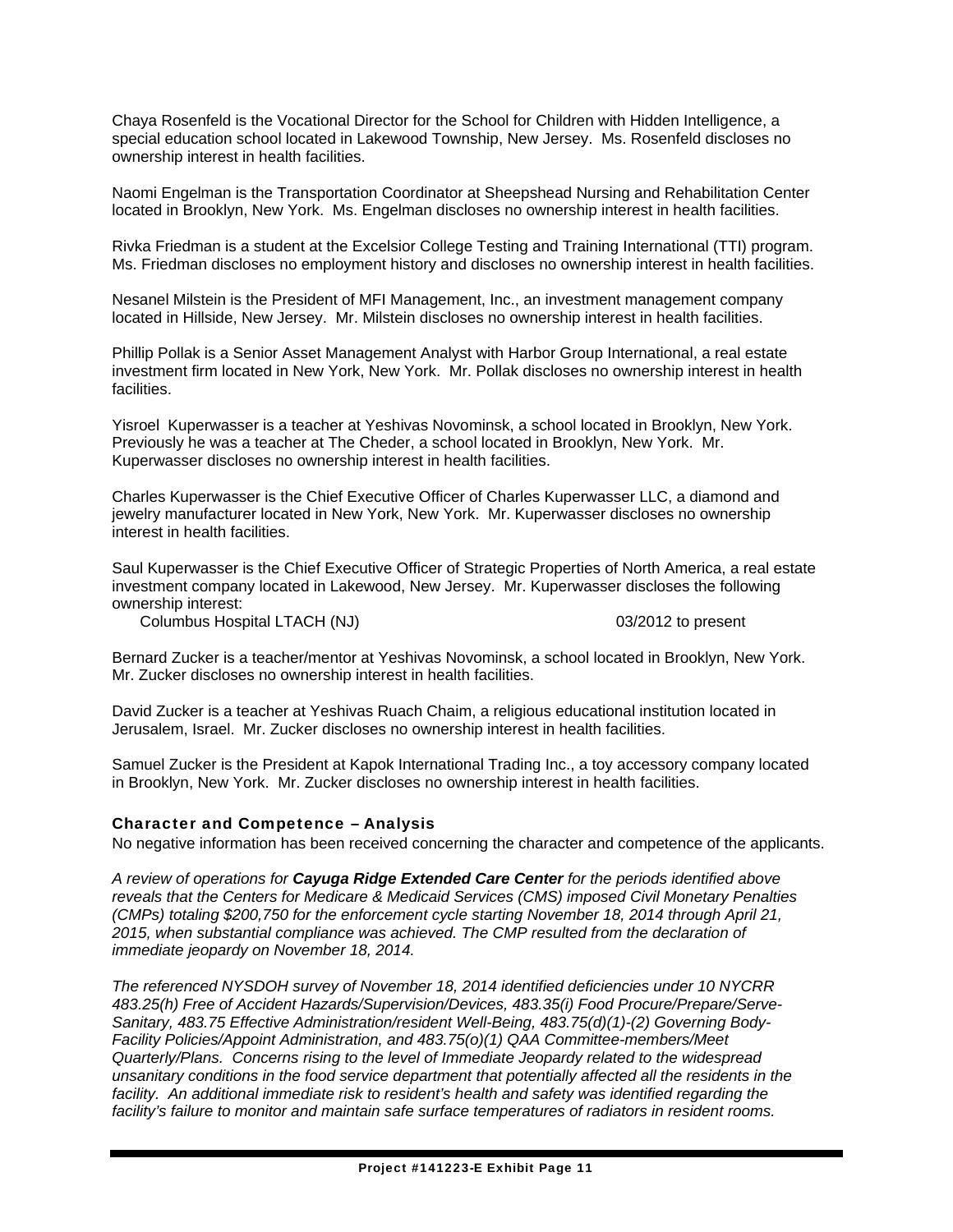*On November 25, 2014, a revisit survey found that the Immediate Jeopardy was removed but the facility was still out of compliance with 10 NYCRR 483.25(h) Free of Accident Hazards/Supervision/Devices, 483.75 Effective Administration/resident Well-Being, 483.75(d)(1)(2) Governing Body-Facility Policies/Appoint Administration, and 483.75(o)(1) QAA Committeemembers/Meet Quarterly/Plans.* 

*On March 24, 2015 a second revisit survey determined that substantial compliance still had not been achieved and re-cited deficiencies under 10 NYCRR 483.25(h) Free of Accident Hazards/Supervision/Devices, 483.75 Effective Administration/Resident Well-Being, 483.75(d)(1)(2) Governing Body-Facility Policies/Appoint Administration, and 483.75(o)(1) QAA Committeemembers/Meet Quarterly/Plans. The continued non-compliance resulted in a second declaration of Immediate Jeopardy stemming from the facility's failure to implement an effective plan of correction to monitor and maintain safe surface temperatures of radiators in resident rooms.* 

*On March 27, 2015, a third revisit survey removed the Immediate Jeopardy cited the nursing home's continued non-compliance with 10 NYCRR 483.25(h) Free of Accident Hazards/Supervision/Devices, 483.75 Effective Administration/resident Well-Being, 483.75(d)(1)-(2) Governing Body-Facility Policies/Appoint Administration and 483.75(o)(1) QAA Committee-members/Meet Quarterly/Plans.* 

*On April 29, 2015, a fourth revisit survey found that the remaining deficiencies had been corrected, and substantial compliance had been achieved on April 21, 2015.* 

*The New York State Department of Health is currently reviewing the findings. However, a review of the facts related to the above referenced surveys finds that the applicant members involved are in compliance with character and competence principles, consistent with PHL §2801-a(3). The analysis determined that the deficiencies were a continuation of non-compliance, and not isolated events, and that a single enforcement action would be issued.* 

*A review of operations for Oxford Nursing Home for the periods identified above reveals the nursing home was assessed a Civil Monetary Penalty of \$66,397.50 for the period of 6/10/01 to 8/11/05. The review of Oxford Nursing Home results in a conclusion of substantially consistent high level of care since there were no enforcements.* 

A review of operations for **Elcor Nursing and Rehabilitation Center, Laconia Nursing Home and Sheepshead Nursing and Rehabilitation Center** for the periods identified above, results in a conclusion of substantially consistent high level of care since there were no enforcements.

A review of the operations for **Harbor Care, LLC** for the time period indicated above results in a conclusion of substantially consistent high level of care since there were no enforcements.

A review of the operations for **Columbus Hospital LTACH** for the time period indicated above results in a conclusion of substantially consistent high level of care since there were no enforcements.

#### Program Review

This application proposes to establish Sympaticare, LLC as the operator of Summit Park Nursing Care Center (Summit Park) and undertake construction to correct code deficiencies and update building systems. Sympaticare, LLC is an existing limited liability company with an abstruse and non-transparent organizational structure which includes individual members and second level limited liability companies. The proposed ownership structure has Shalom Braunstein (35%), Barry Braunstein (10%) and Gregory Dyra (0.25%) as individual members, and the following LLC's as second level members: Sympathy Care Partners, LLC (15%), BSDSNF, LLC (10%), SNH, LLC (9.75%), PAM Summit Park LLC (5%), Sympaticare New Jersey LLC (5%), Sympaticare Lakewood LLC (5%), and Sympaticare SZ, LLC (5%). Individual members of each of these LLC's is noted above. The referenced LLC's are not known to be the operator of record of any health facility, or the owner of any health care related companies. A contingency ensuring the accountability of each individual owner will be required.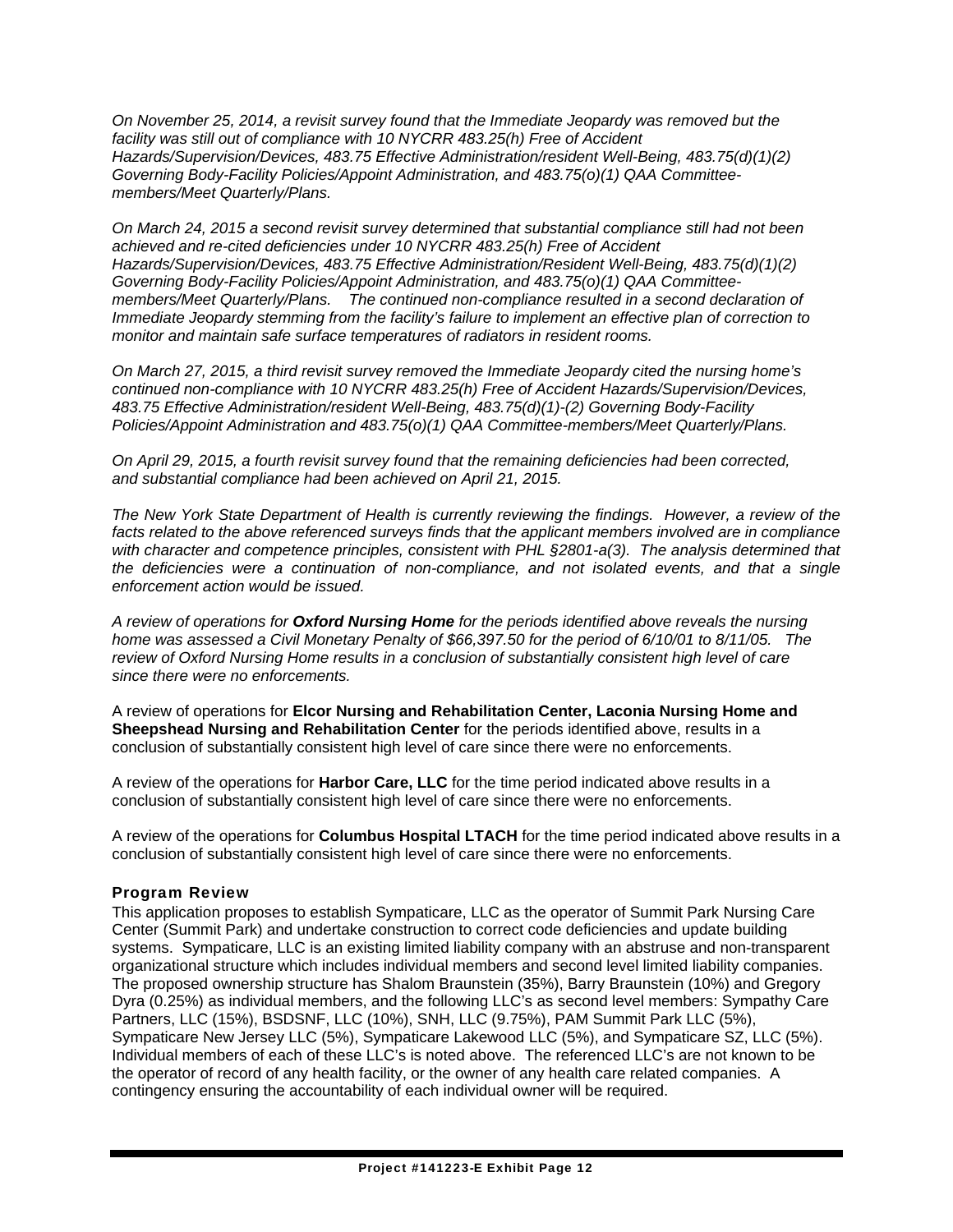Shalom and Barry Braunstein are on the current ownership structure for Cayuga Ridge Extended Care Center. Cayuga Ridge Extended Care Center had been operating on a 5 year limited life operating certificate which expired on November 14, 2014. The Department has been working with representatives of Cayuga Ridge to file a Certificate of Need application to establish a permanent operating group and address the physical plant concerns emanating from a lack of maintenance and upkeep by the previous owners. A 90-day notice of ownership interest transfer was approved in February, 2012 adding Shalom Braunstein and Barry Braunstein in an effort to stabilize the nursing home.

As history illustrates, the transition of a county-owned nursing home to private auspices presents unique operational challenges during the transition period immediately following the change of ownership. This application presents an additional challenge by proposing a new business plan for operating the facility. In order to forestall any quality shortcomings the applicant must identify potential dangers and install a management team with the experience to maintain the care and welfare of the residents. A transition plan will be required for review which guarantees the maintenance of health and safety for the residents during the extended fill-up process and implementation of the new business plan.

No administrative services or consulting agreements are proposed in this application.

### Physical Environment

Summit Park will occupy 172,005 square feet of space in a building currently housing a 321-bed nursing home, a 74-bed hospital, and Rockland County offices. The most recent design submission locates the nursing home on floors 2-3 and 5-10. The fourth floor will house a 57-bed long term acute care hospital (LTACH) and floors 5-10 will constitute the skilled nursing units. Entrance will be made into the existing lobby on the first floor. The LTACH and nursing home administrator offices will be located adjacent to the lobby located on the existing first floor, and its future use has not been disclosed. The 66 slot adult day health care program will be relocated from the third floor into an FGI compliant area adjacent to the entrance. The bulk of the remaining space on the first floor will be leased for purposes which have not been disclosed. The second floor will continue to house the kitchen, and central storage. The remaining areas on this floor will also be leased to an undisclosed outside party. Currently some industrial and service functions are located on the third floor, including the barber and beauty salon. The applicant proposes to construct a large rehabilitation therapy area in the current ADHCP space with the remaining functions to be located on the floor undetermined at this time. The applicant will be required to obtain prior approval for all spaces to be leased out, with all nursing home functions addressed in the final plan submission.

In addition the applicant has indicated it will bring the building up to code to eliminate all waivers, and address issues resulting from lack of maintenance to the building by the current owner. The major item to be addressed will be the installation of a new HVAC system with separate ducted air filtration to replace the inefficient and obsolete PTAC in-wall units.

The nursing units to be located on floors 5-9 will be identical 48-bed units with 11 doubles and 26 singles. The units will be divided into two neighborhoods of 31 and 17 beds respectively. Dining rooms will be located on the west end of the larger south neighborhood, and on the north side of the north neighborhood. The north dining room includes a private dining space accessible from the adjacent main dining and lounge area, however access through is not made from a corridor, which is not allowed under CMS regulations. A large activity room abuts the northern dining room, and an interior lounge adjacent to the elevator lobby serves the south neighborhood. Central bathing areas are located in the center core and include tub rooms and stretcher showers. Nursing stations are located on the eastern and western sides of the core area and clean and soiled utility rooms are available for each neighborhood. Resident bedrooms are arrayed around the perimeter of the floor, in a variety of sizes and configurations. The majority of these rooms will be ADA compliant, however 7 doubles in the south neighborhood will utilize outboard toilet rooms which are not wheelchair accessible. Five of the resident rooms will include bathrooms with showers of minimum 4 foot by 5 foot dimension. Each floor will also include two oxygen storage rooms. It is unclear the necessity for these rooms on a non-ventilator dependent floor.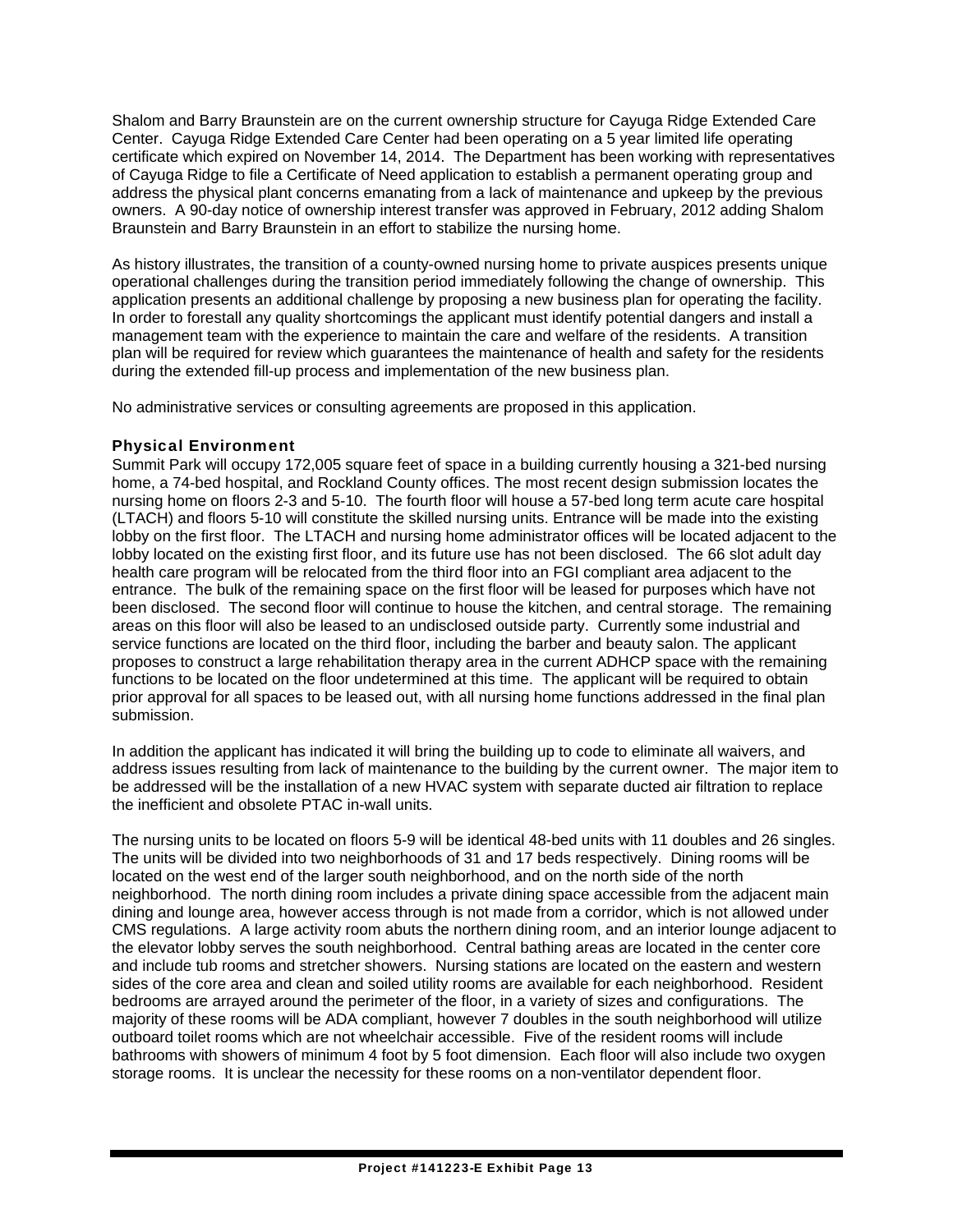The existing tenth floor houses storage and machine rooms, and the future location of these functions will be required on the final plan submission. The floor will undergo a gut renovation to create a fully ADA compliant unit consisting of 20 doubles and 8 singles. The design of the new unit generally mirrors the other nursing units, however the problematic outboard toilet rooms on the lower floors are eliminated. By moving the toilet rooms to the interior corridor wall full wheelchair accessibility is achieved, and the bedroom gains a more open and homelike setting. The design also enables a toe to toe bed arrangement for all the double bedrooms. Four of the singles will include showers.

### Project Review - Analysis

The renovation of Summit Park will provide a much needed updating of the building, addressing the outdated and inefficient HVAC system. The design of the building will require significant outlays in order to create an FGI and ADA compliant nursing home. The submitted plans are incomplete, and areas on the first and second floors will be used for non-RHCF purposes. The third floor will be largely untouched, outside of the new rehab area, with the remaining uses of the floor undetermined. The nursing floors reflect the traditional nursing home design concepts, but will meet all current codes.

It is noted that the programmatic review has been restricted to residential space. Other areas of the building may require renovation in order to achieve full code compliance.

#### **Conclusion**

No negative information has been received concerning the character and competence of the proposed applicants. All health care facilities are in substantial compliance with all rules and regulations. The individual background review indicates the applicants have met the standard to provide a substantially consistent high level of care as set forth in Public Health Law §2801-a(3). The design of the nursing home updates a traditional nursing home layout to broad code conformance. The applicant should consider adopting the ADA compliant tenth floor design for all nursing units. Additional refinement will be required to attain full compliance with FGI guidelines and CMS requirements.

#### Recommendation

**From a programmatic perspective, contingent approval is recommended.**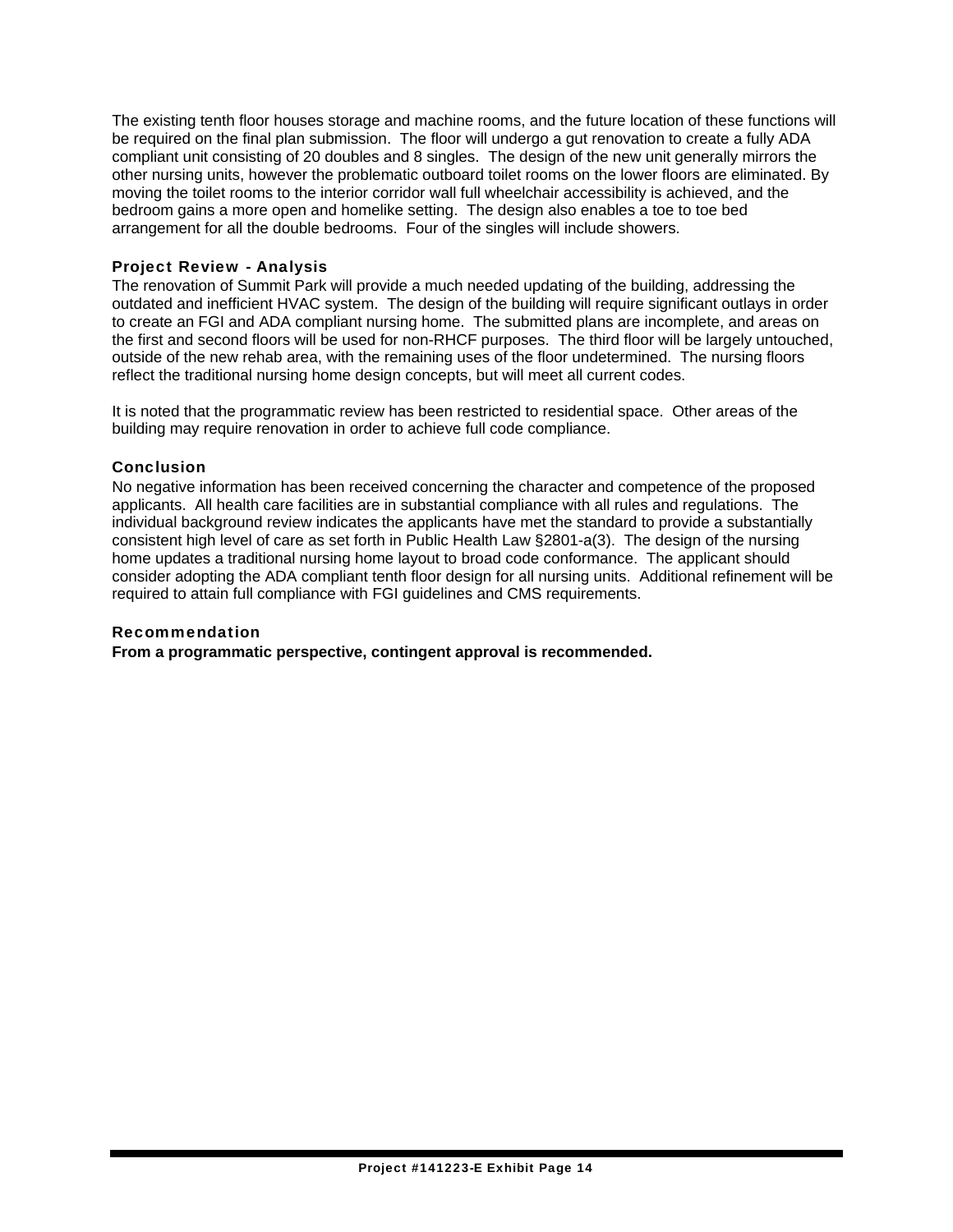## Financial Analysis

### Real Property and Asset Purchase Agreement

The applicant has submitted a signed purchase and sale agreement to acquire the real property and operating interests of the RHCF. The terms of the agreement are summarized below:

| Date:                  | July 16, 2014                                                                       |
|------------------------|-------------------------------------------------------------------------------------|
| Seller:                | Rockland County Health Facilities Corporation                                       |
| Purchaser:             | Summit Park Acquisition Group, LLC; Sympaticare, LLC; and Sympaticare               |
|                        | Health, LLC                                                                         |
| Assets                 | Facility real property; facility business assets including furniture and equipment, |
| Transferred:           | inventories, computers, intellectual property, trade names, permits, personal       |
|                        | property leases; contracts; books and records; patient and supplier data; surveys,  |
|                        | maps and diagrams; causes of action against third parties and insurance             |
|                        | proceeds.                                                                           |
| Excluded               | Cash and cash equivalents prior to closing date, accounts receivable for period     |
| Assets:                | prior closing, residents' personal property, claims to third party overpayments,    |
|                        | inventory expended prior to closing date, information and property that does not    |
|                        | pertain to the operations of the facility, and employee benefit plans and funds.    |
| Assumed                | Future payment and performance of assumed contracts.                                |
| Liabilities:           |                                                                                     |
| Purchase Price:        | \$20,934,5794                                                                       |
| Payment of the         | \$600,000 deposit at signing (allocated to RHCF); \$1,200,000 additional deposit    |
| <b>Purchase Price:</b> | upon settlement or dismissal of outstanding litigation; \$19,134,594 due at Closing |

The applicant has provided an executed Supplemental Agreement dated July 15, 2015, which provides that the Seller and Purchaser have agreed to reduce the Purchase Price from \$24,000,000 to \$20,934,594 based on the decertification of 41 RHCF beds (a reduction of \$74,766 per bed with an aggregate maximum price reduction of \$3,065,406).

The purchase price for the real property and operations is proposed to be satisfied as follows:

| Equity (Summit Park Acquisition, LLC)                        | \$4,186,931  |
|--------------------------------------------------------------|--------------|
| Loan (10 years, $3.5\%$ - $6.5\%$ , $30$ -year amortization) | 16,747,663   |
| Total                                                        | \$20,934,594 |

A letter of interest has been provided by Harborview Capital Partners, LLC. The loan amount was determined based on financing 80% of the total purchase price and does not include closing costs estimated at 3.5%. The applicant states they expect to refinance with a HUD mortgage.

The Asset Purchase Agreement (APA) provides that ten days before closing the value of the RHCF operating assets will be determined and agreed upon. The applicant has provided a pro forma balance sheet which projects that \$3,900,000 will be allocated to the acquisition of the goodwill of the facility, \$1,200,000 will be allocated to the acquisition of the facility's equipment, and \$15,963,600 will be allocated to the purchase of the real property. A BFA contingency has been established for verification of the allocation of the RHCF operating assets.

In accordance with the APA, the Seller will transfer the operational assets of the hospital to a separate entity, Sympaticare Health, LLC. The Department advised the applicant that ownership of both operations must be through one entity. On November 14, 2014, an assignment agreement was executed between Sympaticare Health, LLC and Sympaticare, LLC that assigned Sympaticare Health, LLC's rights to the operational assets of the hospital to Sympaticare, LLC. The purchase price for the operations of the hospital is \$12,000,000 and combined with the above, the Purchase Price totals \$32,934,594.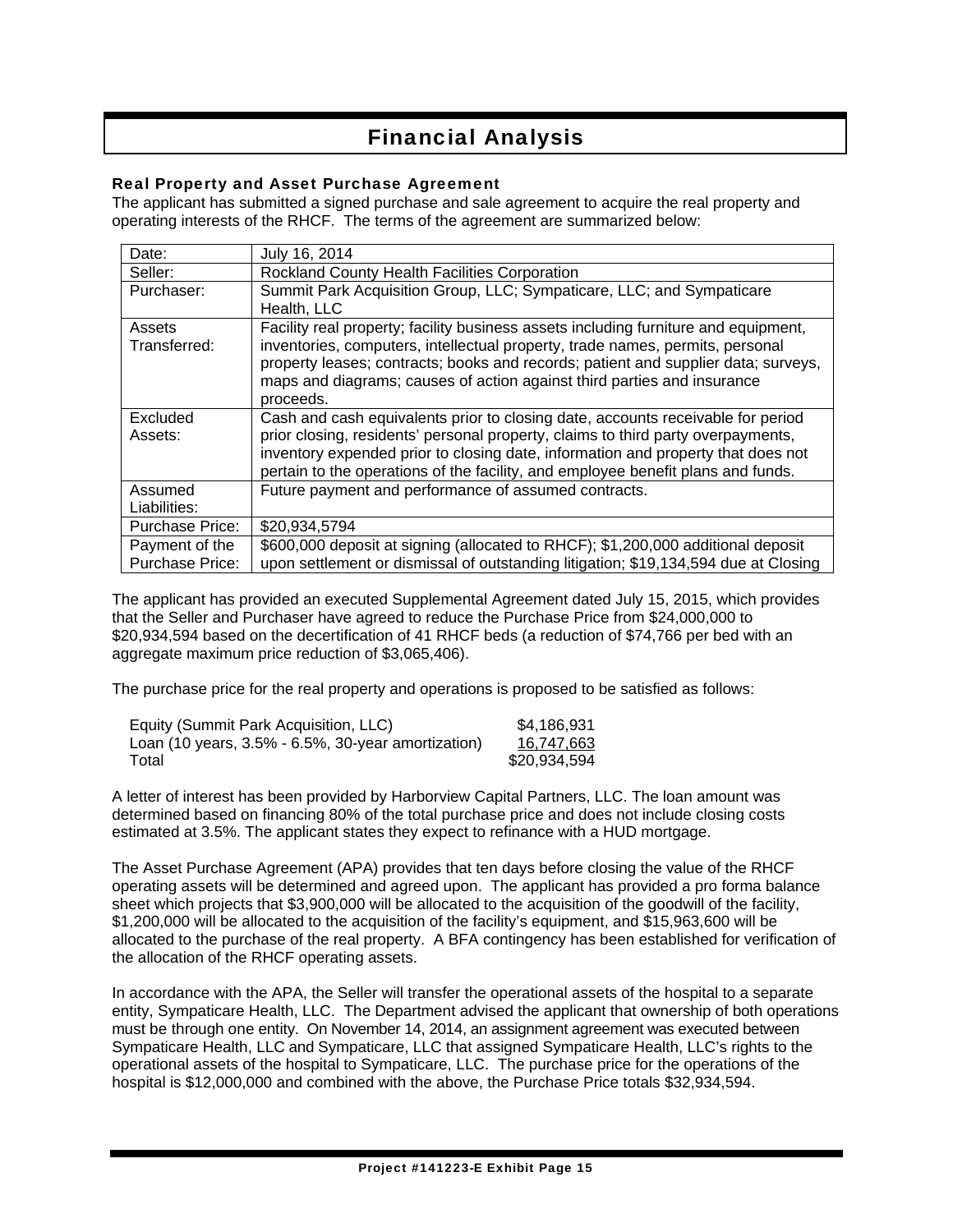The applicant has provided a Transition Agreement related to the APA whereby Rockland County Health Facilities Corporation will hold all assets associated with the operation of the RHCF and subject to State and Federal law, will transfer the assets to Sympaticare, LLC at closing.

The applicant states that the litigation referenced in the APA as outstanding (CSEA v. County of Rockland et.al. Index No. 2014-323 and Northern Services Group, Inc. et.al County of Rockland et.al. Index No. 2014-518) was dismissed in December of 2014.

BFA Attachment D presents a summary of the net worth of the applicant members of Sympaticare, LLC and Summit Park Acquisition Group, LLC. The applicant has provided a letter of interest from Harborview Capital Partners to finance the acquisition of the operations and real property at the terms stated above. The letter of interest provides a ten-year bridge loan at the terms stated above. The applicant intends to refinance the loan at the end of the term. It is noted that liquid resources may not be available in proportion to the proposed ownership interest. Signed, dated, and notarized affidavits have been received by sixteen of the applicant members stating their willingness to contribute resources disproportionate to their membership interest in the operating and realty entity to cover the equity contributions of any member who does not have adequate liquid assets to cover his or her share of the purchase price, working capital requirements, project costs, and the balloon payment (should terms acceptable to the Department be unavailable at the time of refinancing). As of July 20, 2015, affidavits remain outstanding from the following: Naomi Engelman, Dan Kreisel, Yisroel Kuperwasser, and Chaya Rosenfeld (submitted a signed affidavit, but not dated or notarized).

The applicant has submitted an original affidavit, which is acceptable to the Department, in which the applicant agrees, notwithstanding any agreement, arrangement or understanding between the applicant and the transferor to the contrary, to be liable and responsible for any Medicaid overpayments made to the facility and/or surcharges, assessments or fees due from the transferor pursuant to Article 28 of the Public Health Law with respect to the period of time prior to the applicant acquiring its interest, without releasing the transferor of its liability and responsibility. Currently, there are no Medicaid liabilities or assessments due.

### Lease Agreement

The applicant has submitted an execute lease agreement, the terms of which are summarized below:

| Date:           | July 7, 2015                                                                                                                                                     |
|-----------------|------------------------------------------------------------------------------------------------------------------------------------------------------------------|
| Premises:       | The 3 <sup>rd</sup> , 5 <sup>th</sup> , 6 <sup>th</sup> , 7 <sup>th</sup> , 8 <sup>th</sup> and 9 <sup>th</sup> floors of "Building A", located at 50 Sanatorium |
|                 | Rd, Pomona, New York 10970.                                                                                                                                      |
| Owner/Landlord: | Summit Park Acquisition Group, LLC,                                                                                                                              |
| Lessee:         | Sympaticare, LLC                                                                                                                                                 |
| Term:           | 30 years                                                                                                                                                         |
| Rent:           | \$3,000,000 (\$250,000 per month) in years 1 and 2;                                                                                                              |
|                 | \$3,500,000 per annum (\$291,666.66 per month) in Years 3-30.                                                                                                    |
| Provisions:     | <b>Triple Net</b>                                                                                                                                                |

The lease arrangement is a non-arm's length agreement. The applicant states that Summit Park Acquisition Group, LLC and Sympaticare, LLC share the same membership.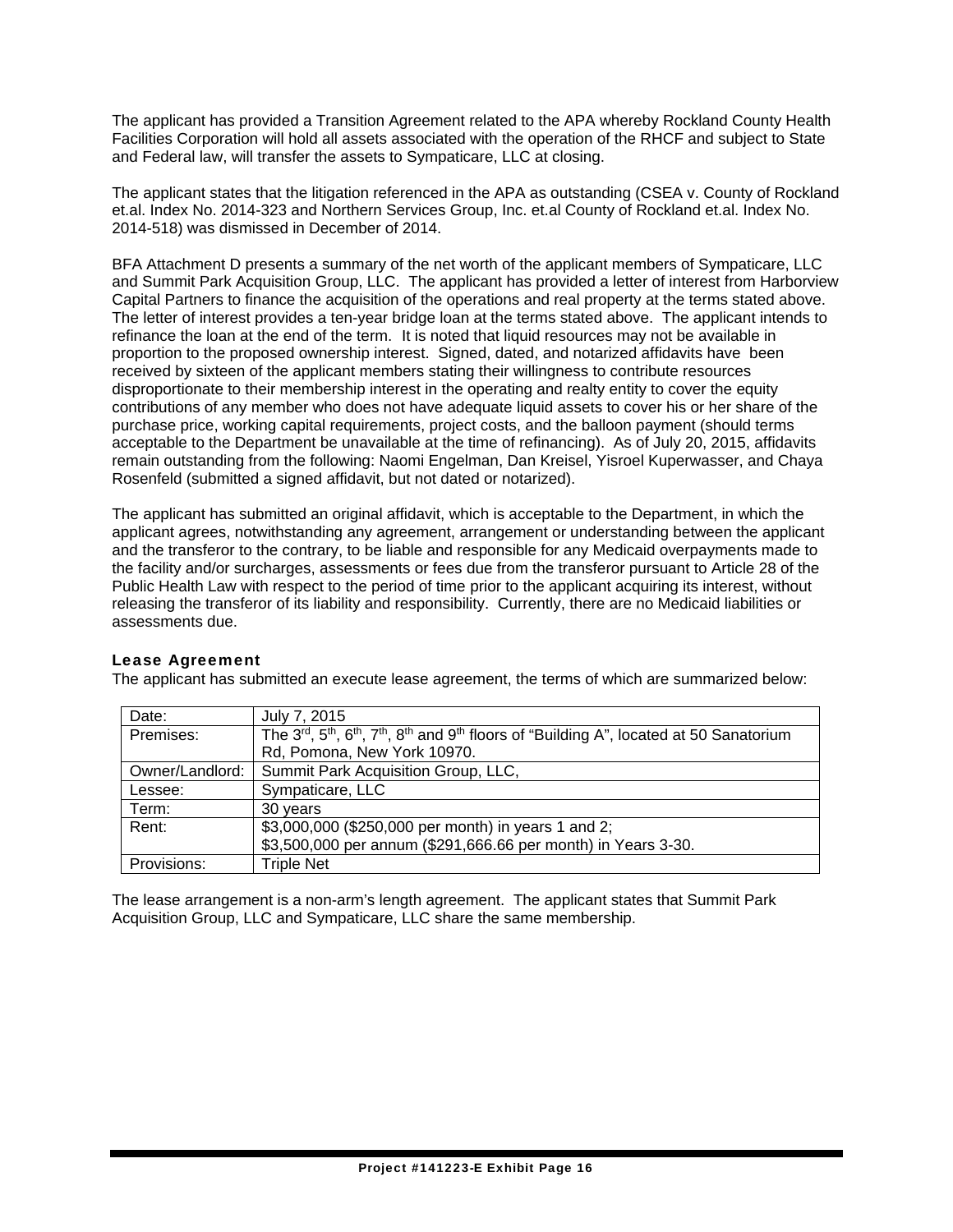#### Total Project Cost and Financing

Total project costs for renovations are estimated at \$34,520,233, broken down as follows:

| <b>Renovation &amp; Demolition</b> | \$24,613,710 |
|------------------------------------|--------------|
| Asbestos Abatement or Removal      | 565,000      |
| Design Contingency                 | 2,517,871    |
| <b>Construction Contingency</b>    | 2,517,871    |
| Architect/Engineering Fees         | 1,198,653    |
| <b>Financing Costs</b>             | 1,415,322    |
| Interim Interest Expense           | 1,500,000    |
| <b>CON Application Fee</b>         | 3,000        |
| <b>CON Processing Fee</b>          | 188,806      |
| <b>Total Project Cost</b>          | \$34,520,233 |

Project costs are based on a start date of January 1, 2016, with an eighteen-month construction period.

The applicant's financing plan appears as follows:

| Equity - Summit Park Acquisition Group, LLC (Real Property owner)* | \$6.420.763  |
|--------------------------------------------------------------------|--------------|
| Bank loan (10-years, 3.5% - 6.5%, amortization up to 30 years)     | 28.099.470   |
| Total                                                              | \$34.520.233 |

\* Members' equity was reduced from 25% to 18.6% based on a 41-bed decertification.

A letter of interest has been provided by Harborview Capital Partners, LLC. The loan amount may decrease with a corresponding increase in equity, depending on the property value. The applicant states they expect to refinance with a HUD mortgage

The net worth summary of the applicant members reveals sufficient resources overall to meet equity requirements for the purchase of the operating assets, working capital, renovations and balloon payment (BFA Attachment D). However, liquid resources may not be available in proportion to ownership interest. As of July 20, 2015, affidavits have been provided from all except the four aforementioned members stating their willingness to contribute resources disproportionate to their membership interest in the operating and realty entities to cover the equity contributions of any member who does not have adequate liquid assets.

#### Operating Budget

The applicant has provided an operating budget, in 2015 dollars, for the first year subsequent to change of ownership, summarized as follows:

|                               | Per-Diem | Year One     |
|-------------------------------|----------|--------------|
| Revenues:                     |          |              |
| Commercial Fee-for-Service    | \$275.00 | \$950,675    |
| Medicare Fee-for-Service      | \$530.00 | \$3,331,580  |
| Medicaid Fee-for-Service      | \$293.90 | \$21,558,084 |
| <b>Private Pay</b>            | \$373.80 | \$2,487,639  |
| <b>Blue Cross/Blue Shield</b> | \$325.00 | \$17,550     |
| Subtotal                      |          | \$28,345,528 |
| Revenues for ADHCP            | \$159.00 | \$1,629,432  |
| <b>Total Revenues</b>         |          | \$29,974,960 |
| Expenses:                     |          |              |
| Operating                     | \$281.19 | \$25,251,839 |
| Capital                       | \$33.41  | \$3,000,000  |
| Total                         | \$314.60 | \$28,251,839 |
| Net Income                    |          | \$1.723.121  |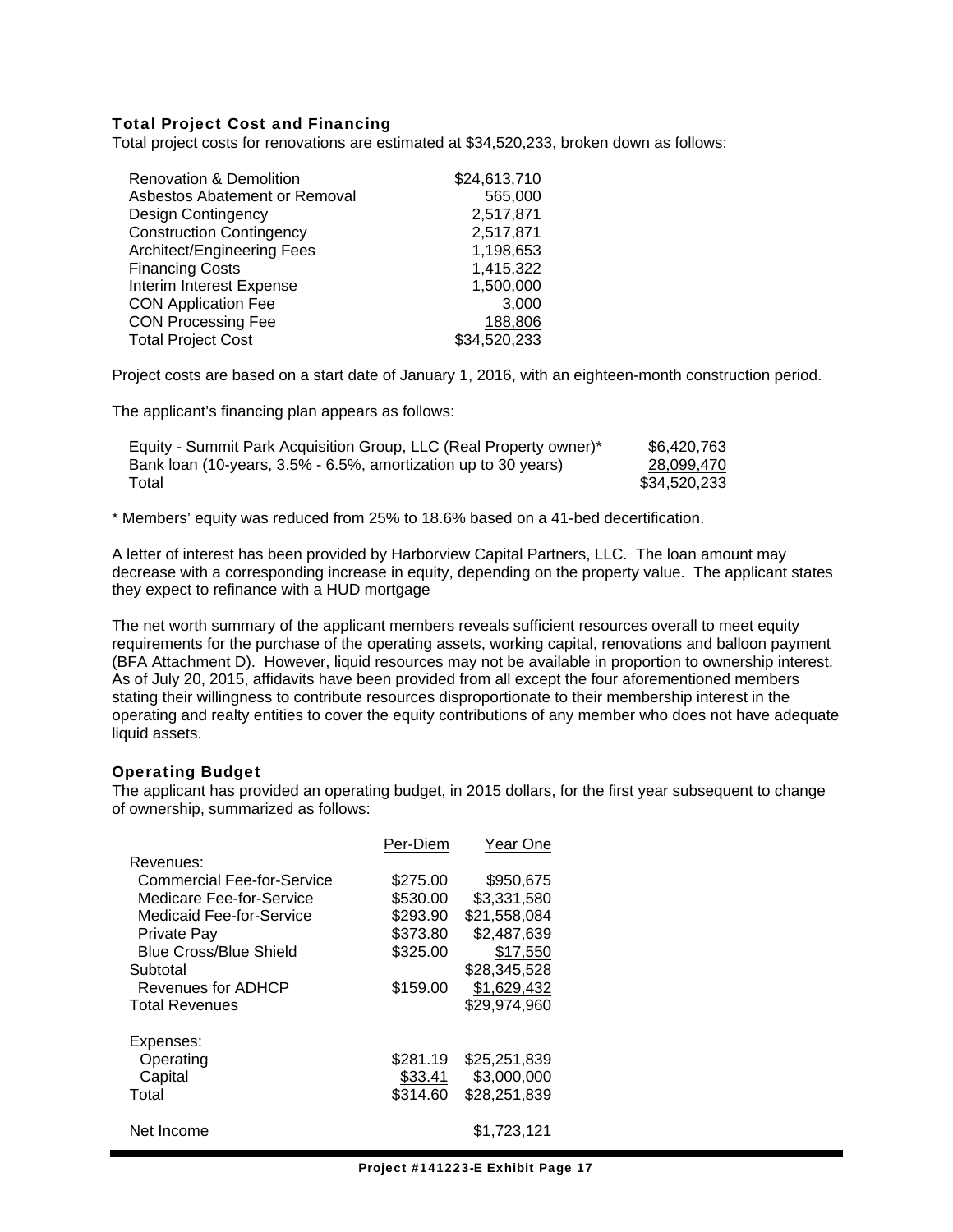| Utilization (Patient Days) | 89.804 |
|----------------------------|--------|
| Occupancy                  | 87.87% |

The following is noted with respect to the submitted budget:

- The expenses and revenues related to the on-site ADHCP are included in the projected budget and are based on the current operator's historical experience providing this outpatient service.
- ADHCP utilization is projected at 10,248 visits annually, based on the historical experience of the current operator.
- The Medicaid nursing home (NH) rate is based on the facility's 2015 Medicaid Regional Pricing Rate assuming a Case Mix Index (CMI) of 0.90 for the first six months and a CMI of 0.95 for that last six months of Year One.
- The projected Medicare NH rate utilizes a 0.9907 Facility Case Mix Adjustment in Year One and a \$7.47 increase in the capital rate.
- The applicant indicates they will increase utilization based on the current census and acuity level of the patients in the affiliated hospital. They anticipate that approximately thirty of the hospital's patients can immediately be transferred to the nursing home.
- The applicant states that they will be able to maintain the RHCF's occupancy projections going forward, as hospital patients stabilize and step down to lower acuity care available in the RHCF setting. The applicant projects that there will be a net gain of one patient per week, based in part on such transfers.
- **Breakeven RHCF utilization is projected at 82.8%**
- Utilization broken down by payor source during the first year after the change in ownership is summarized below:

| Payor:                        | <b>Visits</b> | %       |
|-------------------------------|---------------|---------|
| Commercial-FFS                | 3,457         | 3.85%   |
| Medicare-FFS                  | 6,286         | 7.00%   |
| Medicaid-FFS                  | 73,352        | 81.68%  |
| Private Pay                   | 6,655         | 7.41%   |
| <b>Blue Cross/Blue Shield</b> | 54            | .06%    |
| Total                         | 89,804        | 100.00% |

### Capability and Feasibility

The purchase price of \$20,934,594 for the operations and real property will be met with members' equity of \$4,186,931 and a bank loan of \$16,747,663 at the terms stated above. Total project costs for the renovations of \$34,520,233 are to be funded via \$6,420,763 from members' equity (which was reduced from 25% to 18.6% based on a decertification of 41 beds) and a \$28,099,470 loan at the terms stated above. Harborview Capital Partners has provided a letter of interest to cover project costs and costs related to the purchase of the operations and real property. The applicant states that they intend to refinance with a HUD mortgage.

The working capital requirement is estimated at \$4,708,640 based on two months of year one expenses. The applicant states that they will utilize members' equity to cover working capital. The pro-forma balance sheet indicates that as of day one of operations the members will have contributed the entire amount from their personal liquid resources. The members' net worth summary provided as BFA Attachment D shows sufficient resources overall to meet all equity requirements for this application, but liquid resources may not be available in proportion to ownership interest. As of July 20, 2015, affidavits have been provided from all except the four aforementioned members stating their willingness to contribute resources disproportionate to their membership interest in the operating and realty entities to cover the equity contributions of any member who does not have sufficient liquid assets.

BFA Attachment E is Sympaticare, LLC's pro forma balance sheet as of the first day of operation, which indicates members' equity of \$9,408,640. Assets include \$3,900,000 in goodwill which is not a liquid resource nor is it recognized for Medicaid reimbursement. If goodwill is eliminated, the total members' equity would become \$5,508,640.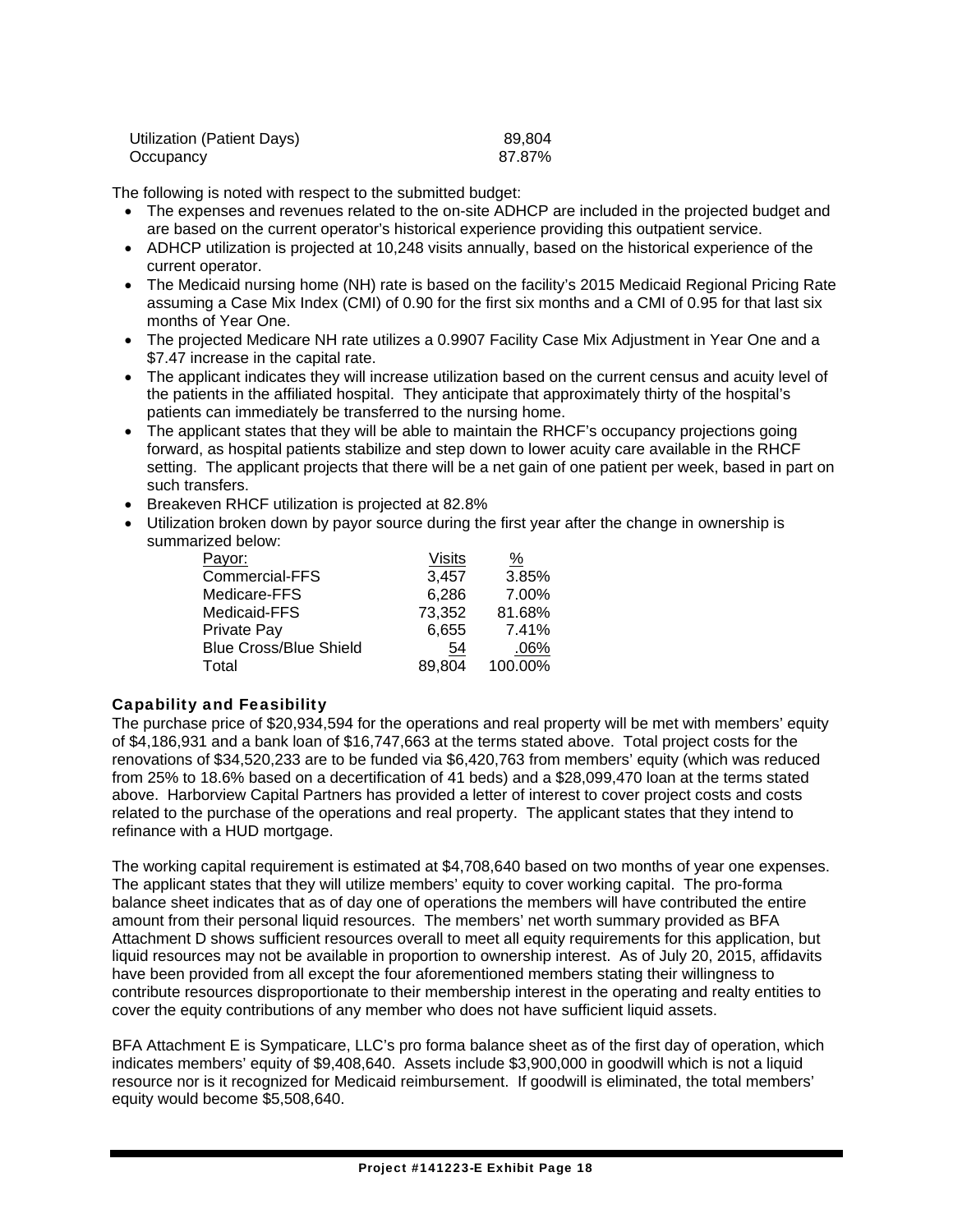The applicant has submitted a detailed business plan to increase RHCF occupancy and case mix. Major objectives include: immediately transferring patients from the affiliated hospital who can be served in a lower acuity setting; initiating a marketing program; collaborating with area hospitals and the Westchester Medical Center PPS to initiate and encourage patient transfers to the nursing home; and developing special programs for difficult to serve and/or hard to place patients.

A transition of NH residents to Medicaid managed care is currently being implemented statewide. Under the managed care construct, Managed Care Organizations (MCOs) will negotiate payment rates directly with NH providers. A department policy, as described in the "Transition of Nursing Home Benefit and Population into Managed Care Policy Paper," provided guidance requiring MCOs to pay the benchmark Medicaid FFS rate, or a negotiated rate acceptable to both plans and NH, for three years after a county has been deemed mandatory for NH population enrollment. As a result, the benchmark FFS rate remains a viable basis for assessing Medicaid NH revenues through the transition period. Rockland County has transitioned to Medicaid Managed Care for new enrollees.

BFA Attachment F is the 2012-2013 certified financial statements of Summit Park Hospital / Summit Park Nursing Care Center. As shown, the combined entity had an average negative working capital position of \$62,769,832, average negative net assets of \$136,465,576, and an average negative income of \$28,682,360 for the period. The following is noted with respect to the combined certified financial statements:

- The 2013 loss from operations increased by \$2 million over 2012. Total operating revenues declined more than total operating expenses (16.8% and 9.3%, respectively).
- Net patient service revenue decreased 17.6% or \$12.2 million comprised of \$9.7 million from a decrease in census and service units, \$2 million related to a decrease in intergovernmental transfer (IGT) payments, and a \$663,000 increase in bad debt expense.
- The hospital and the nursing home rely on advances from the County to help meet their obligations on a timely basis. In 2013 the County transferred \$13.3 million (no advances were transferred in 2012). As of 2013, the facilities owe the County \$70.7 million.
- Reflected in the combined entity financials, in 2013 and 2012 the hospital received \$4.0 million and \$3.7 million, respectively, from the indigent care pool, which is intended to partially offset the cost of services provided to the uninsured.
- Included in other receivables at the end of 2013 and 2012 were approximately \$15.3 million and \$18.9 million, respectively, of IGT payments that were authorized by the State of New York Department of Health.

BFA Attachment C is a financial summary of the proposed members' affiliated nursing homes, which shows that the facilities have maintained a positive net asset position, positive working capital position, and positive income from operations for the periods shown, with the exception of Cayuga Ridge Extended Care. Cayuga Ridge had a negative net asset position and negative working capital position for the period; however, 2014 shows improvement from the prior two years. Shalom Braunstein and Barry Braunstein acquired ownership interest in the facility in December 2012 and December 2014, respectively. For 2013 and 2014, the facility has demonstrated positive income from operations, showing marked improvement over the 2012 loss. BFA does not see any issues with the negative working capital position.

Subject to the noted contingencies, the applicant has demonstrated the capability to proceed in a financially feasible manner, and contingent approval is recommended.

### Recommendation

**From a financial perspective, contingent approval is recommended.**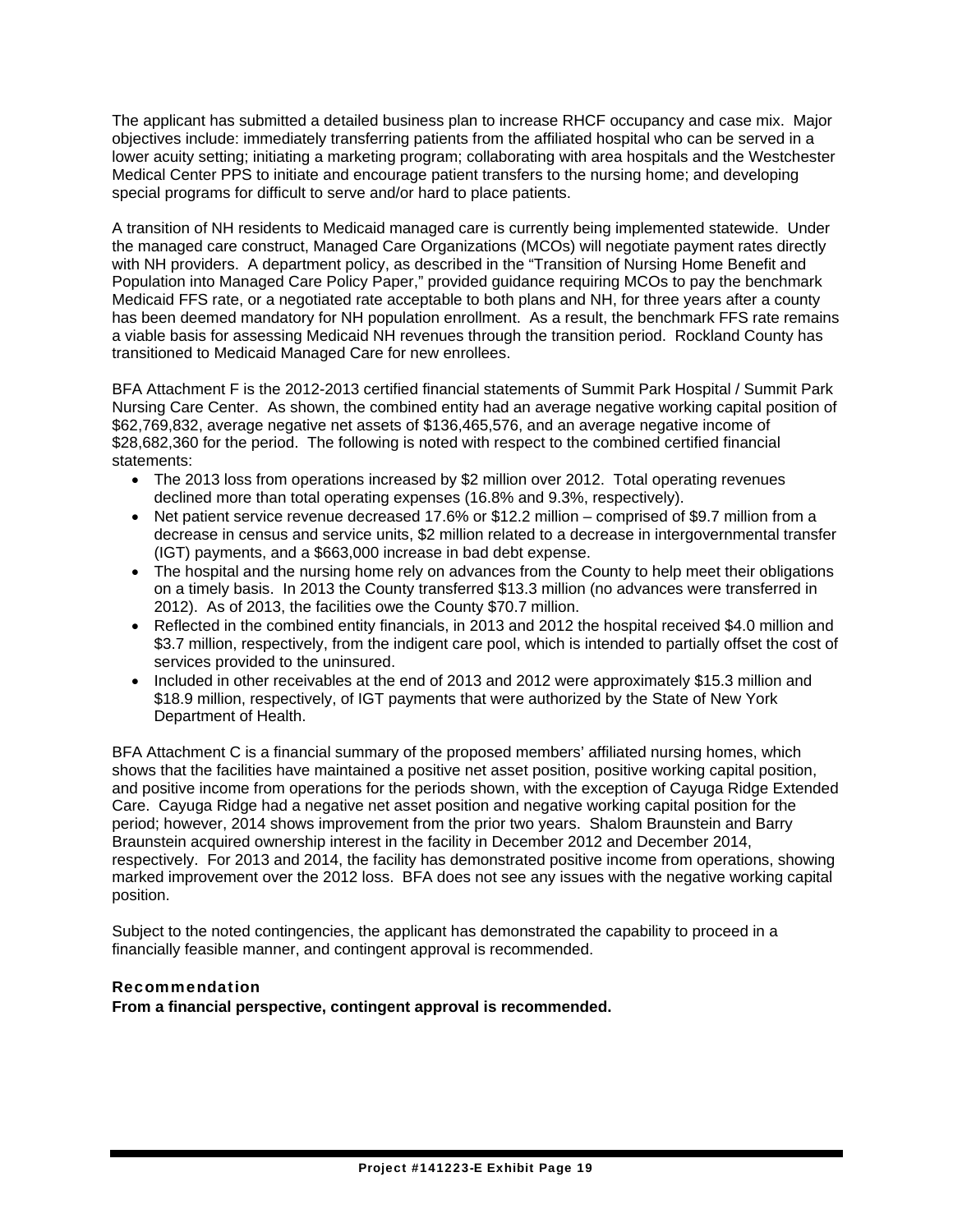## Attachments

| <b>BPNR Attachment A</b>  | <b>Need Analysis</b>                                                                                                                       |
|---------------------------|--------------------------------------------------------------------------------------------------------------------------------------------|
| <b>BNHLC Attachment A</b> | Quality Measures and Inspection Report                                                                                                     |
| <b>BFA Attachment A</b>   | Organizational Chart - Sympaticare, LLC d/b/a Summit Park Hospital                                                                         |
| <b>BFA Attachment B</b>   | Organizational Chart - Summit Park Acquisition Group, LLC                                                                                  |
| <b>BFA Attachment C</b>   | Financial Summary - Members' Affiliated Nursing Homes                                                                                      |
| <b>BFA Attachment D</b>   | Net Worth Summary - Sympaticare, LLC and Summit Park Acquisition Group,                                                                    |
| <b>BFA Attachment E</b>   | Pro Forma Balance Sheet - Sympaticare, LLC d/b/a Summit Park Nursing                                                                       |
|                           | Care Center                                                                                                                                |
| <b>BFA Attachment F</b>   | 2012-2013 Financial Summary of Summit Park Hospital/Summit Park Nursing<br>Care Center Financial Summary - Summit Park Nursing Care Center |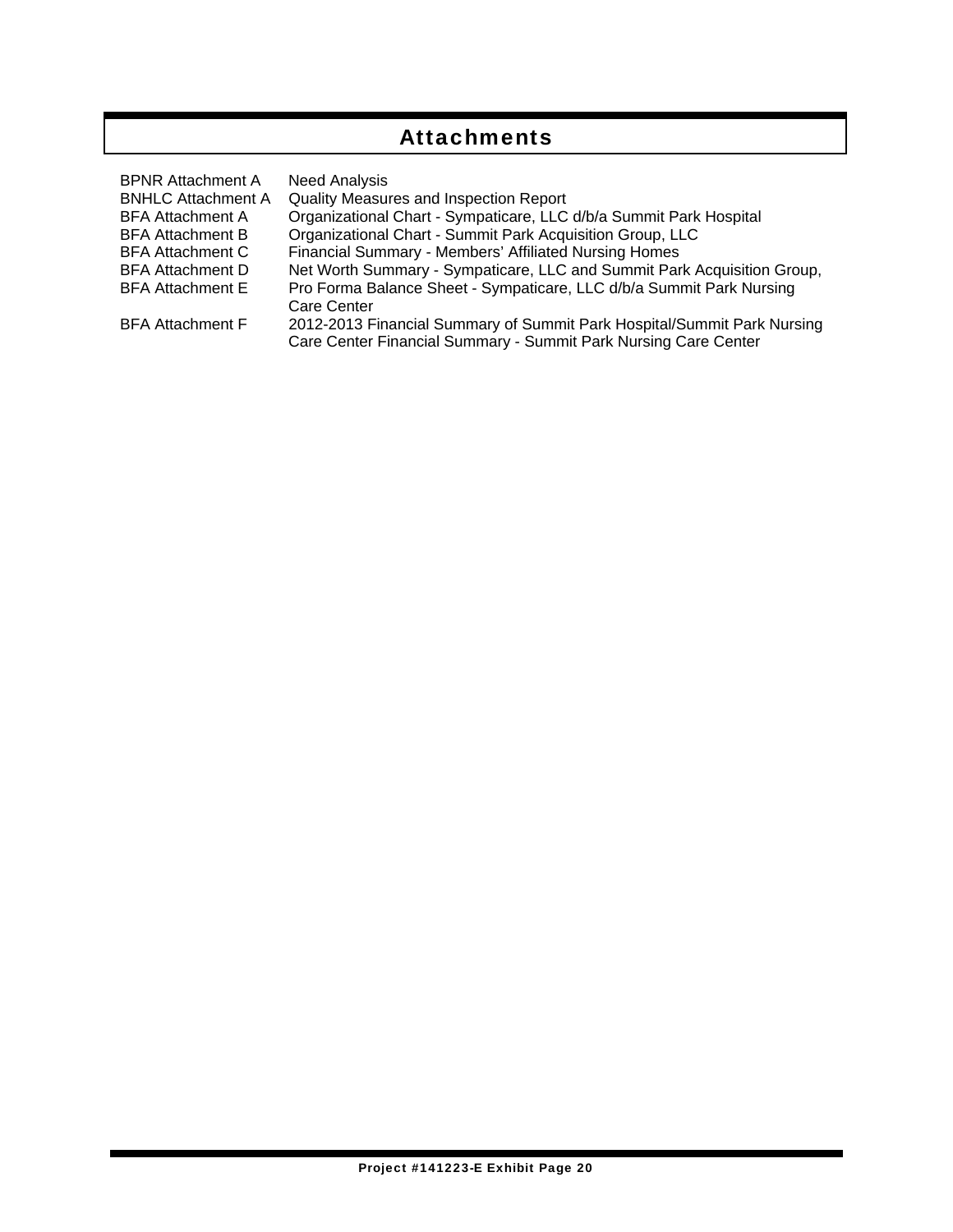### **BPNR Attachment** CON's 142211 and 141223 Need Analysis - Sympaticare/Summit Park: Hospital and Nursing Care Center

As CON's 142211 and 141223 involve co-located facilities operating in concert with each other, it was necessary to analyze the projected number of patients to be discharged from Summit Park Hospital (Hospital) and admitted to the residential health care facility, Summit Park Care Center (Nursing Home). While the projections provided by the proposed operator, Sympaticare, LLC, do not entirely coincide, the Department's own analysis suggests utilization sufficient to sustain both facilities by Year 3.

Sympaticare, LLC intends to discharge all 30 long term acute care patients currently at the Hospital to the Nursing Home as soon as possible based on patient acuity level and adequate training of nursing home staff. After transfer of all 30 patients, it is the intent of the proposed operators to gradually admit new patients to the hospital to achieve a patient total of 33 by the end of Year 1 and 50 by the end of Year 3. The proposed operators provided the Department a projection of 481 discharges from the hospital in Year 1, with 120 of those patients to be admitted to the nursing home. However, in order to achieve 120 discharges to the Nursing Home in Year 1, the hospital would need to start the year with 33 patients (33 x 12 x 30% = ~120); but effective transfer of all current patients to the nursing home would leave zero patients at the start of the year.

The Department undertook alternate analyses to calculate patient projections for Years 1 through 3 for both the Hospital and Nursing Home. Historical average length of stay (ALOS) for the hospital is shown in Table 1. The average of the ALOS between 2010 and 2014 is 29.1 days. To calculate patient projections for the hospital in Table 3, ALOS was rounded up to 30 days, or one month. Historical length of stay and admissions data for the nursing home are shown in Table 2. As seen in Table 2, implied ALOS has historically been greater than one year and decreased from 2010 to 2013. The proposed operator anticipates that the ALOS in the nursing home will decrease due to the drawing of a higher acuity patient population from the hospital. To calculate patient projections for the nursing home in Table 4, an ALOS of one year was assumed. As shown in Table 2, the average of monthly admissions has been approximately 16 patients. Therefore, 16 patients is the number of "Other Admits" to the nursing home in Table 4, which represents the number of patients admitted to Summit Park Nursing Care Center from facilities other than Summit Park Hospital.

The proposed operator states that 30% of patients from the hospital will be discharged to the nursing home. Peer-reviewed studies find that the number of long term acute care hospital (LTACH) patients discharged to residential health care facilities is 25%. For this analysis, the number used to calculate patient projections is an average of those two percentages and equals 27.5% as indicated in Table 4. As seen in Table 4, the starting census at the nursing home is 230, and is based on the current census of about 200 residents plus the 30 patients to be admitted from the hospital immediately following change of ownership.

Assuming the hospital achieves the goal of admitting 50 patients per month by Year 3 as demonstrated in Table 3, approximately 12-14 Hospital patients will be admitted to the Nursing Home each month as demonstrated in Table 4. As a result, referrals from outside facilities would only need to be about 10 patients per month for the Nursing Home to maintain 97% occupancy.

As indicated in Table 5, three hospitals have provided letters of support to refer between 10 and 20 patients a month to the hospital. Conservatively, the low end estimate for referrals to the hospital is 65 per month. Based on these data, there appears to be adequate demand for the LTACH at Summit Park Hospital.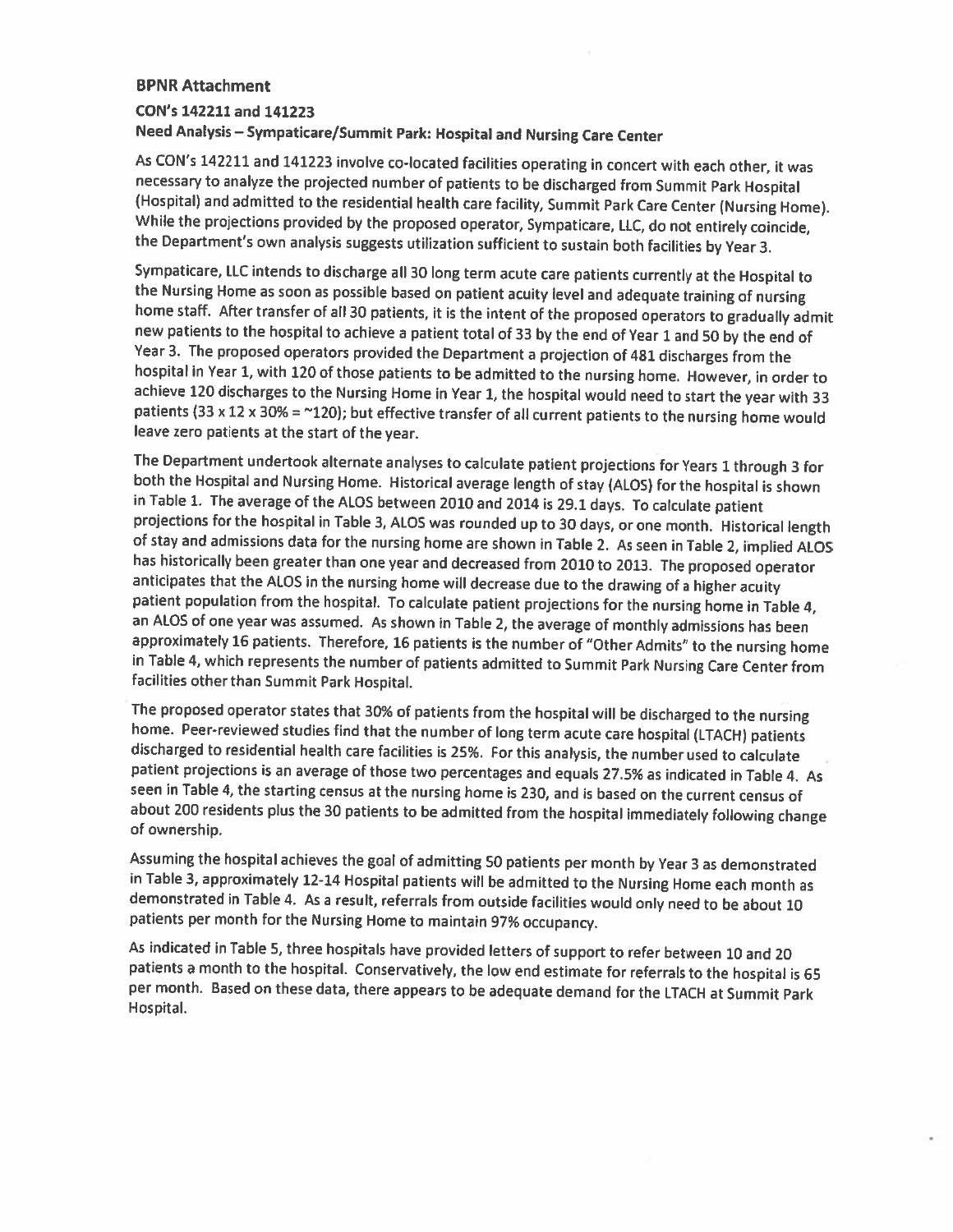| $\omega >$ |         | Table 1<br>Summit Park Hospital Historical Length of Stay<br><b>Non-Psychiatric Inpatients (per SPARCS)</b> |  |
|------------|---------|-------------------------------------------------------------------------------------------------------------|--|
|            | Year    | <b>Average</b><br>Length of<br>Stay <sup>1</sup><br>(in days)                                               |  |
|            | 2010    | 30.2                                                                                                        |  |
|            | 2011    | 30.1                                                                                                        |  |
|            | 2012    | 31.4                                                                                                        |  |
|            | 2013    | 26.8                                                                                                        |  |
|            | 2014    | 27.1                                                                                                        |  |
|            | Average | 29.1                                                                                                        |  |

 $\sim$ 

b.

<sup>1</sup>The Average Length of Stay (ALOS) at the Summit Park Hospital LTACH has been approximately 30 days. To calculate census projections, average length of stay at the LTACH was rounded to one month. Per Table 3, the total number of patients at the beginning of a month equals the number of discharges in the subsequent month.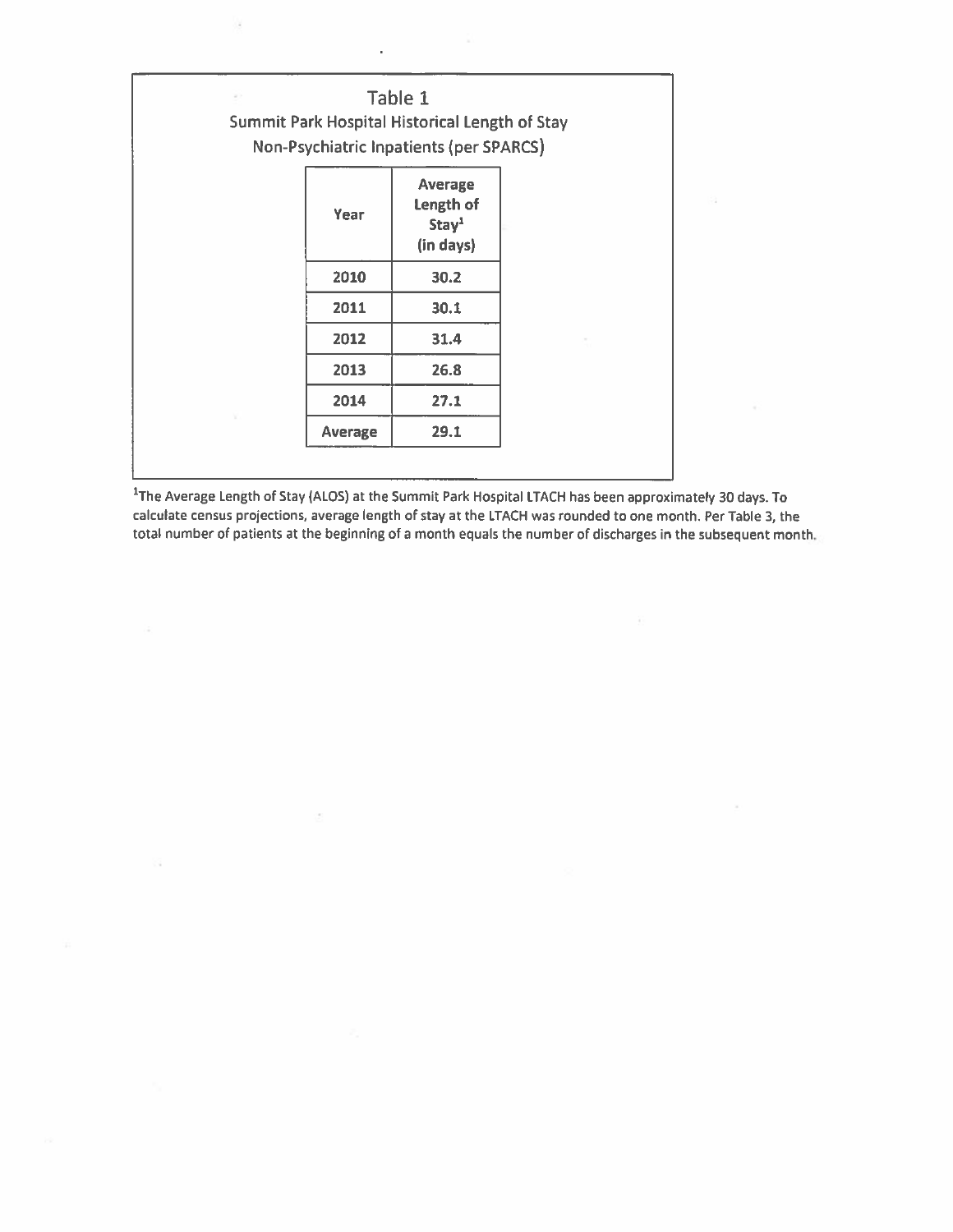|       |                                  |                                |                                        | Table 2                     |                                               |                             |                                                            |
|-------|----------------------------------|--------------------------------|----------------------------------------|-----------------------------|-----------------------------------------------|-----------------------------|------------------------------------------------------------|
|       |                                  |                                | <b>Summit Park Nursing Care Center</b> |                             |                                               |                             |                                                            |
|       |                                  |                                |                                        |                             | Historical Length of Stay/Admissions          |                             |                                                            |
|       |                                  |                                | From Cost Reports (2009-2013)          |                             |                                               | <b>Computed</b>             |                                                            |
| Year  | <b>Starting</b><br><b>Census</b> | <b>Ending</b><br><b>Census</b> | Annual<br><b>Discharges</b>            | Days of<br>Care<br>Provided | <b>Implied ALOS</b><br>(in days) <sup>2</sup> | Annual<br><b>Admissions</b> | <b>Monthly</b><br><b>Admission</b><br>Average <sup>3</sup> |
| 2009  | 297                              | 291                            | 243                                    | 104,825                     | 431.4                                         | 237                         | 19.75                                                      |
| 2010  | 291                              | 265                            | 217                                    | 101,825                     | 469.2                                         | 191                         | 15.92                                                      |
| 2011  | 265                              | 251                            | 213                                    | 95,344                      | 447.6                                         | 199                         | 16.58                                                      |
| 2012  | 251                              | 224                            | 216                                    | 88,809                      | 411.2                                         | 189                         | 15.75                                                      |
| 2013  | 224                              | 209                            | 206                                    | 77,698                      | 377.2                                         | 191                         | 15.92                                                      |
| 2014* | 209                              | 203                            | 200                                    | N/A                         | N/A                                           | 194                         | 16.17                                                      |
| 2015* | 203                              | 197                            | 195                                    | N/A                         | N/A                                           | 189                         | 15.75                                                      |
|       | *Per weekly census               |                                |                                        |                             |                                               | Avg. 2010-2015              | 16.01                                                      |

<sup>2</sup>ALOS was calculated by dividing Days of Care Provided by Annual Discharges. The historical implied ALOS for the Nursing Home has been greater than one year. Per the applicant, admission of LTACH patients to the Nursing Home will decrease the Nursing Home's ALOS. To account for this decrease, ALOS for the Nursing Home was adjusted to one year when calculating projections in Tables 3 and 4.

<sup>3</sup>Since 2010, monthly admission average has been approximately 16 patients and was used in Table 4 for the number of Other Admits.

s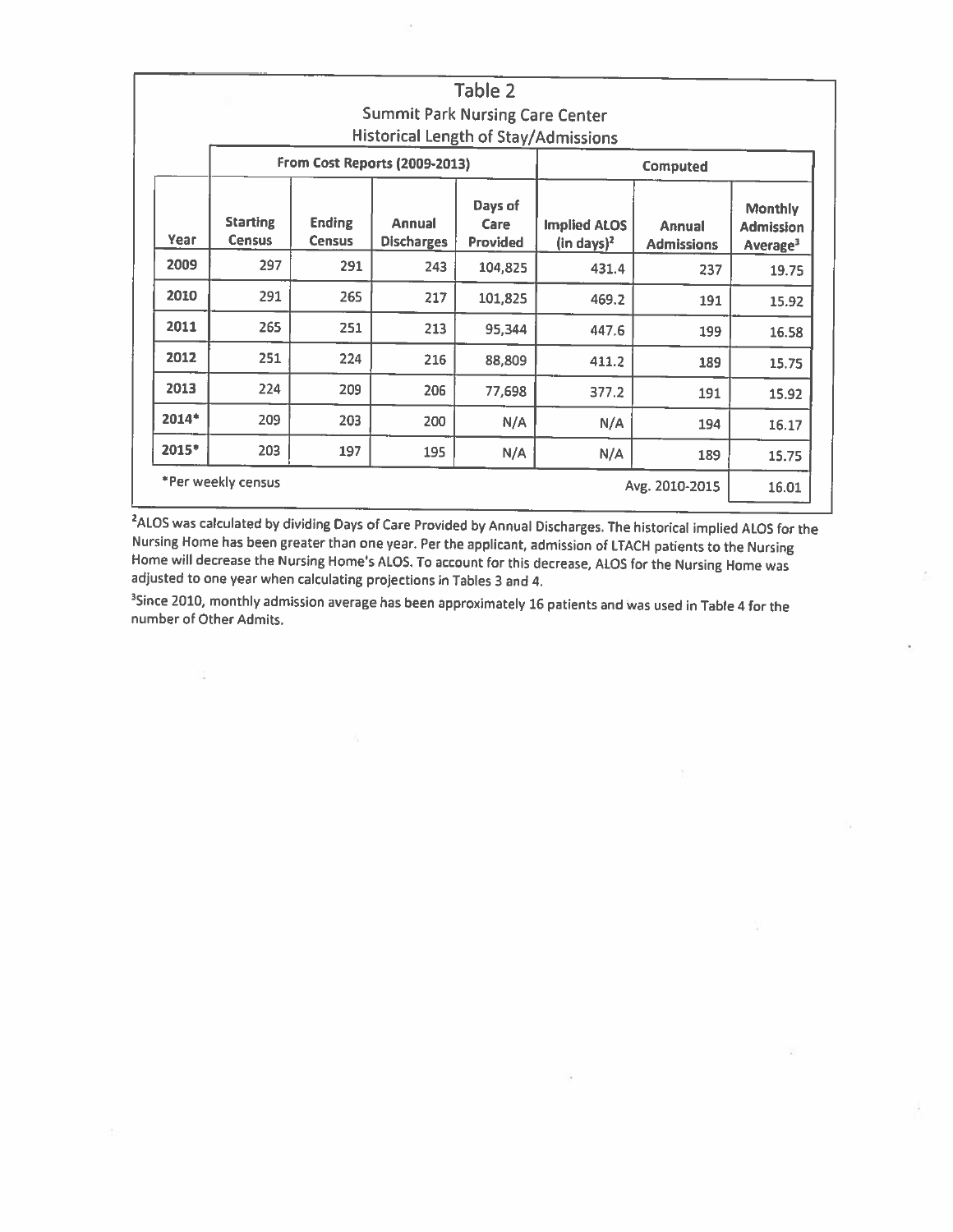|                    |                         |                                     |                         | Table 3                                      |                     |                          |                |  |  |
|--------------------|-------------------------|-------------------------------------|-------------------------|----------------------------------------------|---------------------|--------------------------|----------------|--|--|
|                    |                         |                                     |                         | Summit Park Hospital Projections Years 1 - 3 |                     |                          |                |  |  |
|                    |                         |                                     |                         | (Average Length of Stay = 30 days)           |                     |                          |                |  |  |
|                    |                         |                                     |                         |                                              |                     |                          |                |  |  |
| Capacity = 57 beds |                         |                                     |                         |                                              |                     |                          |                |  |  |
|                    |                         | <b>Patients</b><br><b>Beginning</b> |                         |                                              | <b>Patients</b>     |                          | Yearly         |  |  |
|                    | <b>Month</b>            | Month                               | <b>Admits</b>           | Discharges <sup>4</sup>                      | <b>End</b><br>Month | <b>Net</b>               | <b>Net</b>     |  |  |
| <b>YEAR 1</b>      | $\mathbf{1}$            | 0                                   | $\overline{\mathbf{2}}$ | 0                                            | $\overline{2}$      | Change<br>$\overline{z}$ | Change         |  |  |
|                    | $\overline{\mathbf{c}}$ | $\mathsf{Z}$                        | 4                       | 0                                            | 6                   | $\overline{4}$           |                |  |  |
|                    | 3                       | 6                                   | 6                       | $\overline{2}$                               | 10                  | 4                        |                |  |  |
|                    | 4                       | 10                                  | 8                       | $\mathsf{6}$                                 | 12                  | $\overline{2}$           |                |  |  |
|                    | S                       | 12                                  | 10                      | 10                                           | 12                  | 0                        |                |  |  |
|                    | 6                       | 12                                  | 12                      | 12                                           | 12                  | $\mathbf 0$              |                |  |  |
|                    | $\overline{7}$          | 12                                  | 14                      | 12                                           | 14                  | $\overline{\mathbf{c}}$  |                |  |  |
|                    | 8                       | 14                                  | 16                      | 12                                           | 18                  | 4                        |                |  |  |
|                    | 9                       | 18                                  | 19                      | 14                                           | 23                  | 5                        |                |  |  |
|                    | $10\,$                  | 23                                  | 22                      | 18                                           | 27                  | $\overline{\mathbf{4}}$  |                |  |  |
|                    | 11                      | 27                                  | 26                      | 23                                           | 30                  | 3                        |                |  |  |
|                    | 12                      | 30                                  | 30                      | 27                                           | 33                  | $\overline{\mathbf{3}}$  | 33             |  |  |
|                    |                         | <b>Total</b>                        | 169                     | 136                                          |                     |                          |                |  |  |
| <b>YEAR 2</b>      | 13                      |                                     |                         |                                              |                     |                          |                |  |  |
|                    | 14                      | 33                                  | 30                      | 30                                           | 33                  | 0                        |                |  |  |
|                    | 15                      | 33<br>31                            | 31                      | 33                                           | 31                  | $-2$                     |                |  |  |
|                    | 16                      | 30                                  | 32<br>33                | 33                                           | 30                  | $-1$                     |                |  |  |
|                    | 17                      | 32                                  | 34                      | 31                                           | 32                  | $\overline{\mathbf{2}}$  |                |  |  |
|                    | 18                      | 36                                  | 35                      | 30<br>32                                     | 36                  | 4                        |                |  |  |
|                    | 19                      | 39                                  | 36                      | 36                                           | 39<br>39            | 3                        |                |  |  |
|                    | 20                      | 39                                  | 37                      | 39                                           | 37                  | $\pmb{0}$                |                |  |  |
|                    | 21                      | 37                                  | 38                      | 39                                           | 36                  | $-2$<br>$^{\rm -1}$      |                |  |  |
|                    | 22                      | 36                                  | 39                      | 37                                           | 38                  | $\overline{2}$           |                |  |  |
|                    | 23                      | 38                                  | 40                      | 36                                           | 42                  | 4                        |                |  |  |
|                    | 24                      | 42                                  | 41                      | 38                                           | 45                  | 3                        |                |  |  |
|                    |                         | <b>Total</b>                        | 426                     | 414                                          |                     |                          | 12             |  |  |
| <b>YEAR 3</b>      | 25                      | 45                                  | 42                      | 42                                           | 45                  | 0                        |                |  |  |
|                    | 26                      | 45                                  | 43                      | 45                                           | 43                  | $-2$                     |                |  |  |
|                    | 27                      | 43                                  | 44                      | 45                                           | 42                  | $^{\rm -1}$              |                |  |  |
|                    | 28                      | 42                                  | 45                      | 43                                           | 44                  | $\overline{\mathbf{2}}$  |                |  |  |
|                    | 29                      | 44                                  | 46                      | 42                                           | 48                  | 4                        |                |  |  |
|                    | 30                      | 48                                  | 47                      | 44                                           | 51                  | 3                        |                |  |  |
|                    | 31                      | 51                                  | 48                      | 48                                           | 51                  | 0                        |                |  |  |
|                    | 32                      | 51                                  | 49                      | 51                                           | 49                  | $-2$                     |                |  |  |
|                    | 33                      | 49                                  | 50                      | 51                                           | 48                  | $^{\rm -1}$              |                |  |  |
|                    | 34                      | 48                                  | 50                      | 49                                           | 49                  | $\mathbf 1$              |                |  |  |
|                    | 35                      | 49                                  | 50                      | 48                                           | 51                  | $\overline{2}$           |                |  |  |
|                    | 36                      | 51                                  | 50                      | 49                                           | 52                  | $\mathbf 1$              | $\overline{7}$ |  |  |
|                    |                         | Total                               | 564                     | 557                                          |                     |                          |                |  |  |

The number of Discharges is calculated by multiplying the total number of LTACH discharges by the 27.5% of patient expected to be admitted to the Nursing Home, excluding the 30 LTACH patients to be admitted to the nursing home immediately following the change in ownership.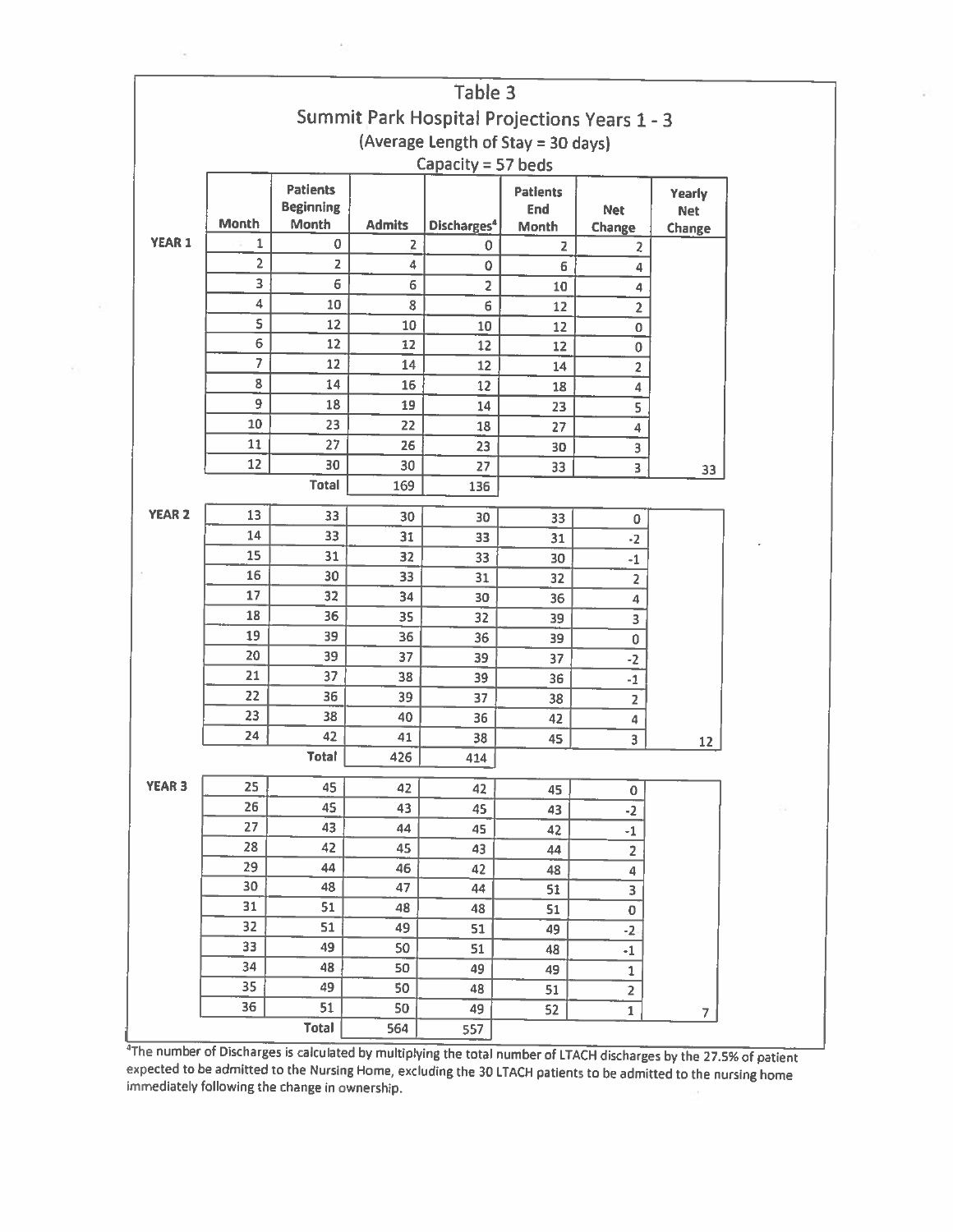|                         |                              |                   |               | Table 4       |                                                  |                  |                               |            |
|-------------------------|------------------------------|-------------------|---------------|---------------|--------------------------------------------------|------------------|-------------------------------|------------|
|                         |                              |                   |               |               | Summit Park Nursing Home Projections Years 1 - 3 |                  |                               |            |
|                         |                              |                   |               |               | (Average Length of Stay = I year)                |                  |                               |            |
|                         |                              |                   |               |               | Capacity upon CON completion = 280 beds          |                  |                               |            |
| <b>Starting Census:</b> |                              | 200               |               |               |                                                  |                  |                               |            |
|                         | <b>Admissions From LTCH:</b> | 27.5%             |               |               |                                                  |                  |                               |            |
|                         |                              |                   |               |               |                                                  |                  |                               |            |
|                         |                              | <b>Admits</b>     |               |               |                                                  |                  |                               | Yearly     |
|                         |                              | from              | Other         | <b>Total</b>  |                                                  |                  | <b>Net</b>                    | <b>Net</b> |
| <b>YEAR 1</b>           | <b>Month</b><br><b>Start</b> | LTCH <sup>5</sup> | <b>Admits</b> | <b>Admits</b> | <b>Discharges</b>                                | <b>Residents</b> | Change                        | Change     |
|                         | 1                            | 30<br>$\mathbf 0$ | $\mathbf 0$   | 30            |                                                  | 230              | 0                             |            |
|                         | 2                            | $\bf{0}$          | 16            | 16            | 19                                               | 227              | $-3$                          |            |
|                         | 3                            | 1                 | 16<br>16      | 16<br>17      | 19                                               | 224              | -3                            |            |
|                         | 4                            | 2                 | 16            | 18            | 19                                               | 222              | $-2$                          |            |
|                         | 5                            | 3                 | 16            | 19            | 18                                               | 221              | $-1$                          |            |
|                         | 6                            | 3                 | 16            | 19            | 18<br>18                                         | 221<br>222       | $\bf{0}$                      |            |
|                         | $\overline{7}$               | 3                 | 16            | 19            | 19                                               |                  | $\mathbf 1$                   |            |
|                         | 8                            | 3                 | 16            | 19            | 19                                               | 223<br>224       | $\mathbf{1}$                  |            |
|                         | 9                            | 4                 | 16            | 20            | 19                                               | 225              | 1                             |            |
|                         | 10                           | 5                 | 16            | 21            | 19                                               | 227              | $\mathbf 1$<br>$\overline{2}$ |            |
|                         | 11                           | 6                 | 16            | 22            | 19                                               | 231              | 3                             |            |
|                         | 12                           | 7                 | 16            | 23            | 19                                               | 235              | $\overline{4}$                |            |
|                         | <b>Total</b>                 | 67                | 192           | 229           | 225                                              |                  |                               | 5          |
|                         |                              |                   |               |               |                                                  |                  |                               |            |
| <b>YEAR 2</b>           | 13                           | 8                 | 16            | 24            | 20                                               | 239              | 5                             |            |
|                         | 14                           | 9                 | 16            | 25            | 20                                               | 245              | 5                             |            |
|                         | 15                           | 9                 | 16            | 25            | 20                                               | 249              |                               |            |
|                         | 16<br>17                     | 9<br>8            | 16            | 25            | 21                                               | 253              | $\overline{4}$                |            |
|                         | 18                           | 9                 | 14            | 22            | 21                                               | 254              | $\mathbf 1$                   |            |
|                         | 19                           | 10                | 14            | 23            | 21                                               | 256              | $\overline{2}$                |            |
|                         | 20                           | 11                | 14<br>14      | 24            | 21                                               | 258              | 3                             |            |
|                         | 21                           | 11                | 14            | 25<br>25      | 22                                               | 262              | 3                             |            |
|                         | 22                           | 10                | 14            | 24            | 22<br>22                                         | 264              | 3                             |            |
|                         | 23                           | $10\,$            | 14            | 24            | 22                                               | 267              | $\overline{2}$                |            |
|                         | 24                           | $10\,$            | 14            | 24            | 22                                               | 268<br>270       | 2<br>$\overline{2}$           |            |
|                         | <b>Total</b>                 | 114               | 176           | 290           | 254                                              |                  |                               | 36         |
|                         |                              |                   |               |               |                                                  |                  |                               |            |
| <b>YEAR 3</b>           | 25                           | 12                | 10            | 22            | 23                                               | 269              | $-1$                          |            |
|                         | 26                           | 12                | 10            | 22            | 22                                               | 269              | 0                             |            |
|                         | 27                           | $12 \,$           | 10            | 22            | 22                                               | 269              | 0                             |            |
|                         | 28                           | 12                | 10            | 22            | 22                                               | 269              | $^{\rm -1}$                   |            |
|                         | 29                           | $12\,$            | 10            | 22            | 22                                               | 268              | $\cdot 1$                     |            |
|                         | 30<br>31                     | 12                | 10            | 22            | 22                                               | 268              | 0                             |            |
|                         | 32                           | 13                | 10            | 23            | 22                                               | 268              | $\mathbf 1$                   |            |
|                         | 33                           | 14<br>14          | 10            | 24            | 22                                               | 270              | $\overline{2}$                |            |
|                         | 34                           | 13                | 10            | 24            | 23                                               | 272              | $\overline{2}$                |            |
|                         |                              | 13                | 10<br>10      | 23<br>23      | 23<br>23                                         | 272<br>273       | 1                             |            |
|                         |                              |                   |               |               |                                                  |                  | 0                             |            |
|                         | 35<br>36                     | 13                | 10            | 23            | 23                                               | 274              | $\mathbf{1}$                  | 3          |

<sup>5</sup>The number of Admits from LTACH is calculated by multiplying the total number of LTACH discharges by the 27.5% of patients expected to be sent to the Nursing Home, excluding the 30 LTACH patients to be admitted to the n immediately following the change in ownership.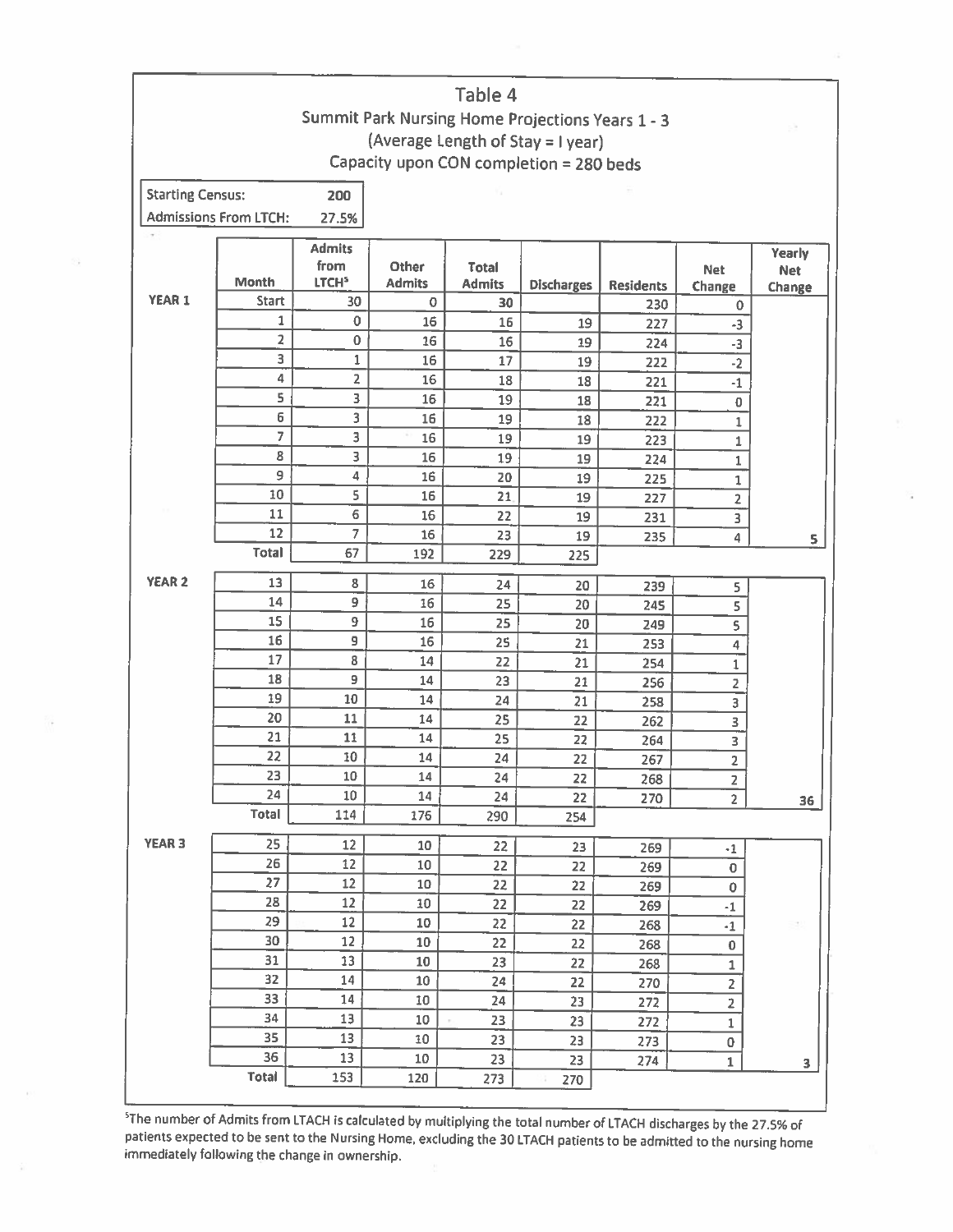| Table 5                                                      |     |             |                                  |
|--------------------------------------------------------------|-----|-------------|----------------------------------|
| Applicant Projected Monthly Referrals to the<br><b>LTACH</b> | Low | <b>High</b> | <b>Verified</b><br>via<br>letter |
| <b>Nyack Hospital</b>                                        | 10  | 15          | Yes.                             |
| Good Samaritan Regional Medical Center                       | 15  | 25          | <b>Yes</b>                       |
| <b>Westchester Medical Center</b>                            | 15  | 25          |                                  |
| <b>St Johns Riverside Hospital</b>                           | 10  | 20          | Yes.                             |
| New York Presbyterian Hudson Valley Hospital                 | 15  | 20          |                                  |
| <b>Totals</b>                                                | 65  | 105         |                                  |

 $\mathcal{L}(\mathcal{L})$ 

 $\frac{1}{\left\vert \mathbf{k} \right\vert ^{2}}$  . The set of  $\mathbf{k}$ 

 $\sim 100$   $M_{\odot}$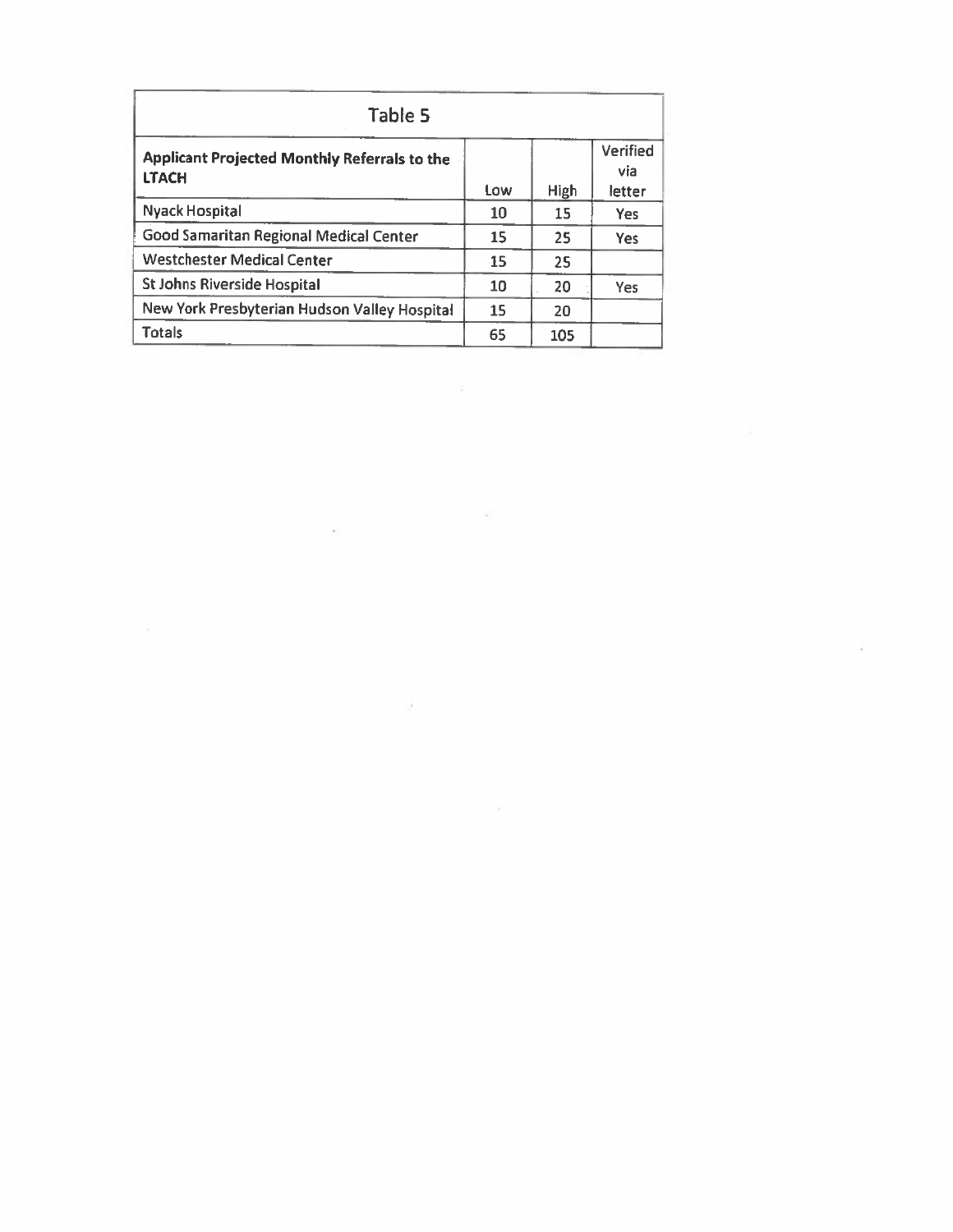# **Summit Park Nursing Care Center**

### The following table shows how this nursing home performs in key quality measure areas.

| Percentage of residents who                                                                                                                                                                               | <b>Performance Ranking</b><br>℗ |
|-----------------------------------------------------------------------------------------------------------------------------------------------------------------------------------------------------------|---------------------------------|
| @Self-report moderate to severe pain (short stay)<br>Reporting period January to December 2014<br>14.6% This Facility<br>13.7% State average<br>18,3% National average                                    | 3 out of 5 stars                |
| <b><i></i></b> Have pressure sores that are new or worsened<br>Reporting period January to December 2014<br>2.2% This Facility<br>1.0% State average<br>0.9% National average                             | 1 out of 5 stars                |
| $\oslash$ Were given, appropriately, the seasonal influenza vaccine<br>(short stay)<br>Reporting period: January to December 2014<br>90.8% This Facility<br>84.7% State average<br>82.8% National average | 3 out of 5 stars                |
| <b>Were given, appropriately, the pneumococcal vaccine</b><br>Reporting period January to December 2014<br>57.8% This Facility<br>83.3% State average<br>81.9% National average                           | 1 out of 5 stars                |
| <b><i>ONewly received an antipsychotic medication</i></b><br>Reporting period January to December 2014<br>6.3% This Facility<br>2.3% State average<br>2.4% National average                               | 1 out of 5 stars                |
| <b><i>©</i>Needed increased help with daily activities (long stay)</b><br>Reporting period <sup>1</sup> April to December 2014<br>26.0% This Facility<br>14:4% State average<br>15.6% National average    | 1 out of 5 stars                |
| <b><i></i></b> ©Self-report moderate to severe pain (long stay)<br>Reporting period: April to December 2014<br>6.4% This Facility<br>4.9% State average<br>7.4% National average                          | 2 out of 5 stars                |
| <b><i>OHave pressure sores (long stay)</i></b><br>Reporting period: April to December 2014<br>6.0% This Facility<br>7.5% State average<br>5.9% National average.                                          | 4 out of 5 stars                |
| <b><i>OLose too much weight (long stay)</i></b><br>Reporting period: April to December 2014                                                                                                               | 4 out of 5 stars.               |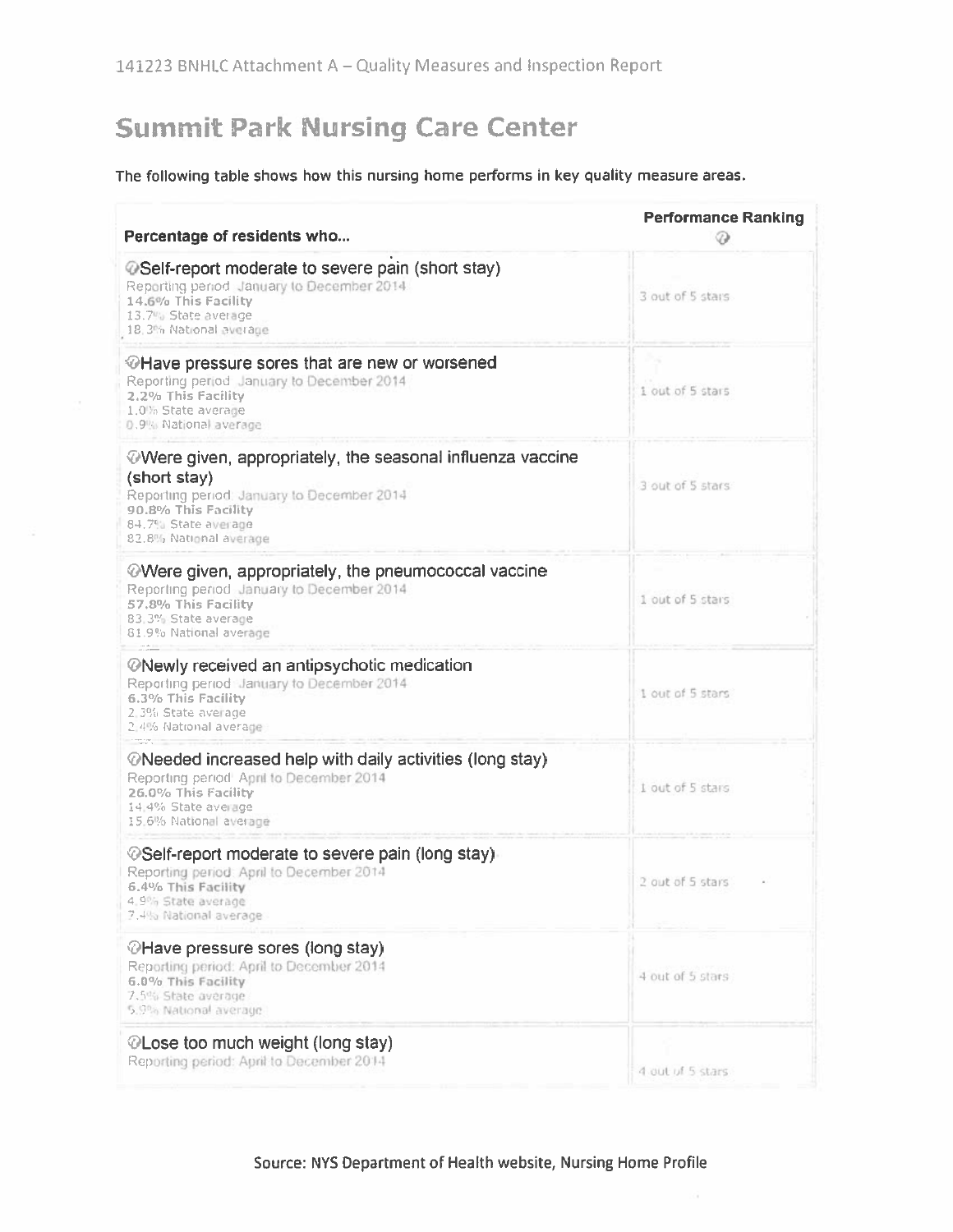| 4.1% This Facility<br>6.1% State average<br>7.0% National average                                                                                                                                   |                  |
|-----------------------------------------------------------------------------------------------------------------------------------------------------------------------------------------------------|------------------|
| @Lose control of their bowels or bladder (long stay, low risk)<br>Reporting period: April to December 2014<br>46.4% This Facility<br>45.8% State average<br>45.0% National average                  | 3 out of 5 stars |
| $\oslash$ Had a catheter inserted and left in their bladder (long stay)<br>Reporting period April to December 2014<br>1.0% This Facility<br>2.6% State average<br>3.1% National average             | 5 out of 5 stars |
| <b><i>©Had a urinary tract infection (long stay)</i></b><br>Reporting period: April to December 2014<br>4.3% This Facility<br>5.5% State average<br>5.7% National average                           | 3 out of 5 stars |
| <b><i>©Have depressive symptoms (long stay)</i></b><br>Reporting period: April to December 2014<br>7.5% This Facility<br>11:4% State average<br>6.0% National average                               | 2 out of 5 stars |
| Were physically restrained (long stay)<br>Reporting period: April to December 2014<br>0.2% This Facility<br>1.5% State average<br>1.1% National average                                             | 3 out of 5 stars |
| <i></i> ⊙Experienced one or more falls with major injury (long stay)<br>Reporting period: April to December 2014<br>2.6% This Facility<br>2.7% State average<br>3.2% National average               | 3 out of 5 stars |
| Were given, appropriately, the seasonal influenza vaccine (long<br>stay)<br>Reporting period: April to December 2014<br>99.7% This Facility<br>94.8% State average<br>#92.6% National average       | 5 out of 5 stars |
| Were given, appropriately, the pneumococcal vaccine (long<br>stay)<br>Reporting period: April to December 2014<br>99.1% This Facility<br>96.7% State average<br><sup>1</sup> 93.8% National average | 3 out of 5 stars |
| @Received an antipsychotic medication (long stay)<br>Reporting period: April to December 2014<br>25.2% This Facility<br>17.6% State average<br>19.3% National average                               | 1 out of 5 stars |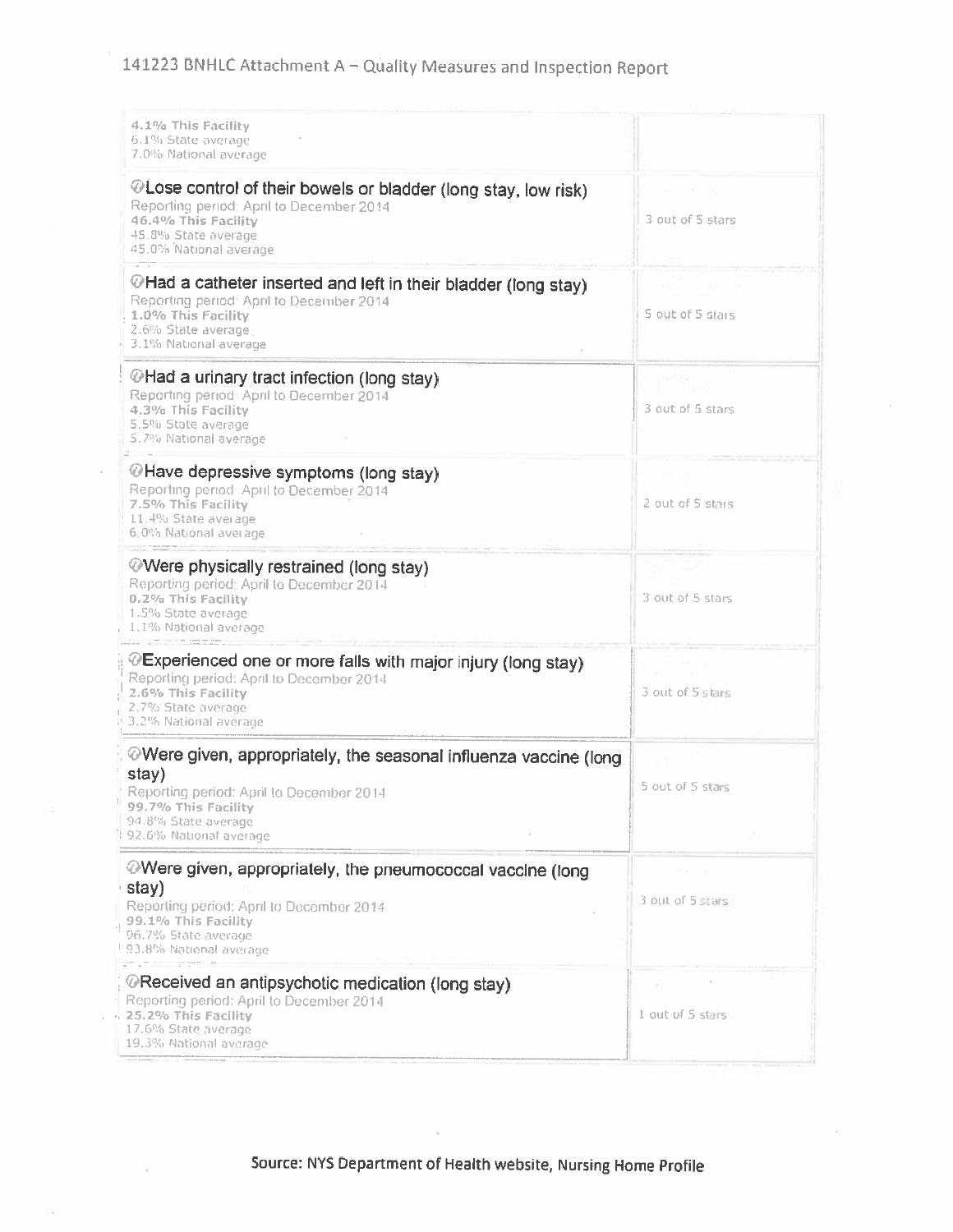# **Summit Park Nursing Care Center.**

## **Inspection Report** Report Period: June 2011 to May 2015

This report displays citations for Certification Surveys and Complaint Surveys during the reporting period.

## **Summary**

This table summarizes the citations in the details section of this report and compares them against the statewide average.

| <b>Measure</b>                                                    | <b>This Facility</b> | <b>Statewide Average</b> |
|-------------------------------------------------------------------|----------------------|--------------------------|
| <b>Standard Health Deficiencies</b>                               | 22                   | 23                       |
| Life Safety Code Deficiencies                                     | 19                   | 12                       |
| <b>Total Deficiencies</b>                                         | 41                   | 35                       |
| Deficiencies Related to Actual Harm or Immediate<br>Jeopardy      | 0                    | $\mathbf{1}$             |
| % of Deficiencies Related to Actual Harm or Immediate<br>Jeopardy | $0\%$                | 3%                       |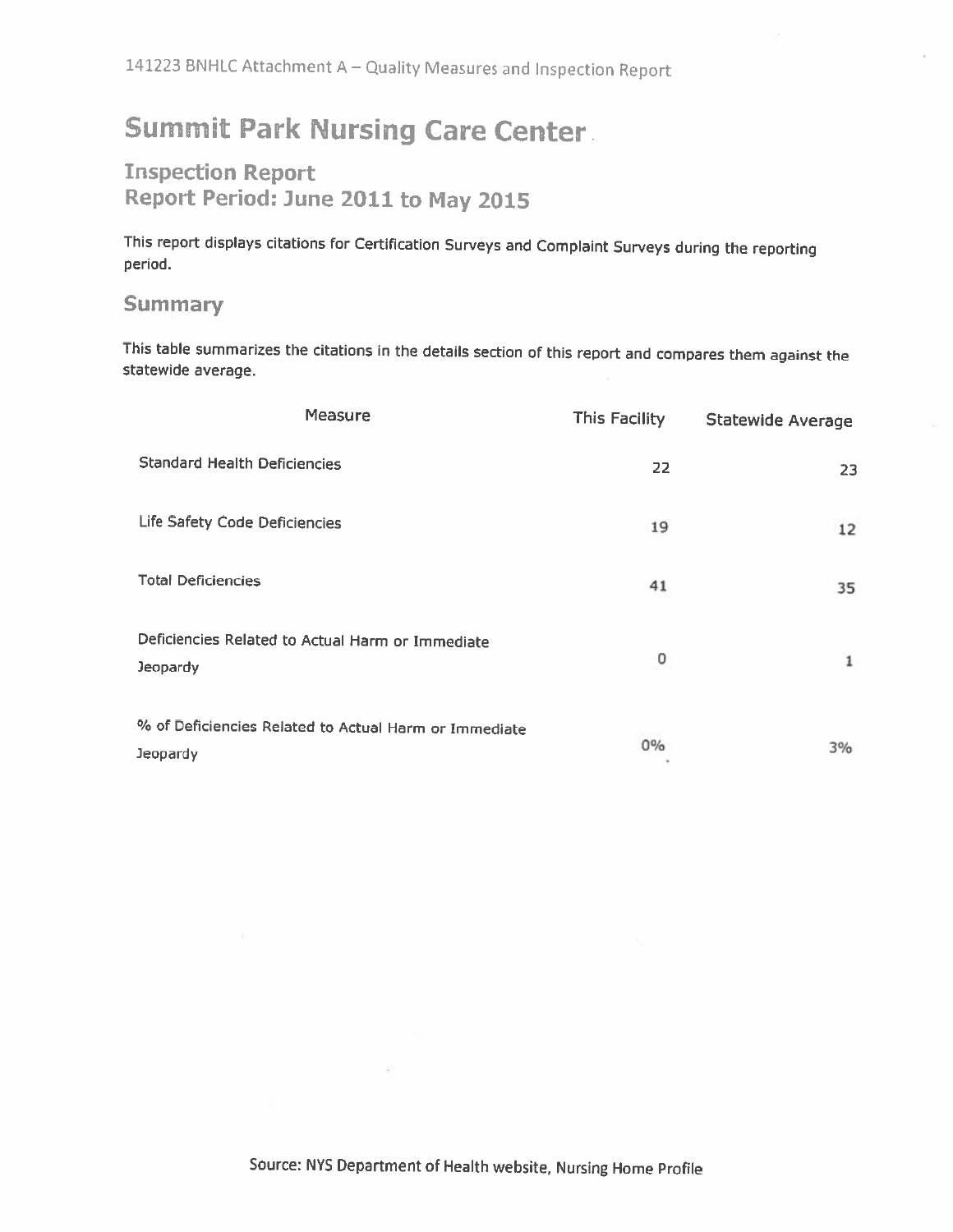# **Elcor Nursing and Rehabilitation Center**

The following table shows how this nursing home performs in key quality measure areas.

| Percentage of residents who                                                                                                                                                                      | <b>Performance Ranking</b> |
|--------------------------------------------------------------------------------------------------------------------------------------------------------------------------------------------------|----------------------------|
| @Self-report moderate to severe pain (short stay)<br>Reporting period: January to December 2014<br>24.2% This Facility<br>13.7% State average<br>16.3% National average                          | Liout of 5 stars           |
| @Have pressure sores that are new or worsened<br>Reporting period: January to December 2014<br>0.2% This Facility<br>1.0% State average<br>0.9% National average                                 | 4 out of 5 stars           |
| ⊘Were given, appropriately, the seasonal influenza vaccine<br>(short stay)<br>Reporting period: January to December 2014<br>95.9% This Facility<br>84.7% State average<br>62.8% National average | 4 out of 5 stars           |
| Were given, appropriately, the pneumococcal vaccine<br>Reporting period: January to December 2014<br>95.5% This Facility<br>B3.3% State average<br>81.9% National average                        | 4 out of 5 stars           |
| <b>Wewly received an antipsychotic medication</b><br>Reporting period: January to December 2014<br>0.8% This Facility<br>2.3% State average<br>2.4% National average                             | 4 out of 5 stars           |
| @Needed increased help with daily activities (long stay)<br>Reporting period: April to December 2014<br>19.9% This Facility<br>14.4% State average<br>15.6% National average                     | 1 out of 5 stars           |
| @Self-report moderate to severe pain (long stay)<br>Reporting period: April to December 2014<br>15.6% This Facility<br>4.9% State average<br>7.4% National everage                               | 1 out of 5 stars           |
| @Have pressure sores (long stay)<br>Reporting period: April to December 2014<br>7.4% This Facility<br>7.5% State average<br>5.9% National average                                                | 3 out of 5 stars           |
| @Lose too much weight (long stay)<br>Reporting period: April to December 2014                                                                                                                    | 1 out of 5 stars           |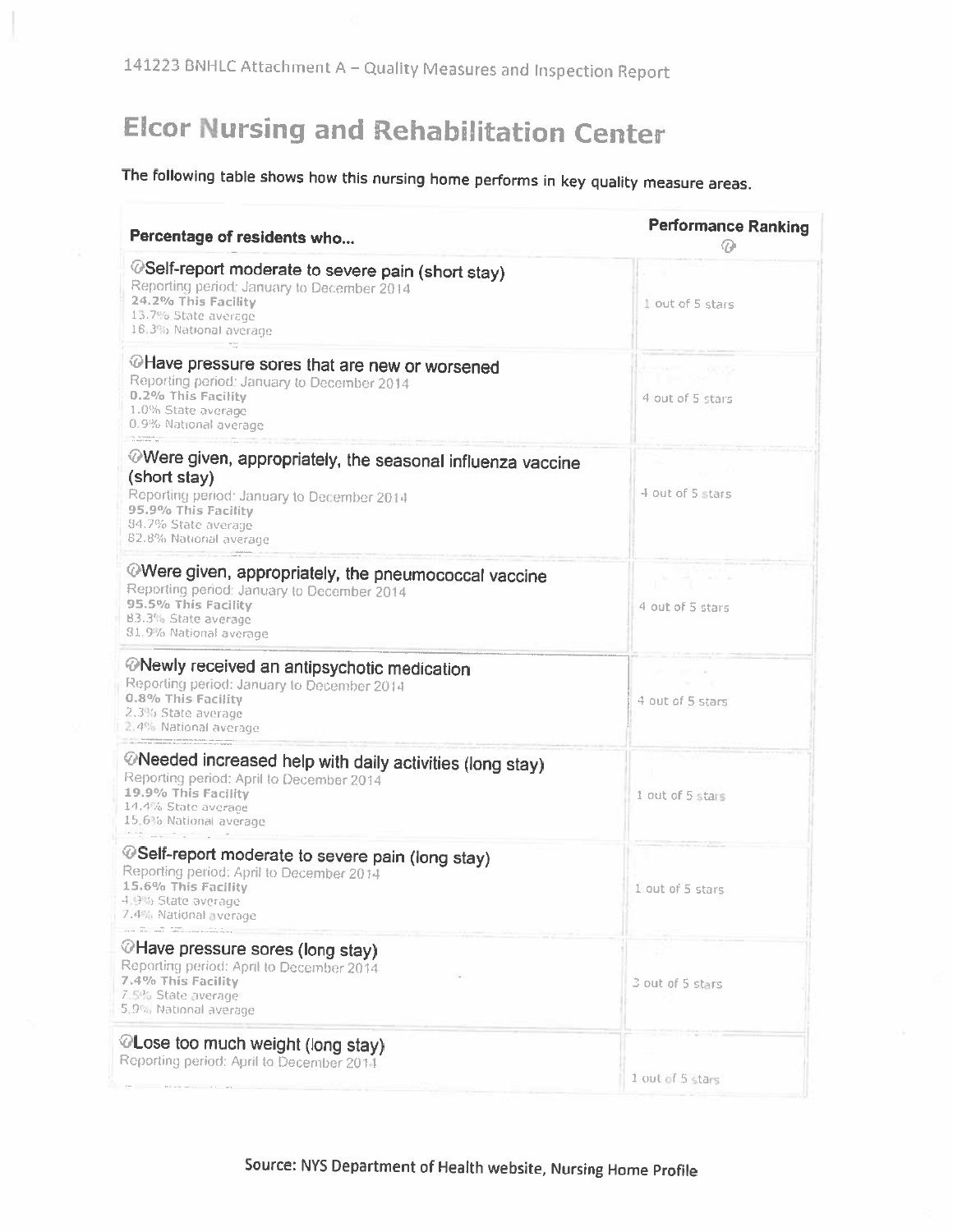| 8.6% This Facility<br>6.1% State average<br>7.0% National average                                                                                                                            |                  |
|----------------------------------------------------------------------------------------------------------------------------------------------------------------------------------------------|------------------|
| @Lose control of their bowels or bladder (long stay, low risk)<br>Reporting period April to December 2014<br>32.3% This Facility<br>45.8% State average<br>45.0% National average            | 4 out of 5 stars |
| $\oslash$ Had a catheter inserted and left in their bladder (long stay)<br>Reporting period April to December 2014<br>2.2% This Facility<br>2.6% State average<br>3.1% National average      | 3 out of 5 stars |
| ⊙Had a urinary tract infection (long stay)<br>Reporting period: April to December 2014<br>6.9% This Facility<br>5.5% State average<br>5.7% National average                                  | 2 out of 5 stars |
| @Have depressive symptoms (long stay)<br>Reporting period April to December 2014<br>30.0% This Facility<br>11,4% State average<br>6.0% National average                                      | 1 out of 5 stars |
| <b>Were physically restrained (long stay)</b><br>Reporting period: April to December 2014<br>3.1% This Facility<br>1.5% State average<br>1 1% National average                               | 1 out of 5 stars |
| @Experienced one or more falls with major injury (long stay)<br>Reporting period: April to December 2014<br>1.9% This Facility<br>2.7% State average<br>3.2% National average                | 4 out of 5 stars |
| Were given, appropriately, the seasonal influenza vaccine (long<br>stay)<br>Reporting period: April to December 2014<br>99.6% This Facility<br>94.8% State average<br>92.6% National average | 5 out of 5 stars |
| Were given, appropriately, the pneumococcal vaccine (long<br>stay)<br>Reporting period: April to December 2014<br>100.0% This Facility<br>96.7% State average<br>93.8% National average      | 5 out of 5 stars |
| @Received an antipsychotic medication (long stay)<br>Reporting period: April to December 2014<br>15.7% This Facility<br>17.6% State average<br>19.3% National average                        | 3 out of 5 stars |

았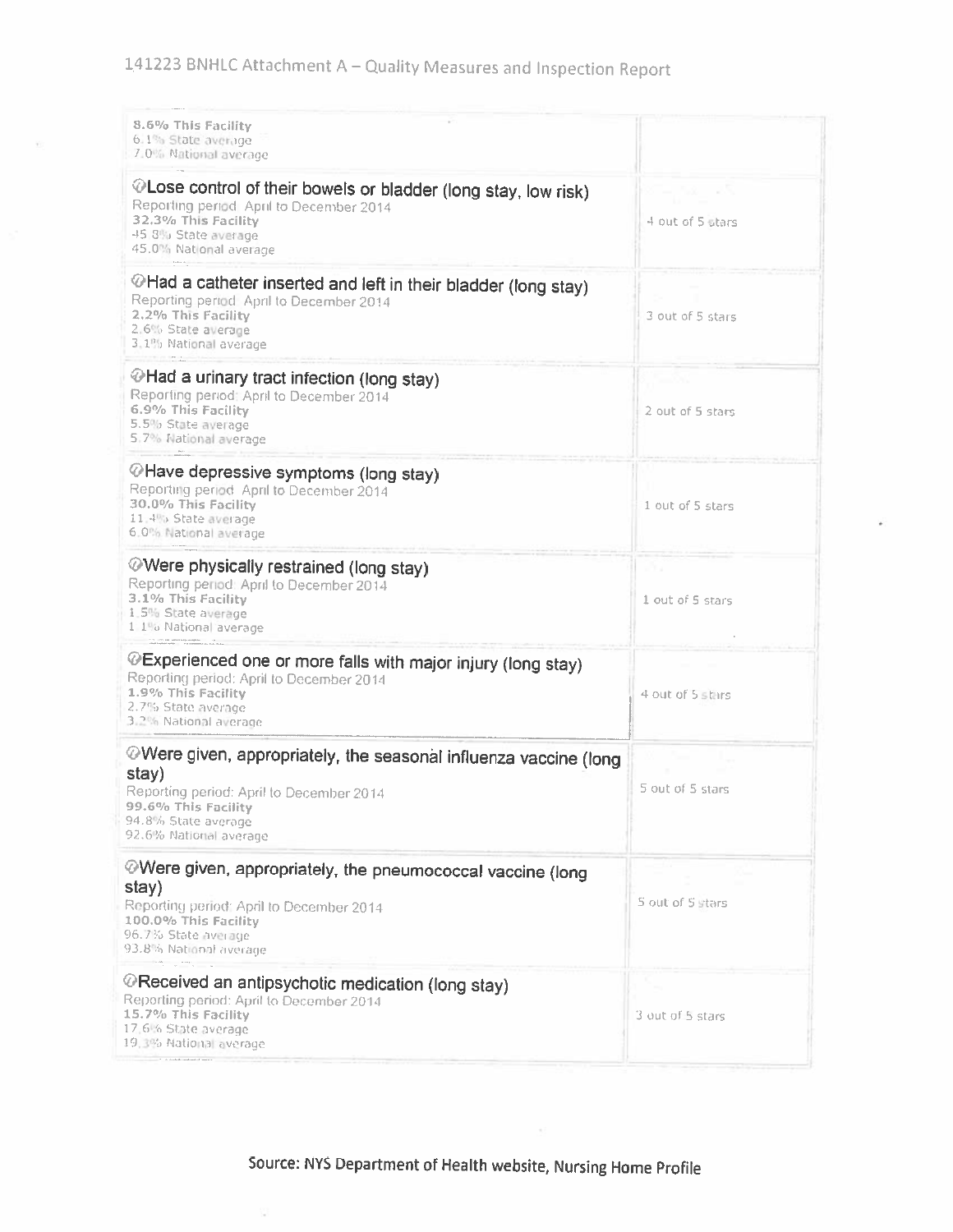# **Elcor Nursing and Rehabilitation Center**

## **Inspection Report** Report Period: June 2011 to May 2015

This report displays citations for Certification Surveys and Complaint Surveys during the reporting period.

## **Summary**

This table summarizes the citations in the details section of this report and compares them against the statewide average.

| Measure                                                             | This Facility | <b>Statewide Average</b> |
|---------------------------------------------------------------------|---------------|--------------------------|
| <b>Standard Health Deficiencies</b>                                 | 29            | 23                       |
| Life Safety Code Deficiencies                                       | 16            | 12                       |
| <b>Total Deficiencies</b>                                           | 45            | 35                       |
| Deficiencies Related to Actual Harm or Immediate<br><b>Jeopardy</b> | 0             | 1                        |
| % of Deficiencies Related to Actual Harm or<br>Immediate Jeopardy   | $0\%$         | 3%                       |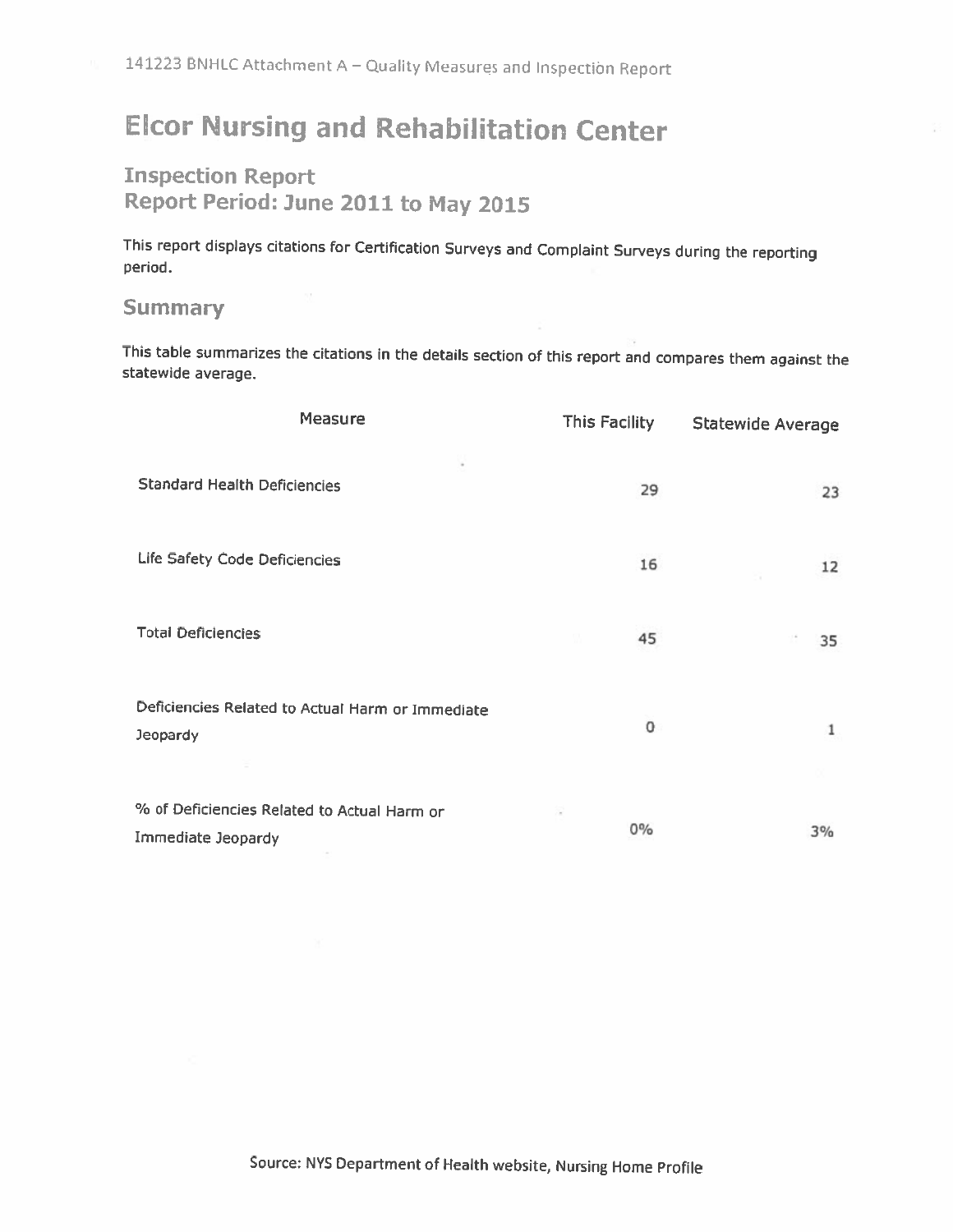# **Cayuga Ridge Extened Care**

## The following table shows how this nursing home performs in key quality measure areas.

| Percentage of residents who                                                                                                                                                                     | <b>Performance Ranking</b><br>⊕ |
|-------------------------------------------------------------------------------------------------------------------------------------------------------------------------------------------------|---------------------------------|
| @Self-report moderate to severe pain (short stay)<br>Reporting period: January to December 2014<br>7.9% This Facility<br>13.7% State average<br>18.3% National average                          | 4 out of 5 stars                |
| OHave pressure sores that are new or worsened<br>Reporting period: January to December 2014<br>1.0% This Facility<br>1.0% State average<br>0.9% National average                                | ωï<br>2 out of 5 stars          |
| Were given, appropriately, the seasonal influenza vaccine<br>(short stay)<br>Reporting period. January to December 2014<br>48.1% This Facility<br>84.7% State average<br>82.8% National average | I out of 5 stars                |
| Were given, appropriately, the pneumococcal vaccine<br>Reporting period: January to December 2014<br>13.2% This Facility<br>83.3% State average<br>81.9% National average                       | 1 out of 5 stars                |
| <b>ONewly received an antipsychotic medication</b><br>Reporting period. January to December 2014.<br>0.7% This Facility<br>2.3% State average<br>2.4% National average                          | 4 out of 5 stars                |
| ©Needed increased help with daily activities (long stay)<br>Reporting penod: April to December 2014<br>22.8% This Facility<br>14.4% State average<br>15.6% National average                     | 1 out of 5 stars                |
| @Self-report moderate to severe pain (long stay)<br>Reporting period: April to December 2014<br>4.4% This Facility<br>4.9% State average<br>7.4% National average                               | 3 out of 5 stars                |
| CHave pressure sores (long stay)<br>Reporting period: April to December 2014<br>6.5% This Facility<br>7.5% State average<br>5.9% National average                                               | 3 out of 5 stars                |
| ©Lose too much weight (long stay)<br>Reporting period. April to December 2014                                                                                                                   | 1 out of 5 stars                |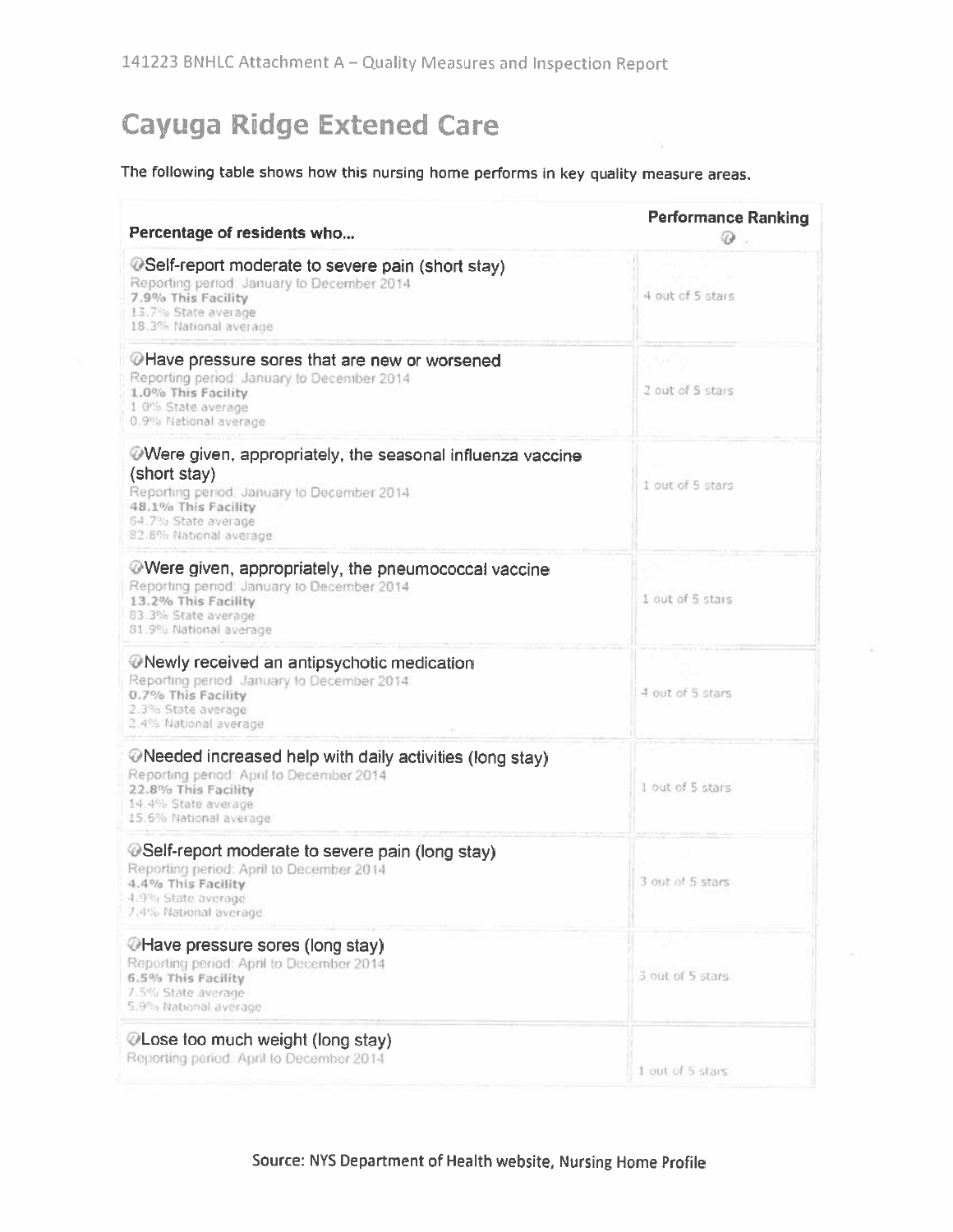# 141223 BNHLC Attachment A - Quality Measures and Inspection Report

| 13.1% This Facility<br>6.1% State average<br>7.0% National average                                                                                                                            |                  |
|-----------------------------------------------------------------------------------------------------------------------------------------------------------------------------------------------|------------------|
| @Lose control of their bowels or bladder (long stay, low risk)<br>Reporting period: April to December 2014<br>34.5% This Facility<br>45.8% State average<br>45.0% National average            | 4 out of 5 stars |
| @Had a catheter inserted and left in their bladder (long stay)<br>Reporting period: April to December 2014<br>2.3% This Facility<br>2,6% State average<br>3.1% National average               | 3 out of 5 stars |
| $\circledcirc$ Had a urinary tract infection (long stay)<br>Reporting period: April to December 2014<br>8.5% This Facility<br>5.5% State average<br>5.7% National average                     | 1 out of 5 stars |
| @Have depressive symptoms (long stay)<br>Reporting period. April to December 2014<br>22.2% This Facility<br>11:4% State average<br>6.0% National average                                      | 1 out of 5 stars |
| <b>Were physically restrained (long stay)</b><br>Reporting period: April to December 2014<br>0.7% This Facility<br>1.5% State average<br>1.1% National average                                | 3 out of 5 stars |
| @Experienced one or more falls with major injury (long stay)<br>Reporting period: April to December 2014<br>1.5% This Facility<br>2.7% State average<br>3.2% National average                 | 4 out of 5 stars |
| ©Were given, appropriately, the seasonal influenza vaccine (long<br>stay)<br>Reporting period: April to December 2014<br>91.0% This Facility<br>94.8% State average<br>92.6% National average | 2 out of 5 stars |
| @Were given, appropriately, the pneumococcal vaccine (long<br>stay)<br>Reporting period: April to December 2014<br>72.2% This Facility<br>96/7% State average<br>93.8% National average       | 1 out of 5 stars |
| @Received an antipsychotic medication (long stay)<br>Reporting period: April to December 2014<br>15.5% This Facility<br>17,6% State average<br>19.3% National average                         | 3 out of 5 stars |
|                                                                                                                                                                                               |                  |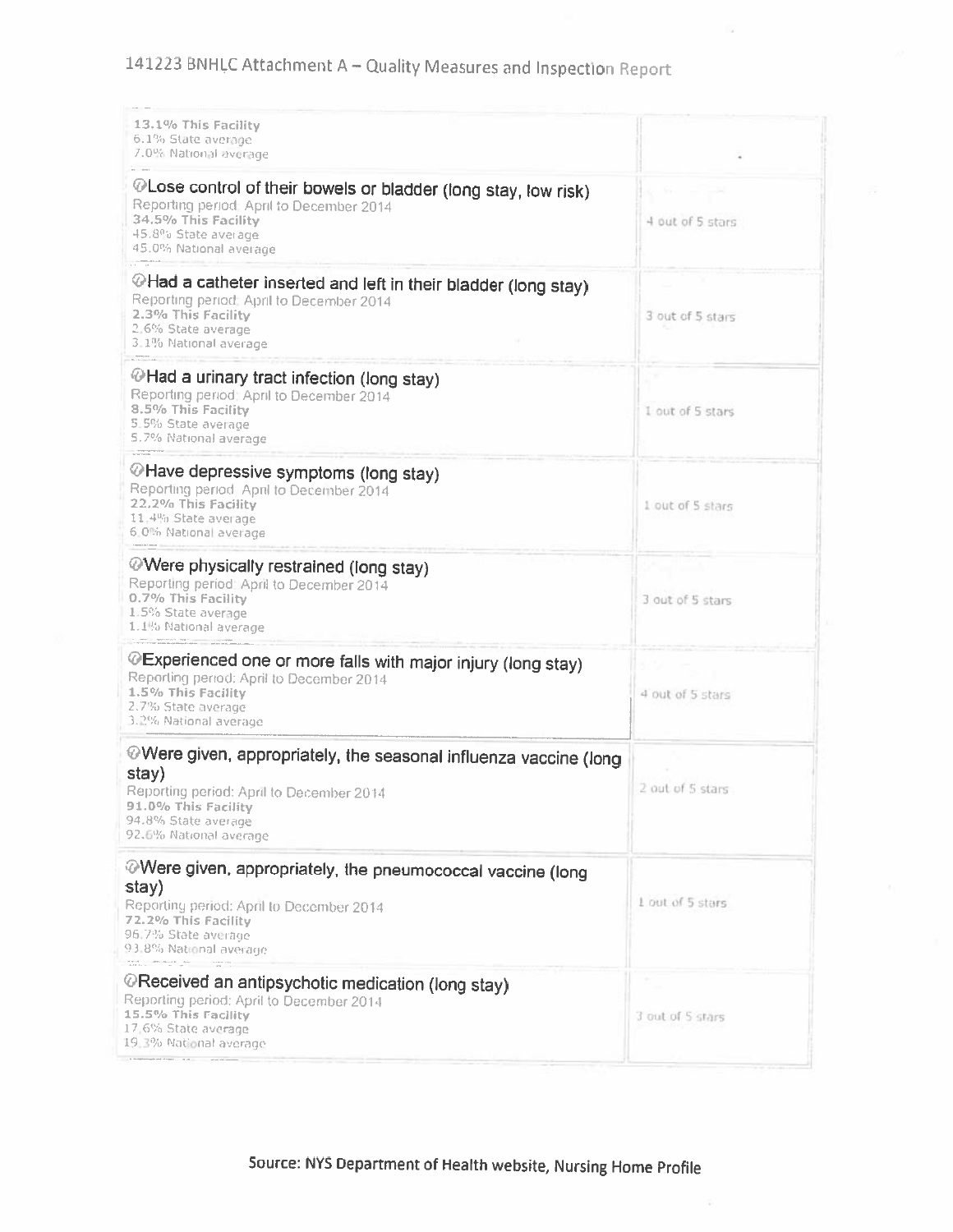141223 BNHLC Attachment A - Quality Measures and Inspection Report

# **Cayuga Ridge Extened Care**

## **Inspection Report** Report Period: June 2011 to May 2015

This report displays citations for Certification Surveys and Complaint Surveys during the reporting period.

## **Summary**

This table summarizes the citations in the details section of this report and compares them against the statewide average.

| Measure                                                           | This Facility | <b>Statewide Average</b> |
|-------------------------------------------------------------------|---------------|--------------------------|
| <b>Standard Health Deficiencies</b>                               | 80            | 23                       |
| Life Safety Code Deficiencies                                     | 37            | 12                       |
| <b>Total Deficiencies</b>                                         | 117           | 35                       |
| Deficiencies Related to Actual Harm or Immediate<br>Jeopardy      | 5<br>٠        | 1                        |
| % of Deficiencies Related to Actual Harm or<br>Immediate Jeopardy | 4%            | 3%                       |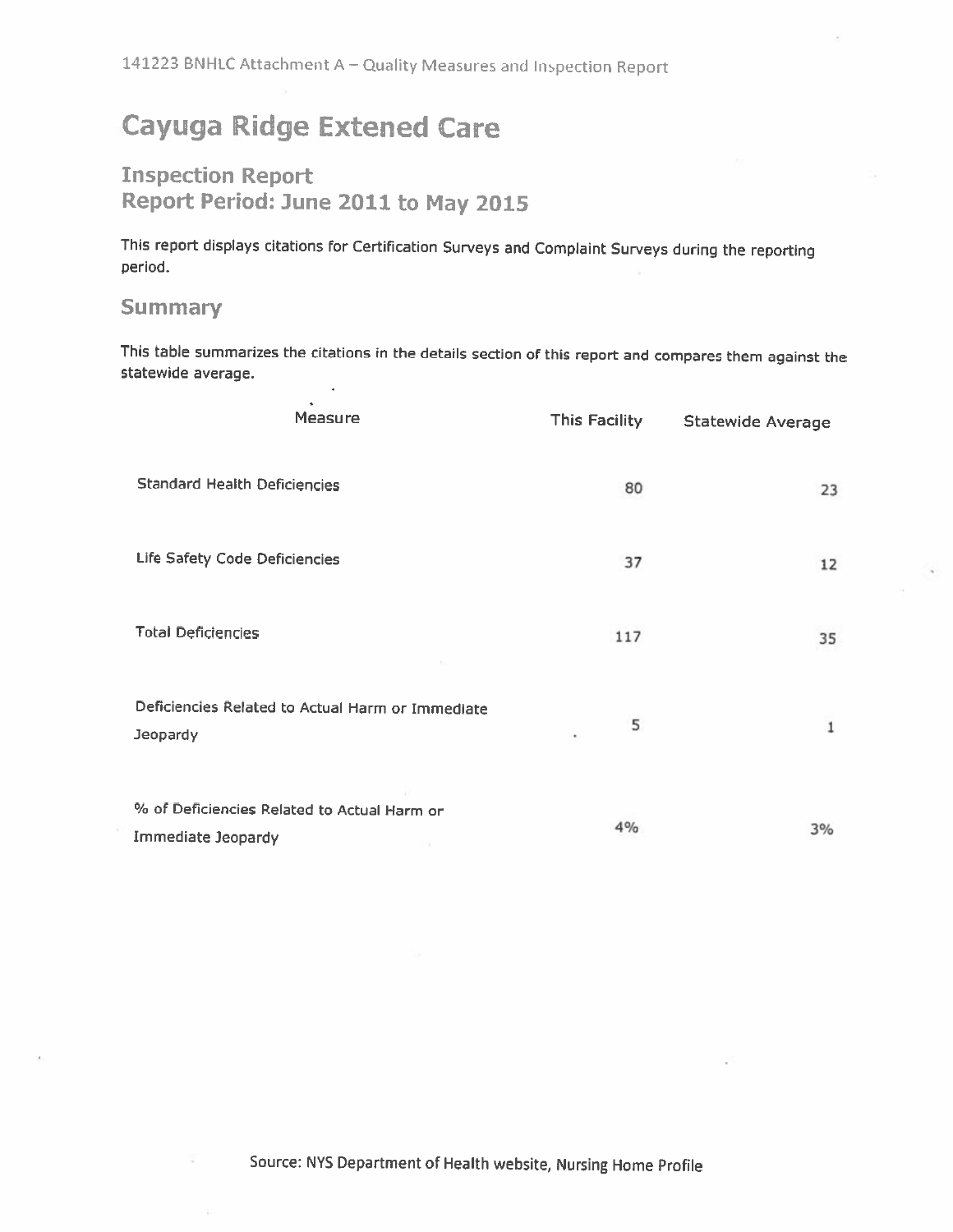# **Sheepshead Nursing & Rehabilitation Center**

## The following table shows how this nursing home performs in key quality measure areas.

| Percentage of residents who                                                                                                                                                                                                                                                                                                                                                                                                                                                                                                                                                                                                 | <b>Performance Ranking</b> |
|-----------------------------------------------------------------------------------------------------------------------------------------------------------------------------------------------------------------------------------------------------------------------------------------------------------------------------------------------------------------------------------------------------------------------------------------------------------------------------------------------------------------------------------------------------------------------------------------------------------------------------|----------------------------|
| ©Self-report moderate to severe pain (short stay)<br>Reporting period. January to December 2014<br>1.9% This Facility<br>13.7% State average<br>18,3% National average                                                                                                                                                                                                                                                                                                                                                                                                                                                      | 5 out of 5 stars           |
| terrainadans<br>P. manaru<br>@Have pressure sores that are new or worsened<br>Reporting period: January to December 2014<br>0.4% This Facility<br>1.0% State average<br>0.9% National average                                                                                                                                                                                                                                                                                                                                                                                                                               | 4 out of 5 stars           |
| Were given, appropriately, the seasonal influenza vaccine<br>(short stay)<br>Reporting period: January to December 2014<br>91.2% This Facility<br>64.7% State average<br>82.8% National average                                                                                                                                                                                                                                                                                                                                                                                                                             | 3 out of 5 stars           |
| Were given, appropriately, the pneumococcal vaccine<br>Reporting period, January to December 2014<br>90.3% This Facility<br>83,3% State average<br>81.9% National average                                                                                                                                                                                                                                                                                                                                                                                                                                                   | 3 out of 5 stars           |
| <b><i>@Newly received an antipsychotic medication</i></b><br>Reporting period: January to December 2014<br>2.0% This Facility<br>2.3% State average<br>2.4% National average                                                                                                                                                                                                                                                                                                                                                                                                                                                | 3 out of 5 stars           |
| and the contrast of the first term in the substitution and the contrast of the first term in the contrast of the $\alpha$<br><b><i>©</i>Needed increased help with daily activities (long stay)</b><br>Reporting period: April to December 2014<br>6.3% This Facility<br>14.4% State average<br>15.6% National average                                                                                                                                                                                                                                                                                                      | 5 out of 5 stars           |
| @Self-report moderate to severe pain (long stay)<br>Reporting period: April to December 2014<br>0.3% This Facility<br>4.9% State average.<br>7.4% National average                                                                                                                                                                                                                                                                                                                                                                                                                                                          | 5 out of 5 stars           |
| $\begin{tabular}{lcccccc} \texttt{MSE-1} & \texttt{MSE-1} & \texttt{MSE-1} & \texttt{MSE-1} & \texttt{MSE-1} \\ & \texttt{MSE-1} & \texttt{MSE-1} & \texttt{MSE-1} & \texttt{MSE-1} \\ \end{tabular} \vspace{-0.5em} \begin{tabular}{lcccccc} \multicolumn{2}{c}{} & \multicolumn{2}{c}{} & \multicolumn{2}{c}{} & \multicolumn{2}{c}{} & \multicolumn{2}{c}{} & \multicolumn{2}{c}{} & \multicolumn{2}{c}{} & \multicolumn{2}{c}{} & \multicolumn{2$<br><b><i></i></b> ⁄∂Have pressure sores (long stay)<br>Reporting period: April to December 2014<br>12.7% This Facility<br>7.5% State average<br>5.9% National average | I out of 5 stars           |
| ©Lose too much weight (long stay)<br>Reporting period: April to December 2014                                                                                                                                                                                                                                                                                                                                                                                                                                                                                                                                               | 2 out of 5 stars           |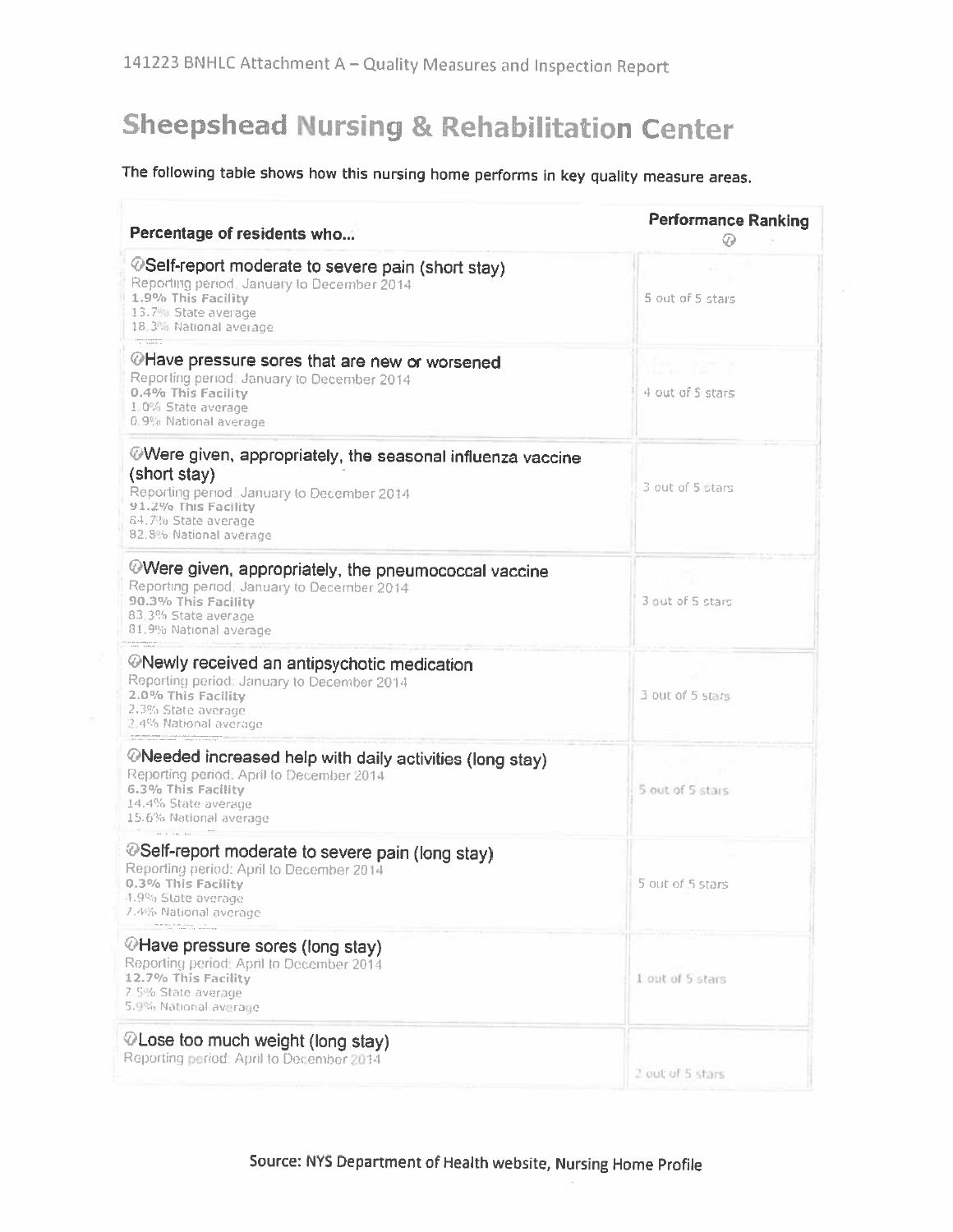141223 BNHLC Attachment A - Quality Measures and Inspection Report

| 7.4% This Facility<br>6.1% State average<br>7.0% National average                                                                                                                                |                  |
|--------------------------------------------------------------------------------------------------------------------------------------------------------------------------------------------------|------------------|
| @Lose control of their bowels or bladder (long stay, low risk)<br>Reporting period. April to December 2014<br>56.0% This Facility<br>45.8% State average<br>45.0% National average               | 2 out of 5 stars |
| @Had a catheter inserted and left in their bladder (long stay)<br>Reporting period: April to December 2014<br>2.3% This Facility<br>2.6% State average<br>3.1% National average                  | 3 out of 5 stars |
| MHad a urinary tract infection (long stay).<br>Reporting period: April to December 2014<br>0.3% This Facility<br>5.5% State average<br>5.7% National average                                     | 5 out of 5 stars |
| <sup>◎</sup> Have depressive symptoms (long stay)<br>Reporting period April to December 2014<br>64.9% This Facility<br>11.4% State average<br>6.0% National average                              | 1 out of 5 stars |
| <b>Were physically restrained (long stay)</b><br>Reporting period: April to December 2014<br>0.0% This Facility<br>1.5% State average<br>11.1.1% National average                                | 5 out of 5 stars |
| @Experienced one or more falls with major injury (long stay)<br>Reporting period: April to December 2014<br>0.9% This Facility<br>2.7% State average<br>3.2% National average                    | 5 out of 5 stars |
| @Were given, appropriately, the seasonal influenza vaccine (long<br>stay)<br>Reporting period: April to December 2014<br>92.8% This Facility<br>94.8% State average<br>92.6% National average    | 2 out of 5 stars |
| $\oslash$ Were given, appropriately, the pneumococcal vaccine (long<br>stay)<br>Reporting period: April to December 2014<br>97.6% This Facility<br>96.7% State average<br>93.8% National average | 2 out of 5 stars |
| <b><i>@Received an antipsychotic medication (long stay)</i></b><br>Reporting period: April to December 2014<br>14.2% This Facility<br>17.6% State average<br>19:35 National average              | 4 out of 5 stars |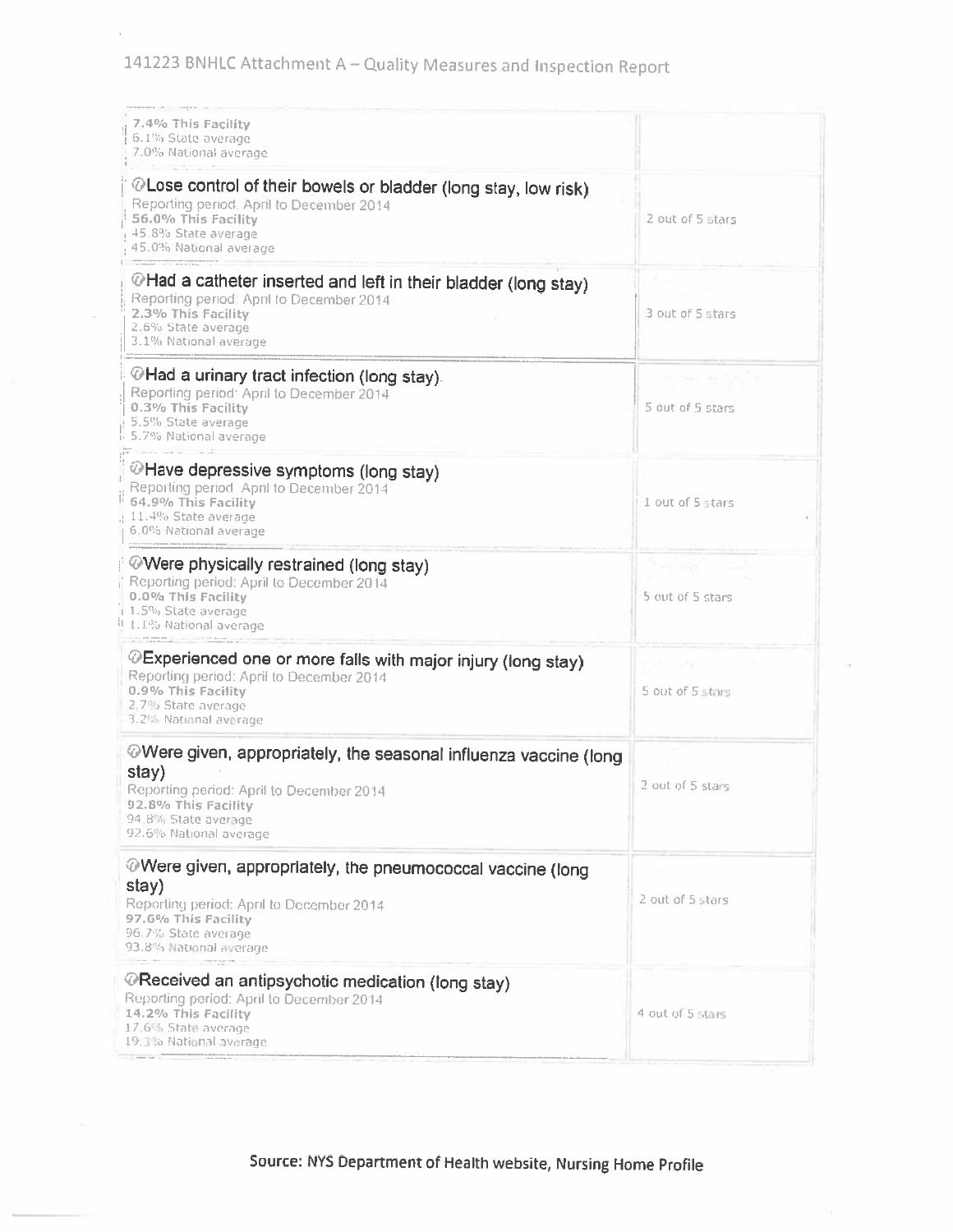# **Sheepshead Nursing & Rehabilitation Center**

## **Inspection Report** Report Period: June 2011 to May 2015

This report displays citations for Certification Surveys and Complaint Surveys during the reporting period.

## **Summary**

This table summarizes the citations in the details section of this report and compares them against the statewide average.

| Measure                                                           | <b>This Facility</b> | <b>Statewide</b><br>Average |
|-------------------------------------------------------------------|----------------------|-----------------------------|
| <b>Standard Health Deficiencies</b>                               | 5                    | 23                          |
| Life Safety Code Deficiencies                                     | 7                    | 12                          |
| <b>Total Deficiencies</b>                                         | 12                   | 35                          |
| Deficiencies Related to Actual Harm or Immediate<br>Jeopardy      | 0                    | $\mathbf{1}$                |
| % of Deficiencies Related to Actual Harm or Immediate<br>Jeopardy | 0%                   | 3%                          |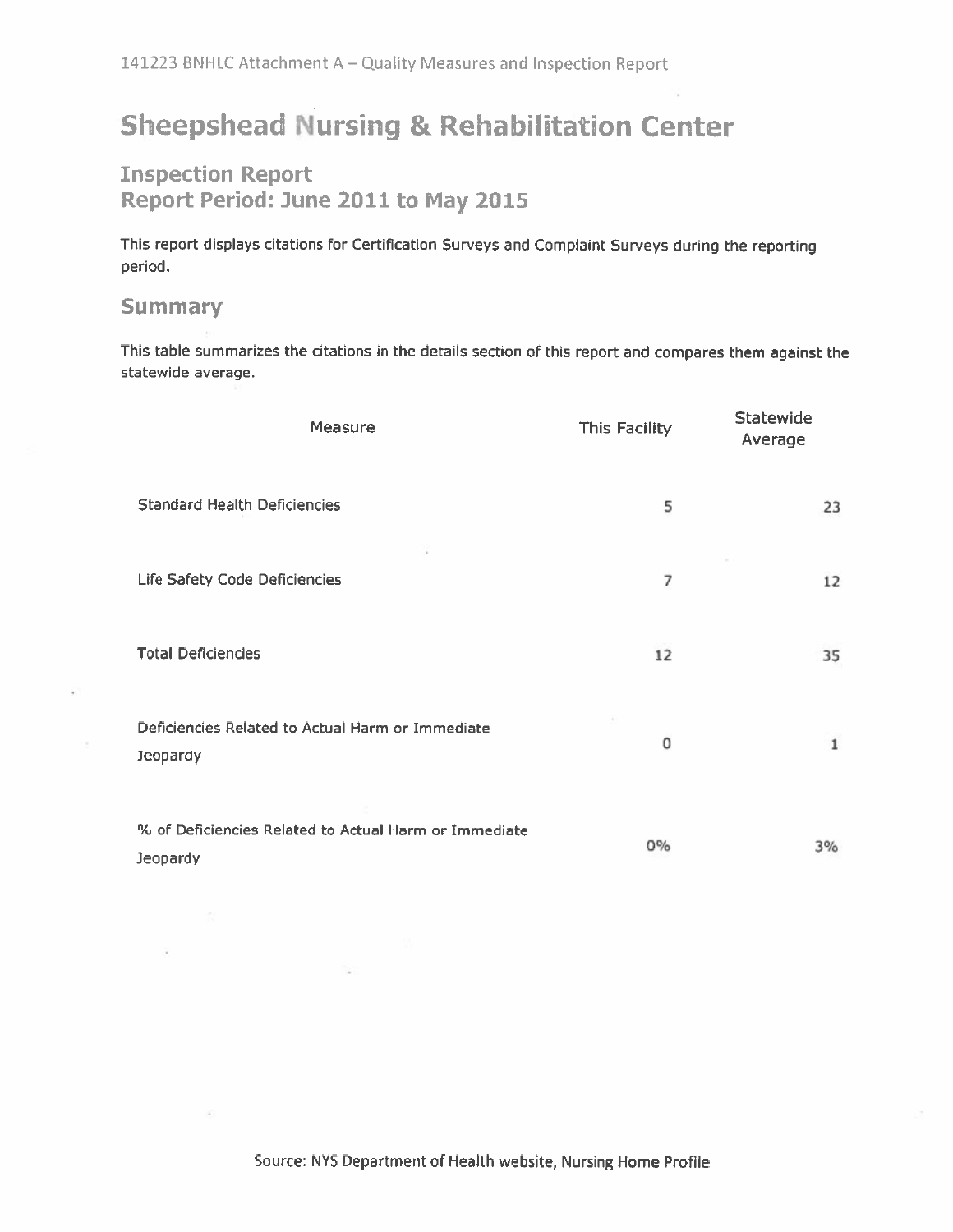# **Laconia Nursing Home**

## The following table shows how this nursing home performs in key quality measure areas.

| Percentage of residents who                                                                                        | <b>Performance Ranking</b> |
|--------------------------------------------------------------------------------------------------------------------|----------------------------|
| ©Self-report moderate to severe pain (short stay)<br>Reporting period: January to December 2014                    |                            |
| 1.6% This Facility<br>13.7% State average<br>18.3% National average                                                | 5 out of 5 stars           |
| @Have pressure sores that are new or worsened<br>Reporting period: January to December 2014                        |                            |
| 0.0% This Facility<br>1.0% State average<br>0.9% National average                                                  | 5 out of 5 stars           |
| <b>Were given, appropriately, the seasonal influenza vaccine</b><br>(short stay)                                   |                            |
| Reporting period: January to December 2014<br>39.4% This Facility<br>84,7% State average<br>82.8% National average | 1 out of 5 stars           |
| $\oslash$ Were given, appropriately, the pneumococcal vaccine<br>Reporting period: January to December 2014        |                            |
| 62.6% This Facility<br>83.3% State average<br>81.9% National average                                               | 1 out of 5 stalls          |
| <b><i>©</i>Newly received an antipsychotic medication</b><br>Reporting period: January to December 2014            |                            |
| 0.0% This Facility<br>2.3% State average<br>2.4% National average                                                  | 5 out of 5 stars           |
| $\oslash$ Needed increased help with daily activities (long stay)<br>Reporting period: April to December 2014      |                            |
|                                                                                                                    | 1 out of 5 stars           |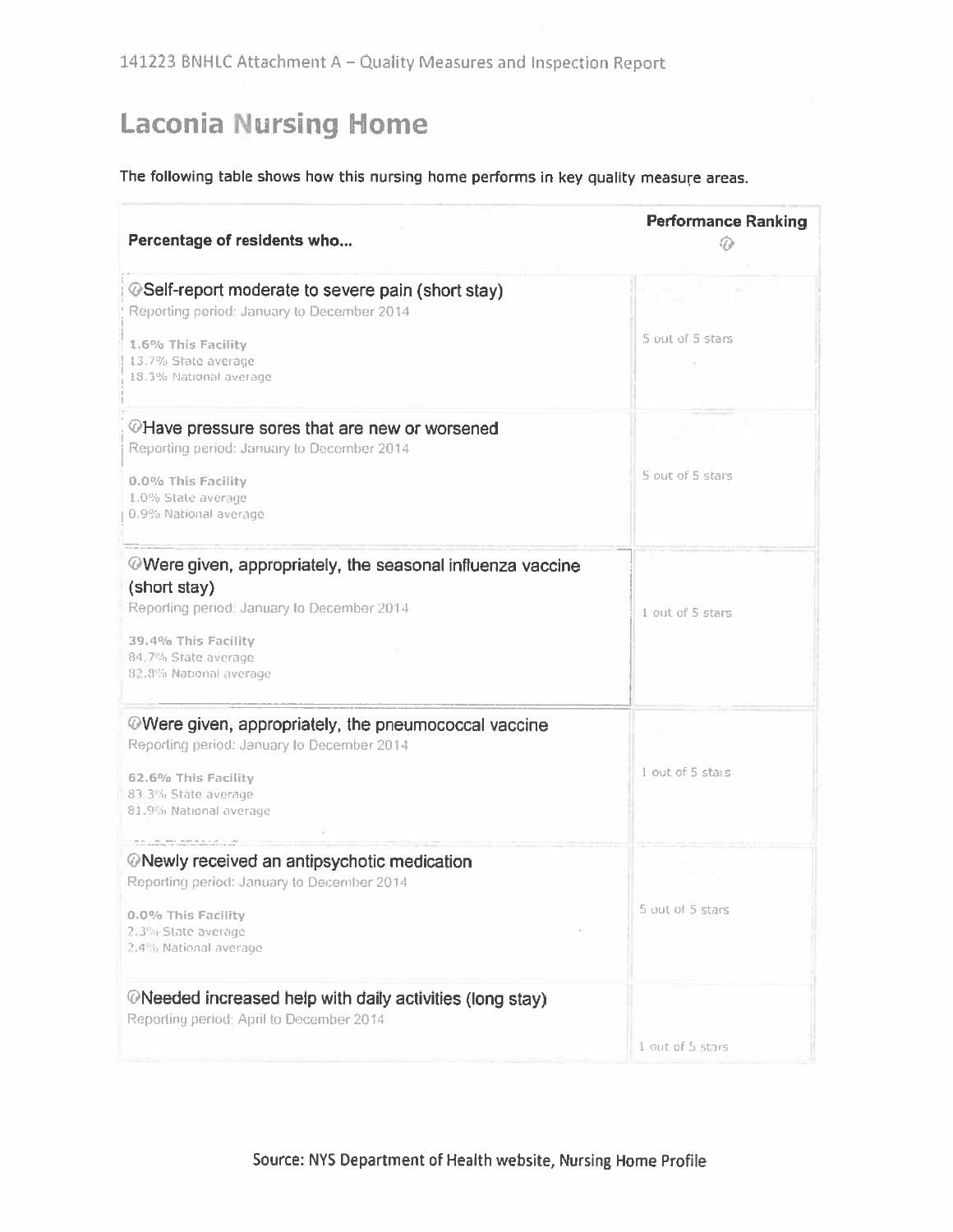## 141223 BNHLC Attachment A - Quality Measures and Inspection Report

| 35.2% This Facility<br>14,4% State average<br>15.6% National average                                        |                  |
|-------------------------------------------------------------------------------------------------------------|------------------|
| <b><i>@Self-report moderate to severe pain (long stay)</i></b><br>Reporting period: April to December 2014  | $-35 - 7$        |
| 0.5% This Facility<br>4.9% State average<br>7.4% National average                                           | 5 out of 5 stars |
| <b><i>OHave pressure sores (long stay)</i></b><br>Reporting period: April to December 2014                  |                  |
| 9.4% This Facility<br>7:5% State average<br>5.9% National average                                           | 2 out of 5 stars |
| $\circledcirc$ Lose too much weight (long stay)<br>Reporting period: April to December 2014                 | ing p            |
| 4.9% This Facility<br>6.1% State average<br>7.0% National average                                           | 4 out of 5 stars |
| © Lose control of their bowels or bladder (long stay, low risk)<br>Reporting period: April to December 2014 |                  |
| 29.1% This Facility<br>45.8% State average<br>45.0% National average                                        | 5 out of 5 stars |
| @Had a catheter inserted and left in their bladder (long stay)<br>Reporting period: April to December 2014  | $31 - 10$        |
| 0.8% This Facility<br>2.6% State average<br>3.1% National average                                           | 5 out of 5 stars |
| <b><i></i></b> ⁄∂Had a urinary tract infection (long stay)<br>Reporting period: April to December 2014      |                  |
| 4.2% This Facility<br>5.5% State average<br>5.7% National average                                           | 4 out of 5 stars |
| @Have depressive symptoms (long stay)<br>Reporting period: April to December 2014                           |                  |
|                                                                                                             | 4 out of 5 stars |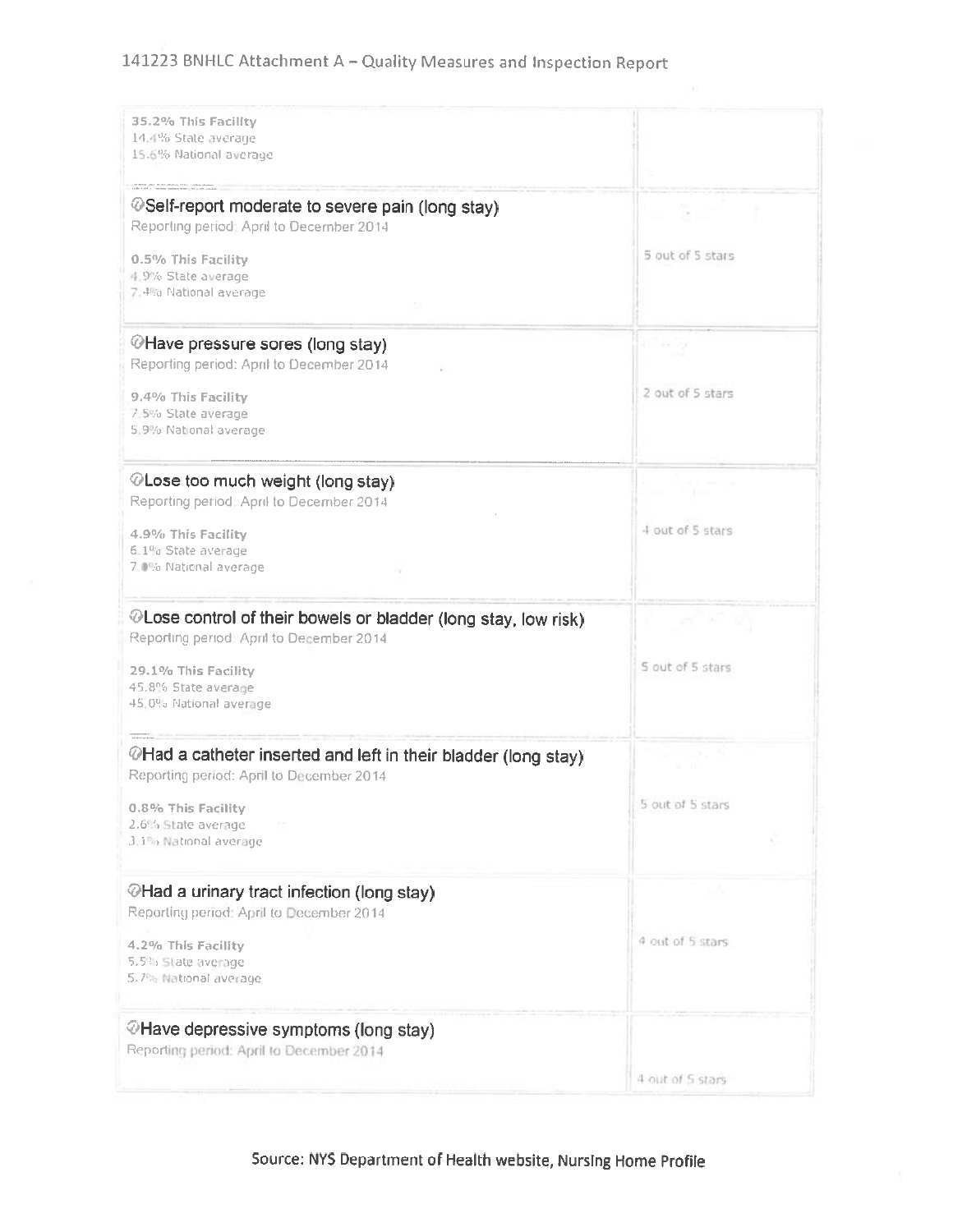## 141223 BNHLC Attachment A - Quality Measures and Inspection Report

ž.

| 1.6% This Facility<br>11.4% State average<br>6.0% National average                                                     |                   |
|------------------------------------------------------------------------------------------------------------------------|-------------------|
| <b><i>O</i>Were physically restrained (long stay)</b><br>Reporting period: April to December 2014                      |                   |
| 2.2% This Facility                                                                                                     | 2 out of 5 stars  |
| 1.5% State average<br>1.1% National average                                                                            | 四 扇               |
| <b><i>O</i>Experienced one or more falls with major injury (long stay)</b><br>Reporting period: April to December 2014 |                   |
| 0.6% This Facility                                                                                                     | 5 out of 5 stars  |
| 2.7% State average<br>3.2% National average                                                                            |                   |
| $\circledcirc$ Were given, appropriately, the seasonal influenza vaccine (long                                         |                   |
| stay)<br>Reporting period: April to December 2014                                                                      | 3 out of 5 stars  |
| 97.8% This Facility                                                                                                    |                   |
| 94.8% State average<br>92.6% National average                                                                          |                   |
| $\circledcirc$ Were given, appropriately, the pneumococcal vaccine (long                                               |                   |
| stay)<br>Reporting period: April to December 2014                                                                      | 3 out of 5 stars  |
| 99.0% This Facility                                                                                                    |                   |
| 96.7% State average<br>93.8% National average                                                                          |                   |
| <b><i>@Received an antipsychotic medication (long stay)</i></b><br>Reporting period: April to December 2014            |                   |
|                                                                                                                        | 1 out of 5 stars. |
| 35.6% This Facility<br>17:6% State average<br>Đ.                                                                       |                   |
| 19.3% National average                                                                                                 | $\lambda$         |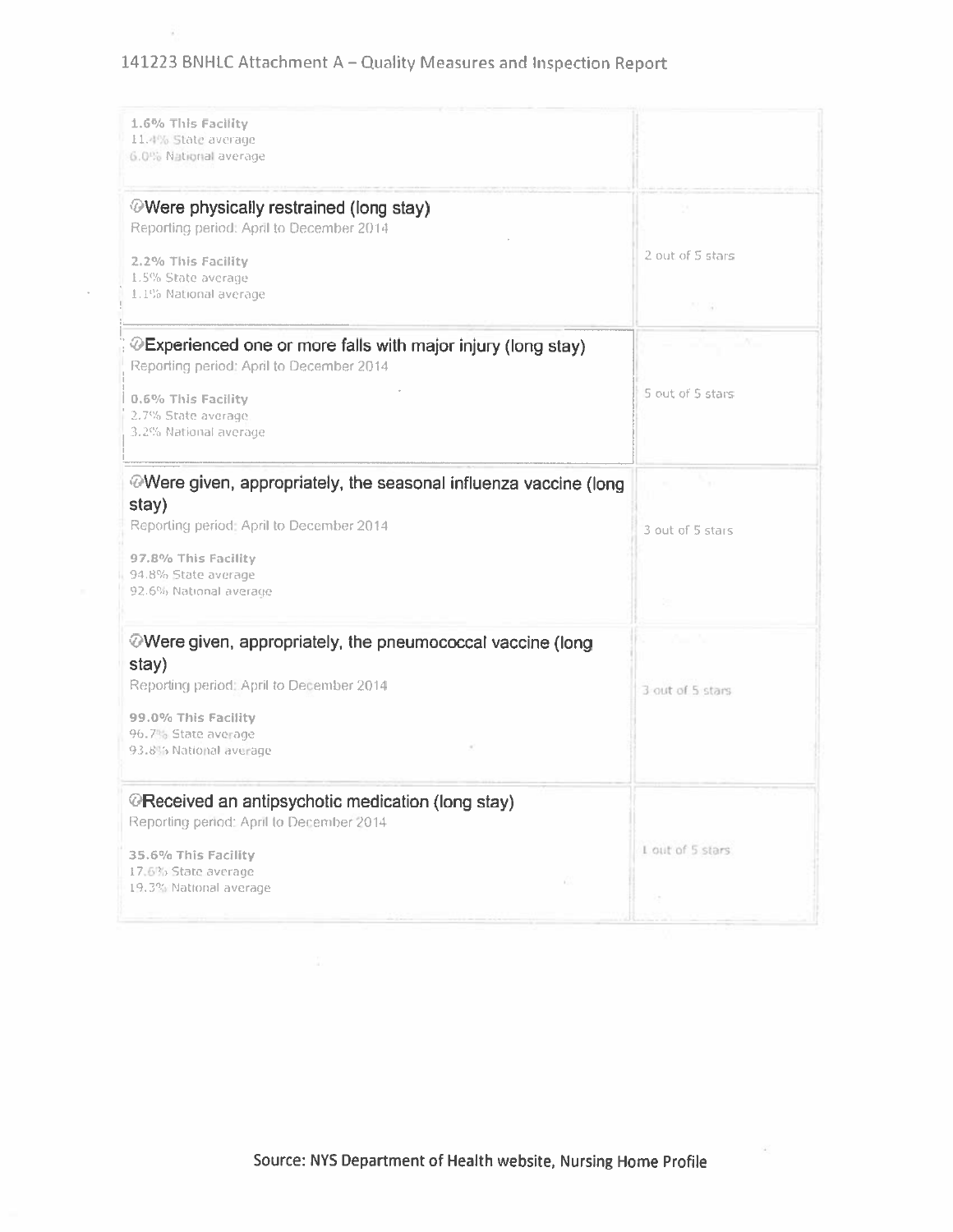# **Laconia Nursing Home**

## **Inspection Report** Report Period: June 2011 to May 2015

This report displays citations for Certification Surveys and Complaint Surveys during the reporting period.

## **Summary**

This table summarizes the citations in the details section of this report and compares them against the statewide average.

|                                     | Measure                                          | This Facility | <b>Statewide Average</b> |
|-------------------------------------|--------------------------------------------------|---------------|--------------------------|
| <b>Standard Health Deficiencies</b> |                                                  | 8             | 23                       |
| Life Safety Code Deficiencies       |                                                  | 15            | 12                       |
| <b>Total Deficiencies</b>           |                                                  | 23            | ٠<br>35                  |
| Jeopardy                            | Deficiencies Related to Actual Harm or Immediate | 0             | 1                        |
| Immediate Jeopardy                  | % of Deficiencies Related to Actual Harm or      | $0\%$         | 3%                       |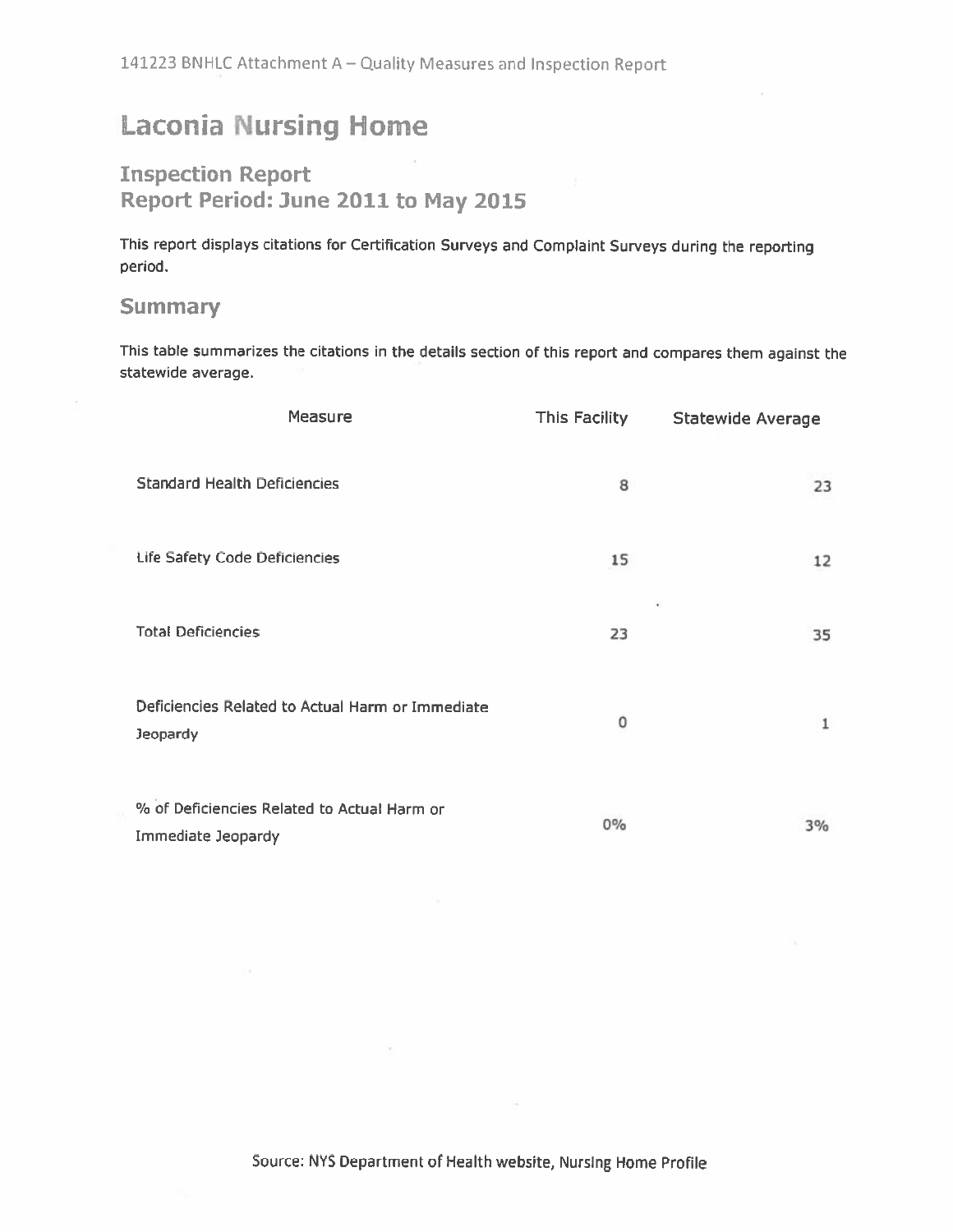# **Oxford Nursing Home**

## The following table shows how this nursing home performs in key quality measure areas.

| Percentage of residents who                                                                                   | <b>Performance Ranking</b> |
|---------------------------------------------------------------------------------------------------------------|----------------------------|
| <b><i>OSelf-report moderate to severe pain (short stay)</i></b><br>Reporting period: January to December 2014 |                            |
| 2.8% This Facility<br>13.7% State average<br>18.3% National average                                           | 5 out of 5 stars           |
| @Have pressure sores that are new or worsened<br>Reporting period: January to December 2014                   |                            |
| 0.0% This Facility<br>1.0% State average<br>0.9% National average                                             | 5 out of 5 stars           |
| Were given, appropriately, the seasonal influenza vaccine                                                     |                            |
| (short stay)<br>Reporting period: January to December 2014                                                    | 4 out of 5 stars           |
| 93.1% This Facility<br>84.7% State average<br>82.8% National average                                          |                            |
| $\circledR$ Were given, appropriately, the pneumococcal vaccine<br>Reporting period: January to December 2014 |                            |
| 93.9% This Facility<br>83.3% State average<br>81.9% National average                                          | 4 out of 5 stars           |
| <b><i>ONewly received an antipsychotic medication</i></b><br>Reporting period: January to December 2014       |                            |
| 5.2% This Facility<br>2.3% State average<br>2.4% National average                                             | 1 out of 5 stars           |
| $\oslash$ Needed increased help with daily activities (long stay)<br>Reporting period: April to December 2014 |                            |
|                                                                                                               | 5 out of 5 stars           |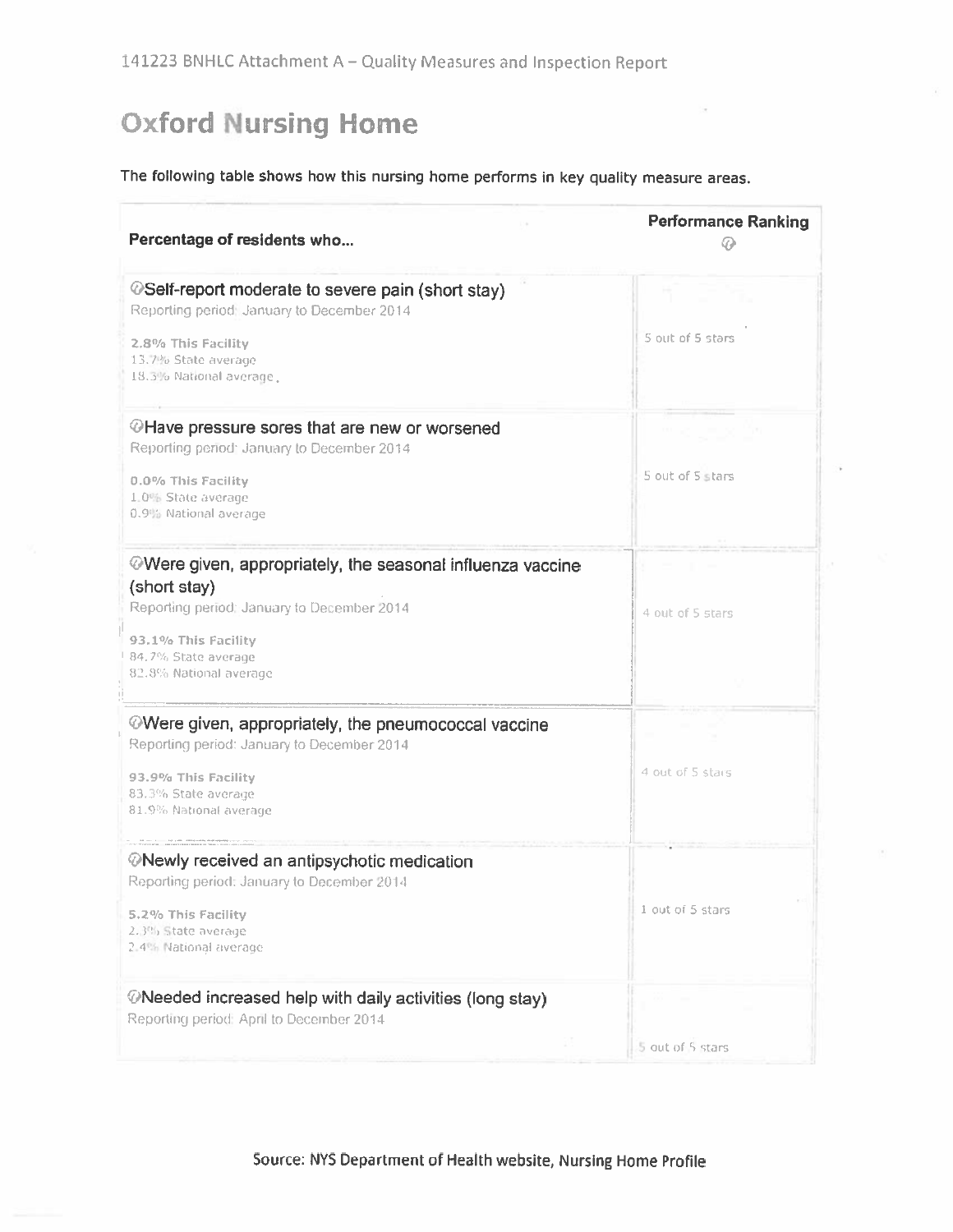## 141223 BNHLC Attachment A - Quality Measures and Inspection Report

 $\mathcal{A}^{\mathcal{A}}$ 

| 8.9% This Facility<br>14.4% State average<br>15.6% National average                                         |                  |
|-------------------------------------------------------------------------------------------------------------|------------------|
| <b><i>⊕</i>Self-report moderate to severe pain (long stay)</b><br>Reporting period April to December 2014   | 7. 72            |
| 0.0% This Facility<br>4.9% State average<br>7.4% National average                                           | 5 out of 5 stars |
| <b><i>OHave pressure sores (long stay)</i></b><br>Reporting period: April to December 2014                  |                  |
| 5.1% This Facility<br>7.5% State average<br>5.9% National average                                           | 4 out of 5 stars |
| © Lose too much weight (long stay)<br>Reporting period! April to December 2014                              |                  |
| 6.9% This Facility<br>6.1% State average<br>7.0% National average                                           | 2 out of 5 stars |
| © Lose control of their bowels or bladder (long stay, low risk)<br>Reporting period: April to December 2014 | h, sa            |
| $\frac{1}{2}$ 15.6% This Facility<br>45.8% State average<br>45.0% National average                          | 5 out of 5 stars |
| ⊙Had a catheter inserted and left in their bladder (long stay)<br>Reporting period: April to December 2014  |                  |
| 0.9% This Facility<br>2.6% State average<br>3.1% National average                                           | a out or a stars |
| <b><i>⊙</i>Had a urinary tract infection (long stay)</b><br>Reporting period: April to December 2014        |                  |
| 2.1% This Facility<br>5.5% State average<br>5.7% National average                                           | 5 out of 5 stars |
| <b><i>OHave depressive symptoms (long stay)</i></b><br>Reporting period: April to December 2014             |                  |
|                                                                                                             | 2 out of 5 stars |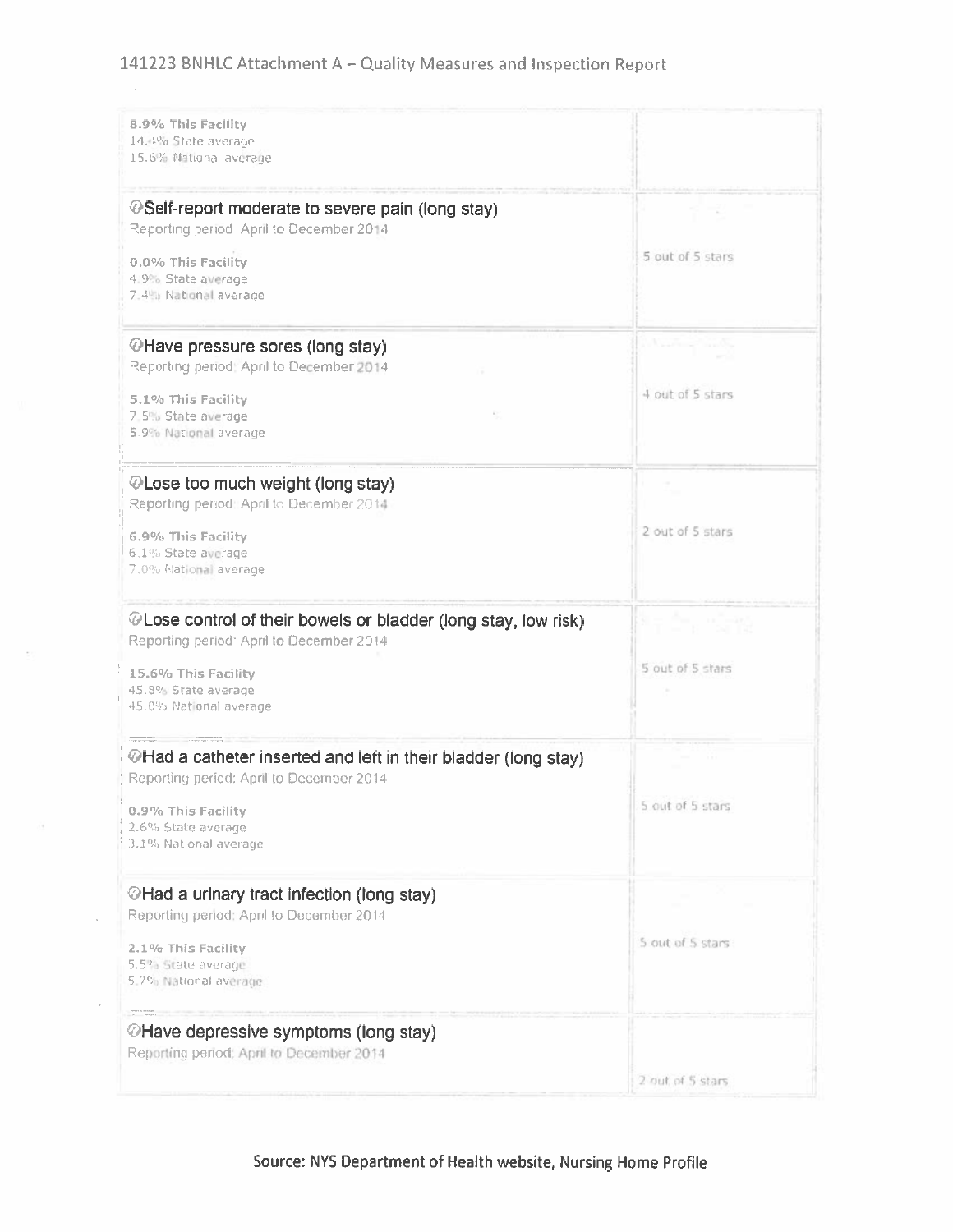## 141223 BNHLC Attachment A - Quality Measures and Inspection Report

| 10.8% This Facility<br>11.4% State average<br>6.0% National average                                                                                                                                         |                            |
|-------------------------------------------------------------------------------------------------------------------------------------------------------------------------------------------------------------|----------------------------|
| <b>Were physically restrained (long stay)</b><br>Reporting period April to December 2014<br>0.0% This Facility<br>1.5% State average<br>1.1% National average                                               | 나 너무 책<br>5 out of 5 stars |
| <b><i>O</i>Experienced one or more falls with major injury (long stay)</b><br>Reporting period April to December 2014<br>3.3% This Facility<br>2.7% State average<br>3.2% National average                  | 2 out of 5 stars           |
| $\circledcirc$ Were given, appropriately, the seasonal influenza vaccine (long<br>stay)<br>Reporting period: April to December 2014<br>99.5% This Facility<br>94.8% State average<br>92.6% National äverage | 5 out of 5 stars           |
| $\oslash$ Were given, appropriately, the pneumococcal vaccine (long<br>stay)<br>Reporting period: April to December 2014<br>100.0% This Facility<br>96.7% State average<br>93-8% National average           | 5 out of 5 stars           |
| <b><i>E</i>Received an antipsychotic medication (long stay)</b><br>Reporting period: April to December 2014<br>30.3% This Facility<br>17.6% State average<br>19.3% National average                         | 1 out of 5 stars           |

23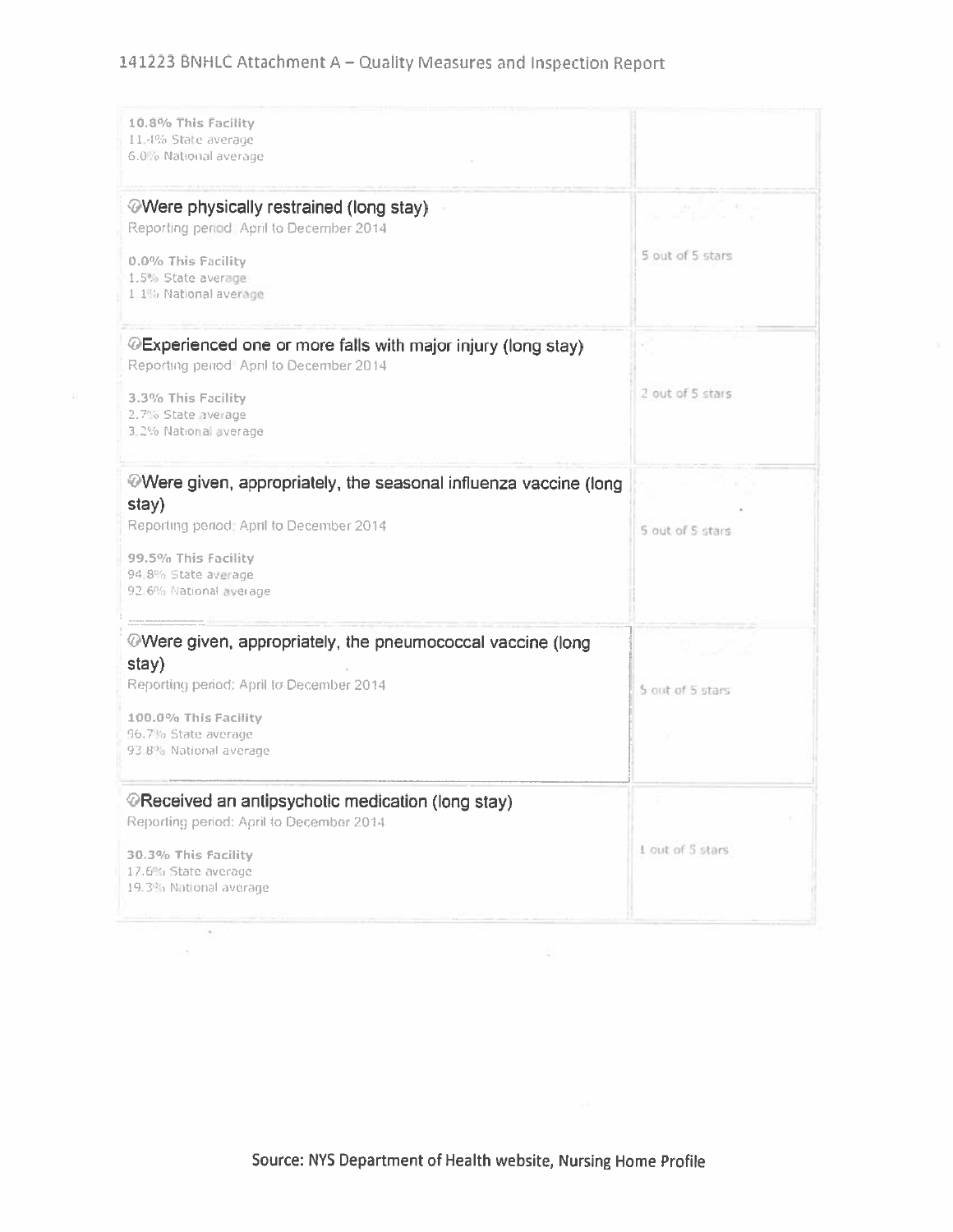# **Oxford Nursing Home**

## **Inspection Report** Report Period: June 2011 to May 2015

This report displays citations for Certification Surveys and Complaint Surveys during the reporting period.

## **Summary**

This table summarizes the citations in the details section of this report and compares them against the statewide average.

| Measure                                                           | This Facility | <b>Statewide Average</b> |
|-------------------------------------------------------------------|---------------|--------------------------|
| <b>Standard Health Deficiencies</b><br>$-45\%$                    | 17            | 23                       |
| Life Safety Code Deficiencies                                     | 10            | 12                       |
| <b>Total Deficiencies</b>                                         | 27            | 35                       |
| Deficiencies Related to Actual Harm or Immediate<br>Jeopardy      | O             | 1                        |
| % of Deficiencies Related to Actual Harm or<br>Immediate Jeopardy | $0\%$         | 3%                       |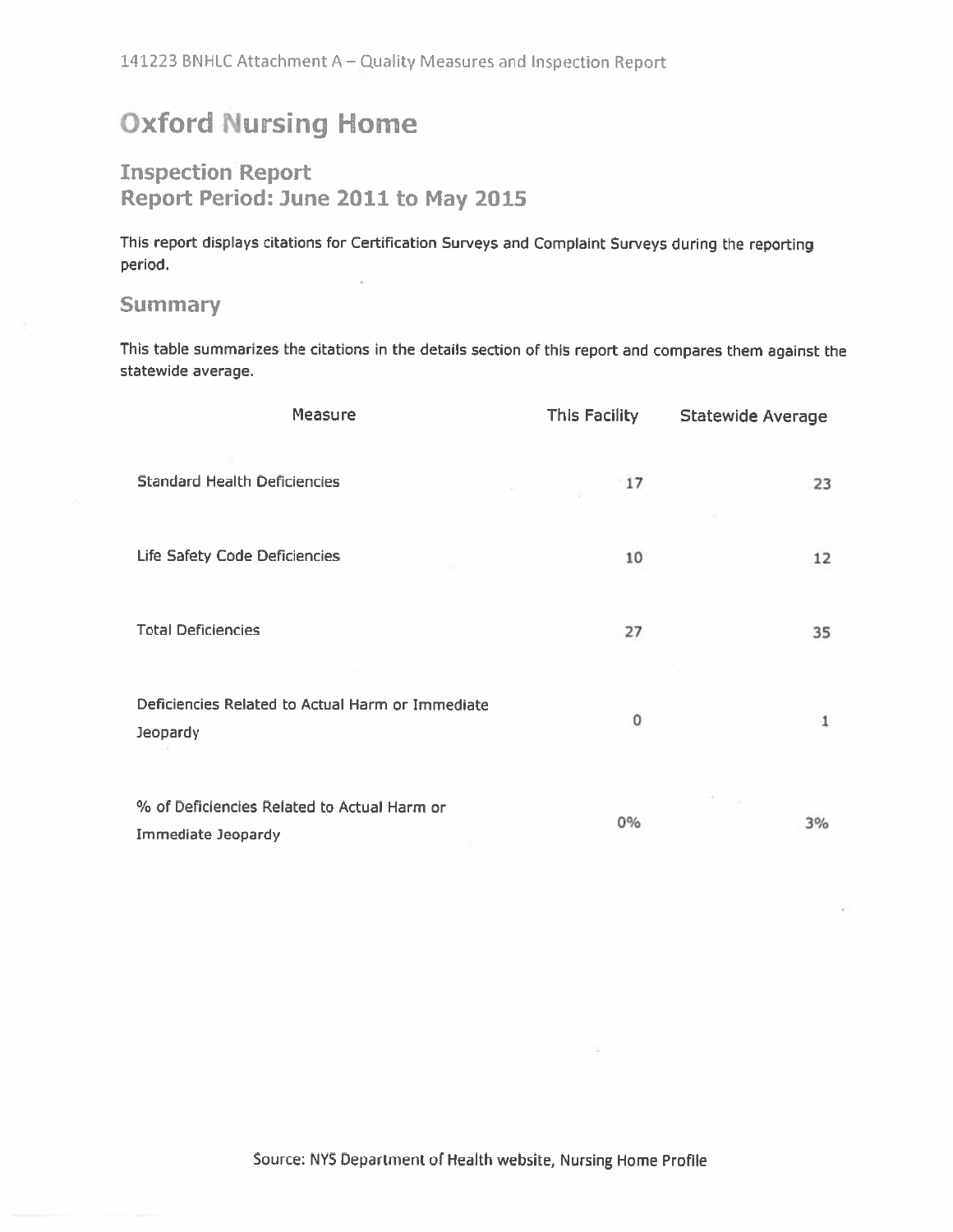

· Managing Member of Sympaticare, LLC

**BFA Attachment A<br>CON # 141223**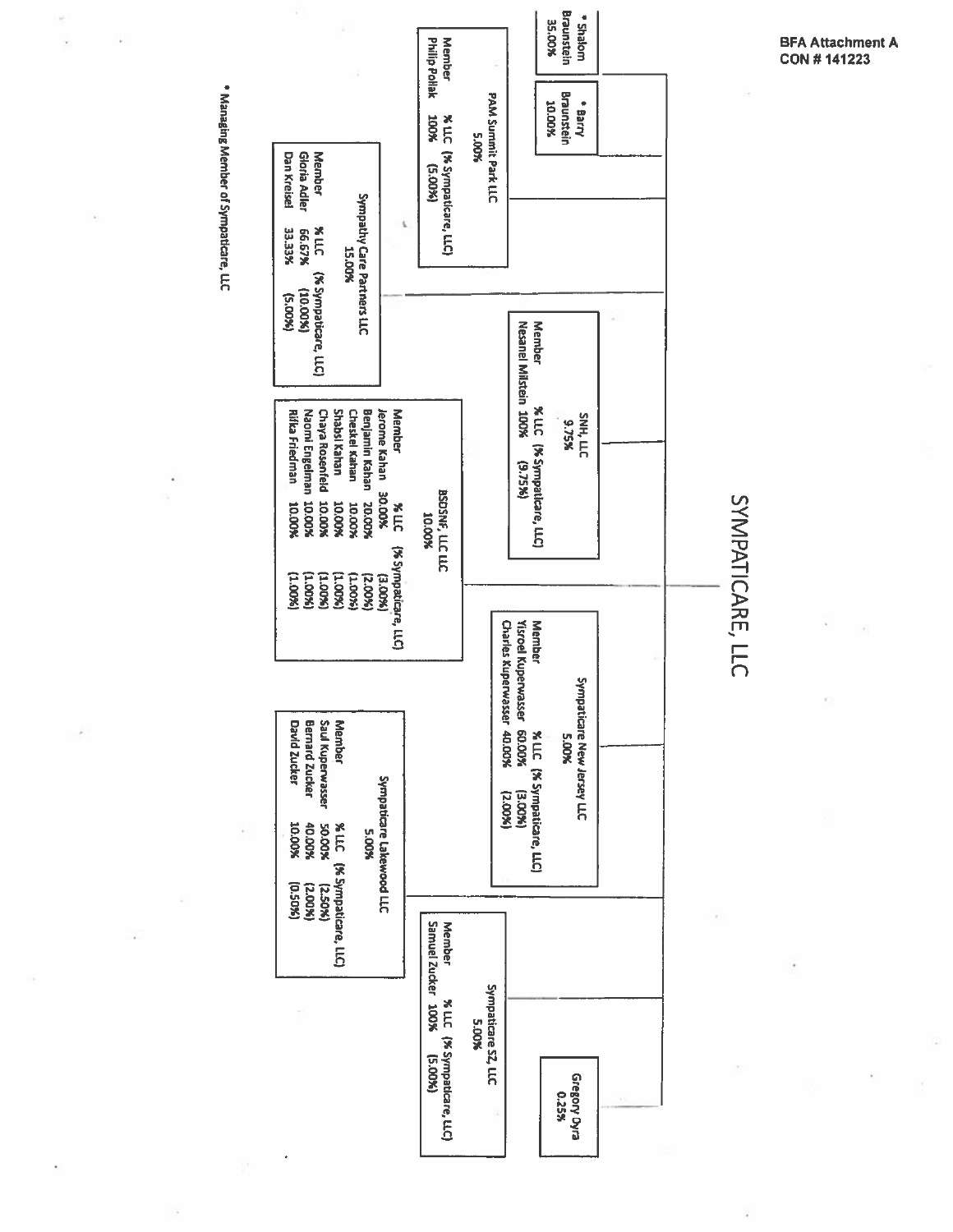

\* Managing Member of Summit Park Acquisition Group, LLC (SPAG)

**BFA Attachment B** CON #141223

SUMMIT PARK ACQUISITION GROUP, LLC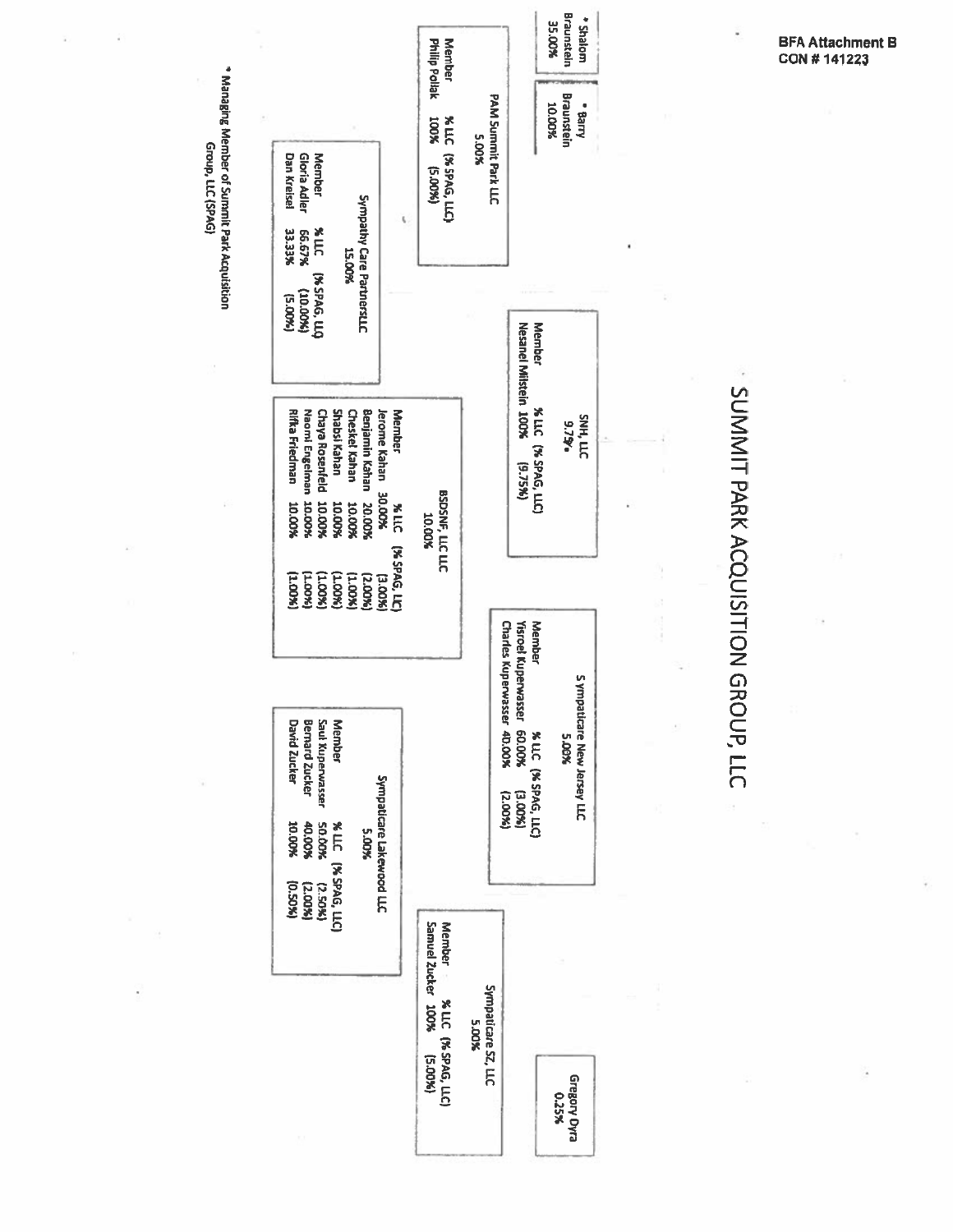\* based on HCFSystems Cost Report data, presented in thousands<br>\* totals presented in thousands

 $\lambda$ 

ä

| Cayuga Ridge, LLC                                      | 2014                         | 2013                      | <u> 2012</u>              |
|--------------------------------------------------------|------------------------------|---------------------------|---------------------------|
| <b>Current Assets</b>                                  | \$2,563,226                  | \$3,279,929               | \$2,818,143               |
| <b>Fixed Assets</b>                                    | \$441,962                    | \$392,797                 | \$387,198                 |
| <b>Total Assets</b>                                    | \$3,005,188                  | \$3,672,726               | \$3,205,341               |
| <b>Current Liabilities</b>                             | \$3,576,702                  | \$4,490,719               | \$4,186,310               |
| <b>Long Term Liabilities</b>                           | \$51,841                     | \$131,589                 | \$0                       |
| <b>Total Liabilities</b>                               | \$3,628,543                  | \$4,622,308               | \$4,186,310               |
| <b>Net Assets</b>                                      | $-$ \$623,355                | -\$949,582                | -\$980,969                |
| <b>Working Capital Position</b>                        | $-$1,013,476$                | $-$1,210,790$             | $-$1,368,167$             |
| <b>Operating Revenues</b>                              | \$12,074,985                 | \$10,844,760              | \$10,214,676              |
| <b>Operating Expenses</b>                              | \$11,750,129                 | \$10,813,806              | \$10,893,456              |
| <b>Operating Net Income</b>                            | \$324,856                    | \$30,954                  | $-$678,780$               |
| <b>Elcor Operating Company, LLC</b>                    | 2014                         | 2013                      | 2012                      |
| <b>Current Assets</b>                                  | \$6,280,918                  | \$6,348,762               | \$4,943,938               |
| <b>Fixed Assets</b>                                    | \$2,853,362                  | \$2,724,763               | \$2,662,454               |
| <b>Total Assets</b>                                    | \$9,134,280                  | \$9,073,525               | \$7,606,392               |
| <b>Current Liabilities</b>                             | \$1,663,402                  | \$2,649,414               | \$2,648,960               |
| <b>Long Term Liabilities</b>                           | \$1,303,698                  | \$1,457,875               | \$1,924,961               |
| <b>Total Liabilities</b>                               | \$2,967,100                  | \$4,107,289               | \$4,573,921               |
| <b>Net Assets</b>                                      | \$6,167,180                  | \$4,966,236               | \$3,032,471               |
| <b>Working Capital Position</b>                        | \$4,617,516                  | \$3,699,348               | \$2,294,978               |
| <b>Operating Revenues</b>                              | \$24,715,530                 | \$23,805,548              | \$21,776,877              |
| <b>Operating Expenses</b>                              | \$22,522,148                 | \$21,755,947              | \$21,582,901              |
| <b>Operating Net Income</b>                            | \$2,193,382                  | \$2,049,601               | \$193,976                 |
|                                                        |                              |                           |                           |
| <b>Laconia Nursing Home</b>                            | 2014                         | 2013                      | 2012*                     |
| <b>Current Assets</b>                                  |                              |                           |                           |
| <b>Fixed Assets</b>                                    | \$5,287,281<br>\$765,021     | \$5,767,674               | \$5,425                   |
| <b>Total Assets</b>                                    |                              | \$421,819                 | \$228                     |
| <b>Current Liabilities</b>                             | \$6,052,302                  | \$6,189,493               | \$5,653                   |
| <b>Long Term Liabilities</b>                           | \$1,687,997                  | \$2,992,428               | \$1,939                   |
| <b>Total Liabilities</b>                               | \$0                          | \$233,236                 | $\underline{\mathsf{SO}}$ |
| <b>Net Assets</b>                                      | \$1,687,997                  | \$3,225,664               | \$1,939                   |
| <b>Working Capital Position</b>                        | \$4,364,305                  | \$2,963,829               | \$3,714                   |
|                                                        | \$3,599,284                  | \$2,775,246               | \$3,486                   |
| <b>Operating Revenues</b><br><b>Operating Expenses</b> | \$24,272,521                 | \$23,310,364              | \$21,684                  |
| <b>Operating Net Income</b>                            | \$22,469,340<br>\$1,803,181  | \$22,966,092<br>\$344,272 | \$18,433<br>\$3,251       |
| <b>Oxford Nursing Home Inc.</b>                        | 2014                         |                           |                           |
| <b>Current Assets</b>                                  |                              | $2013*$                   | 2012*                     |
| <b>Fixed Assets</b>                                    | \$6,562,973                  | \$5,047                   | \$4,749                   |
| <b>Total Assets</b>                                    | \$1,194,017                  | <u>\$3,497</u>            | <u>\$3,182</u>            |
| <b>Current Liabilities</b>                             | \$7,756,990                  | \$8,544                   | \$7,931                   |
| <b>Long Term Liabilities</b>                           | \$1,206,301                  | \$1,908                   | \$1,812                   |
| <b>Total Liabilities</b>                               | \$496,228                    | \$681                     | \$496                     |
| <b>Net Assets</b>                                      | \$1,702,529                  | \$2,589                   | \$2,308                   |
|                                                        | \$6,054,461                  | \$5,955                   | \$5,623                   |
| <b>Working Capital Position</b>                        | \$5,356,672                  | \$3,139                   | \$2,937                   |
| <b>Operating Revenues</b><br><b>Operating Expenses</b> | \$21,396,078<br>\$18,252,512 | \$17,943<br>\$16,904      | \$16,155<br>\$16,036      |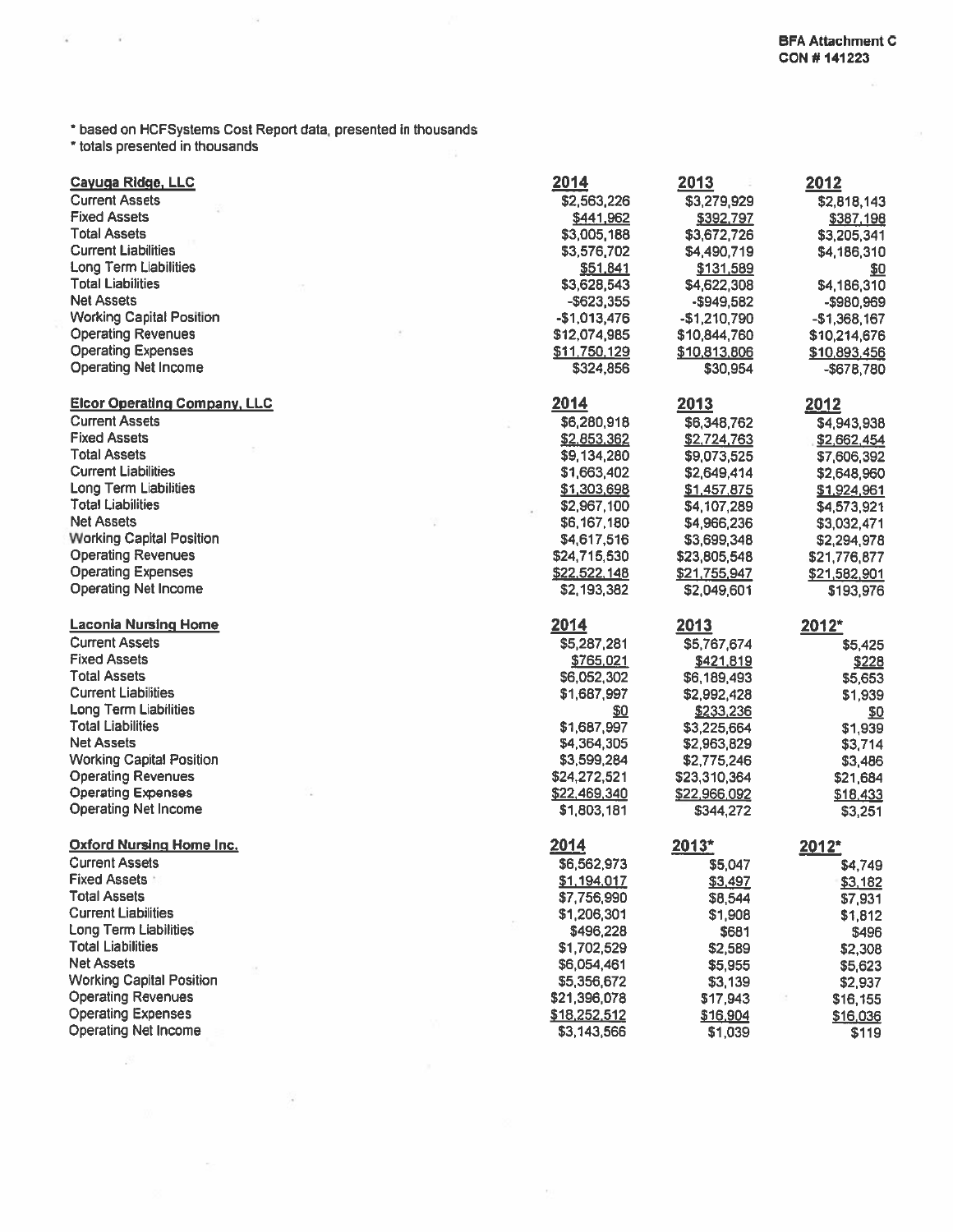#### **SUMMIT PARK NURSING HOME** ProForma Balance Sheet at 1/1/2015

| <b>BALANCE SHEET</b>                                                                  | <b>Summit NH</b> |     |              | Summit Realty NH & LTACH (2) |                         |  |
|---------------------------------------------------------------------------------------|------------------|-----|--------------|------------------------------|-------------------------|--|
|                                                                                       | Operating        |     | <b>Total</b> | NН                           | <b>LTACH</b>            |  |
|                                                                                       | 1/1/2015         |     |              |                              |                         |  |
| <b>ASSETS</b>                                                                         |                  |     |              |                              |                         |  |
|                                                                                       |                  |     |              |                              |                         |  |
| <b>CURRENT ASSETS</b>                                                                 |                  |     |              |                              |                         |  |
| <b>Cash and Cash Equivalents</b>                                                      | 4,808,640        | (5) |              |                              |                         |  |
| Resident Accounts Receivable - Net                                                    | 6,500,000        | (1) |              |                              |                         |  |
| Prepaid Expenses, including escrow accounts                                           |                  |     |              |                              |                         |  |
| Inventory                                                                             | 700,000          |     |              |                              |                         |  |
| <b>ITOTAL CURRENT ASSETS</b>                                                          | 12,008,640       |     |              |                              |                         |  |
| <b>PROPERTY AND EQUIPMENT, AT COST:</b>                                               |                  |     |              |                              |                         |  |
| Land, Buildings and Improvements                                                      |                  |     | 24,999,600   | 15,963,600                   | $9,036,000$ (3)         |  |
| Equipment                                                                             |                  |     | 1,800,000    | 1,200,000                    | $600,000$ (3)           |  |
|                                                                                       |                  |     | 26,799,600   | 17,163,600                   | 9,636,000               |  |
|                                                                                       |                  |     |              |                              |                         |  |
| Less accumulated depreciation and amortization<br><b>Total property and equipment</b> |                  |     | 26,799,600   | 17,163,600                   | 9,636,000               |  |
|                                                                                       |                  |     |              |                              |                         |  |
| <b>OTHER ASSETS</b>                                                                   |                  |     |              |                              |                         |  |
| Securtiy Deposit                                                                      |                  |     |              |                              |                         |  |
| Resident Funds Held in Trust                                                          |                  |     |              |                              |                         |  |
| Mortgage Acquisition Costs                                                            |                  |     | 1,423,827    | 890,362                      | $533,465$ (4)           |  |
| Goodwill                                                                              | 3,900,000        | (3) |              |                              |                         |  |
| Total other assets                                                                    | 3,900,000        |     | 1,423,827    | 890,362                      | 533,465                 |  |
| <b>TOTAL ASSETS</b>                                                                   | 15,908,640       |     | 28,223,427   | 18,053,962                   | 10,169,465              |  |
| <b>LIABILITIES AND OWNER'S EQUITY</b>                                                 |                  |     |              |                              |                         |  |
| <b>CURRENT LIABILITIES</b>                                                            |                  |     |              |                              |                         |  |
| Accounts Payable and accrued expenses                                                 |                  |     |              |                              |                         |  |
| Accrued compensation and related benefits                                             |                  |     |              |                              |                         |  |
| Deferred revenue - patient deposits                                                   |                  |     |              |                              |                         |  |
| <b>AR Loan</b>                                                                        | 6,500,000        | (1) |              |                              |                         |  |
| Current portion of debt                                                               |                  |     | 370,918      | 235,755                      | $135,163$ (4)           |  |
|                                                                                       |                  |     |              |                              |                         |  |
| <b>TOTAL CURRENT LIABILITIES</b>                                                      | 6,500,000        |     | 370,918      | 235,755                      | 135,163                 |  |
| <b>OTHER LIABILITIES</b>                                                              |                  |     |              |                              |                         |  |
| Resident Funds Held in Trust                                                          |                  |     |              |                              |                         |  |
| <b>Related party payables</b>                                                         |                  |     |              |                              |                         |  |
| Estimated amounts due to third party payors                                           |                  |     |              |                              |                         |  |
| Debt, less current portion                                                            |                  |     | 27,115,807   | 17,224,198                   | $9,891,609$ (4)         |  |
| <b>TOTAL LIABILITIES</b>                                                              | 6,500,000        |     | 27,486,725   | 17,459,953                   | 10,026,772              |  |
| <b>Owners Equity</b>                                                                  | 9,408,640        |     | 736,702      | 594,009                      | 142,693                 |  |
|                                                                                       |                  |     |              |                              |                         |  |
| <b>TOTAL LIABILITIES AND OWNER'S EQUITY</b>                                           | 15,908,640       |     | 28,223,427   |                              | 18,053,962   10,169,465 |  |

(1) The Transition Agreement allows for the use of the County's AR for 18 months. Currently, the total AR is 18,000,000, however an analysis must be done to determine collectibility, therefore only 50% (LTCH: \$2,500,000 and NH: \$6,500,000) of the total has been used in the proforma. (2) Will hold the realty and financing for both the NH and LTACH.

(3) Represents the allocation of the purchase price between land, building, equipment and operations (goodwill).

ò,

(4) Proforma includes purchase financing but not the capital improvement financing as project will start subsequent to closing. See attached schedule of capital project adjustments to balance sheet.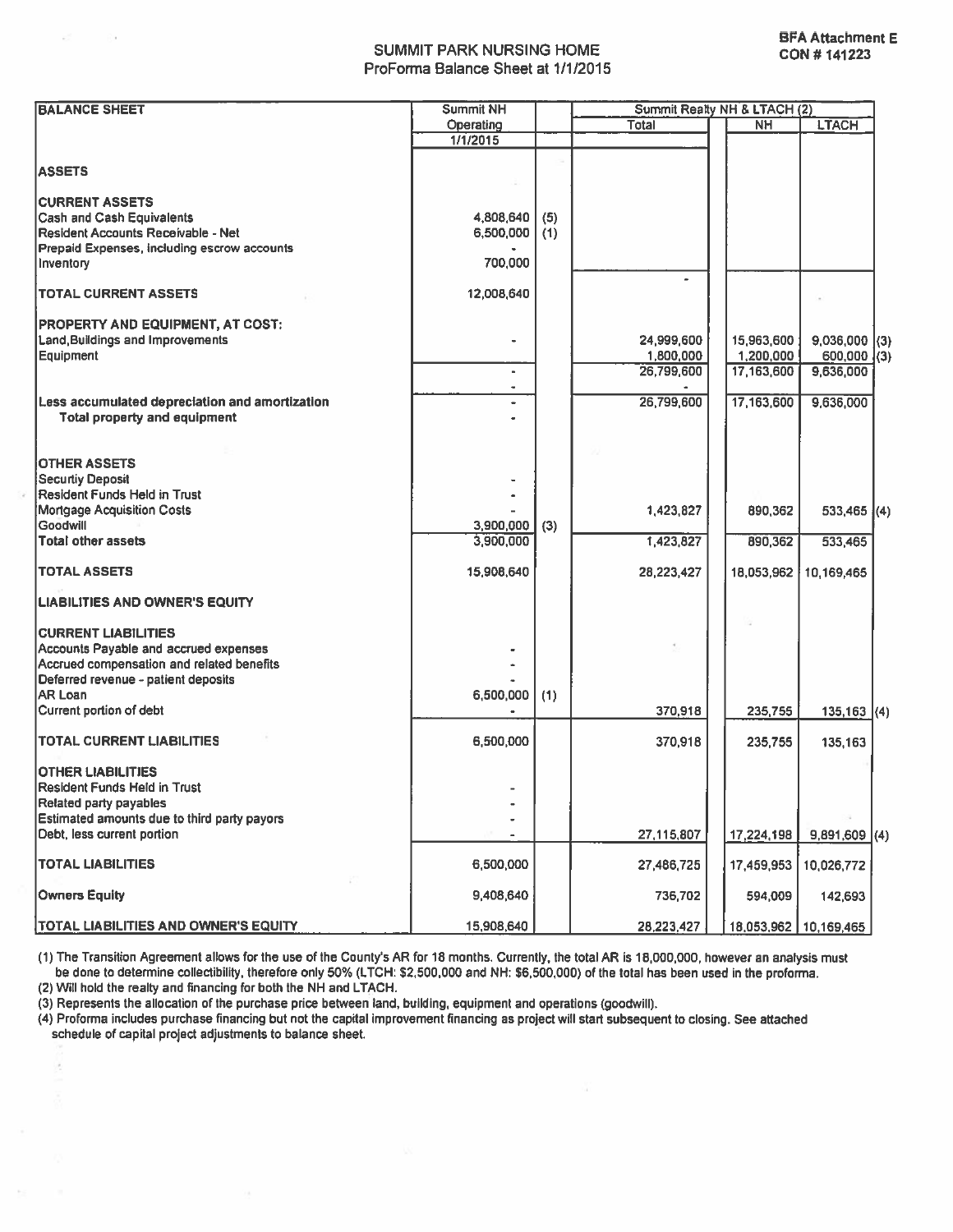Amounts to be added to BS when project completed - 6/30/2017 (assuming closing on 1/1/2016)

**BFA Attachment E (cont.)** CON #141223

| <b>BALANCE SHEET</b>                           | Summit NH |            | Summit Realty NH & LTACH (2)      |                      |  |
|------------------------------------------------|-----------|------------|-----------------------------------|----------------------|--|
|                                                | 1/1/2015  | Total      |                                   |                      |  |
|                                                |           |            | <b>NH</b>                         | <b>LTACH</b>         |  |
|                                                |           |            |                                   |                      |  |
| <b>ASSETS</b>                                  |           |            |                                   |                      |  |
|                                                |           |            |                                   |                      |  |
|                                                |           |            |                                   |                      |  |
| <b>CURRENT ASSETS</b>                          |           |            |                                   |                      |  |
| <b>Cash and Cash Equivalents</b>               |           |            |                                   |                      |  |
|                                                |           |            |                                   |                      |  |
| Resident Accounts Receivable - Net             |           |            |                                   |                      |  |
| Prepaid Expenses, including escrow accounts    |           |            |                                   |                      |  |
|                                                |           |            |                                   |                      |  |
| Inventory                                      |           |            |                                   |                      |  |
|                                                |           |            |                                   |                      |  |
| <b>TOTAL CURRENT ASSETS</b>                    |           |            |                                   |                      |  |
|                                                |           |            |                                   |                      |  |
|                                                |           |            |                                   |                      |  |
| PROPERTY AND EQUIPMENT, AT COST:               |           |            |                                   |                      |  |
| Land, Buildings and Improvements               |           | 36,949,698 |                                   |                      |  |
|                                                |           |            |                                   | 34,520,233 2,429,465 |  |
| Equipment                                      |           |            |                                   |                      |  |
|                                                |           | 36,949,698 | 34,520,233                        | 2,429,465            |  |
| Less accumulated depreciation and amortization |           |            |                                   |                      |  |
|                                                |           |            |                                   |                      |  |
| <b>Total property and equipment</b>            |           | 36,949,698 | 34,520,233                        | 2,429,465            |  |
|                                                |           |            |                                   |                      |  |
|                                                |           |            |                                   |                      |  |
|                                                |           |            |                                   |                      |  |
| <b>OTHER ASSETS</b>                            |           |            |                                   |                      |  |
| <b>Securtiy Deposit</b>                        |           |            |                                   |                      |  |
|                                                |           |            |                                   |                      |  |
| <b>Resident Funds Held in Trust</b>            |           |            |                                   |                      |  |
| <b>Mortgage Acquisition Costs</b>              |           | 1,576,173  | 1,468,170                         | 108,003              |  |
| <b>Goodwill</b>                                |           |            |                                   |                      |  |
|                                                |           |            |                                   |                      |  |
| <b>Total other assets</b>                      | $\bullet$ | 1,576,173  | 1,468,170                         | 108,003              |  |
|                                                |           |            |                                   |                      |  |
| <b>TOTAL ASSETS</b>                            |           |            |                                   |                      |  |
|                                                |           | 38,525,871 | 35,988,403                        | 2,537,468            |  |
|                                                |           |            |                                   |                      |  |
| <b>LIABILITIES AND OWNER'S EQUITY</b>          |           |            |                                   |                      |  |
|                                                |           |            |                                   |                      |  |
|                                                |           |            |                                   |                      |  |
| <b>CURRENT LIABILITIES</b>                     |           |            |                                   |                      |  |
| Accounts Payable and accrued expenses          |           |            |                                   |                      |  |
|                                                |           |            |                                   |                      |  |
| Accrued compensation and related benefits      |           |            |                                   |                      |  |
| Deferred revenue - patient deposits            |           |            |                                   |                      |  |
| AR Loan                                        |           |            |                                   |                      |  |
|                                                |           |            |                                   |                      |  |
| Current portion of debt                        |           | 2,544,144  | 2,376,576                         | 167,568              |  |
|                                                |           |            |                                   |                      |  |
| <b>TOTAL CURRENT LIABILITIES</b>               |           |            |                                   |                      |  |
|                                                |           | 2,544,144  | 2,376,576                         | 167,568              |  |
|                                                |           |            |                                   |                      |  |
| <b>OTHER LIABILITIES</b>                       |           |            |                                   |                      |  |
|                                                |           |            |                                   |                      |  |
| Resident Funds Held in Trust                   |           |            |                                   |                      |  |
| Related party payables                         |           |            |                                   |                      |  |
| Estimated amounts due to third party payors    |           |            |                                   |                      |  |
|                                                |           |            |                                   |                      |  |
| Debt, less current portion                     |           | 28,276,552 | 26,414,146                        | 1,862,406            |  |
|                                                |           |            |                                   |                      |  |
| <b>TOTAL LIABILITIES</b>                       |           |            |                                   |                      |  |
|                                                |           | 30,820,696 | 28,790,722                        | 2,029,974            |  |
|                                                |           |            |                                   |                      |  |
| <b>Owners Equity</b>                           |           | 7,705,175  |                                   |                      |  |
|                                                |           |            | 7,197,681                         | 507,494              |  |
|                                                |           |            |                                   |                      |  |
| <b>TOTAL LIABILITIES AND OWNER'S EQUITY</b>    |           | 38.525.871 | 35 988 403 $\overline{2}$ 537 468 |                      |  |

Represents the amounts to be added to the balance sheet at completion of project, currently estimated to be eighteen months after start of operations. This is not a complete balance sheet but rather the projected assets and liabilities for the construction project.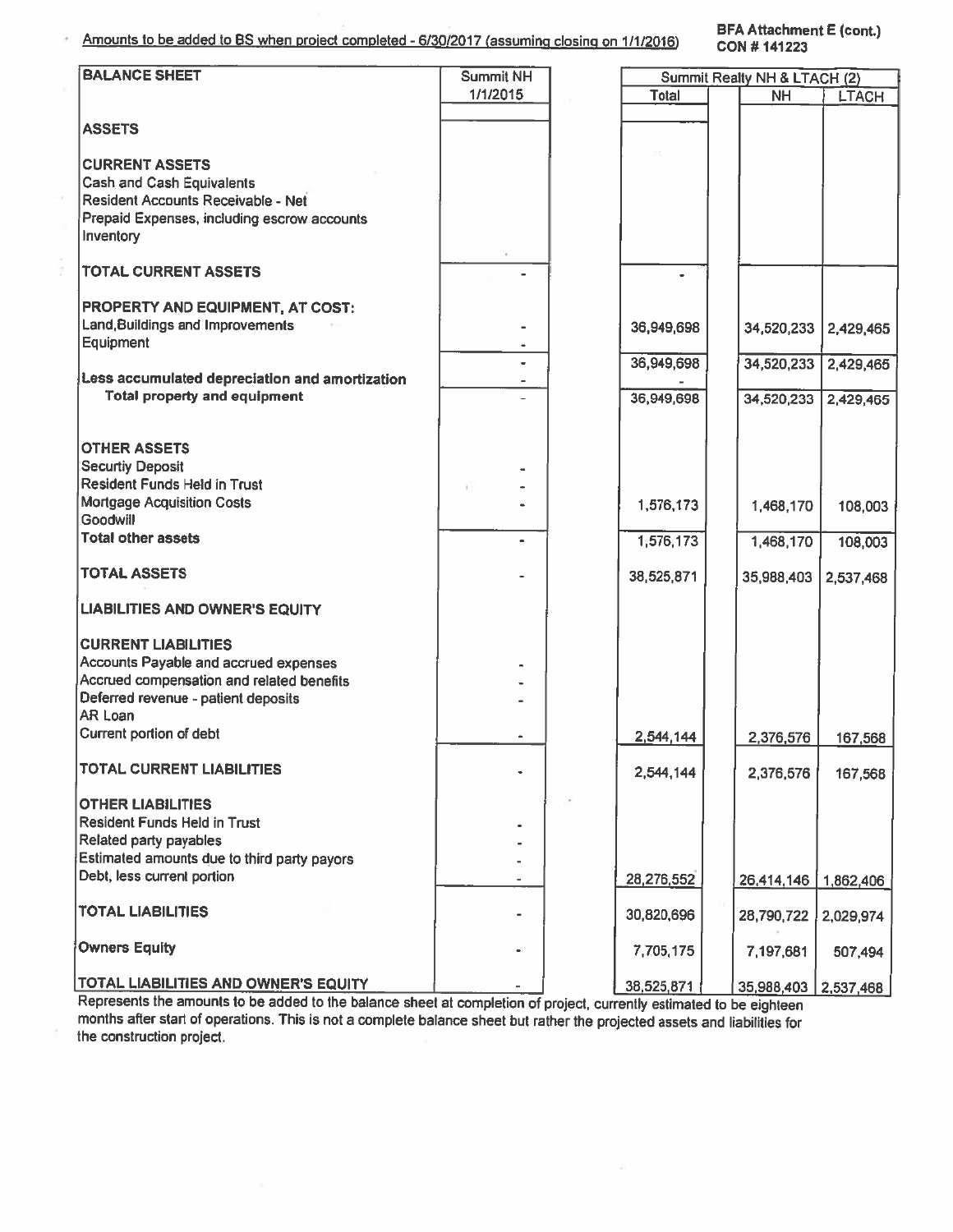## SUMMIT PARK HOSPITAL/SUMMIT PARK **NURSING CARE CENTER** (Formerly Known as Summit Park Hospital/<br>Rockland County Infirmary)<br>(An Enterprise Fund of the County of Rockland)

#### **Statements of Net Position**

### December 31, 2013 and 2012

 $\zeta$ 

| <b>Assets</b>                                                                                                                                                                                                                                                           |    | 2013                                                                                          | 2012                                                                                          |
|-------------------------------------------------------------------------------------------------------------------------------------------------------------------------------------------------------------------------------------------------------------------------|----|-----------------------------------------------------------------------------------------------|-----------------------------------------------------------------------------------------------|
| Current assets:<br>Cash<br>Patients' accounts receivable:                                                                                                                                                                                                               | s  | 85,765                                                                                        | 48,658                                                                                        |
| Long-term acute care and skilled nursing facility, less allowance for doubtful<br>accounts of \$1,753,057 in 2013 and \$1,422,419 in 2012<br>Mental health units, less allowance for doubtful accounts of \$1,066,857 in                                                |    | 6,346,652                                                                                     | 7,586,905                                                                                     |
| 2013 and \$1,358,565 in 2012<br>Other receivables<br><b>Supplies</b><br>Funds held in trust for residents                                                                                                                                                               |    | 1,431,470<br>15,424,744<br>796,462<br>233,366                                                 | 1,905,456<br>19,356,626<br>703,562<br>259,385                                                 |
| Due from the State of New York by mental health units for outpatient subsidy,<br>net                                                                                                                                                                                    |    | 81,095                                                                                        |                                                                                               |
| Total current assets                                                                                                                                                                                                                                                    |    | 24,399,554                                                                                    | 29,860,592                                                                                    |
| Capital assets, net<br>Cash equivalents held by the County of Rockland designated for construction                                                                                                                                                                      |    | 18,665,300<br>7,877,889                                                                       | 19,099,701<br>2,003,265                                                                       |
| Total noncurrent assets                                                                                                                                                                                                                                                 |    | 26,543,189                                                                                    | 21,102,966                                                                                    |
| Total assets                                                                                                                                                                                                                                                            | S  | 50,942,743                                                                                    | 50,963,558                                                                                    |
| <b>Liabilities and Net Deficit</b>                                                                                                                                                                                                                                      |    |                                                                                               |                                                                                               |
| Current liabilities:<br>Current portion of advances from the County of Rockland:                                                                                                                                                                                        |    |                                                                                               |                                                                                               |
| Bond anticipation notes<br>General obligation bonds<br>Due to the County of Rockland, net<br>Accounts payable and accrued expenses<br>Accrued salaries, vacation, and holiday pay<br>Deferred revenues<br>Accrued interest payable<br>Funds held in trust for residents | S. | 337,000<br>1,971,297<br>70,676,400<br>8,370,496<br>9,143,737<br>501,169<br>170,090<br>233,366 | 450,000<br>1,596,660<br>68,537,794<br>7,478,029<br>9,421,414<br>512,285<br>140,687<br>259,385 |
| Total current liabilities                                                                                                                                                                                                                                               |    | 91,403,555                                                                                    | 88,396,254                                                                                    |
| Advances from the County of Rockland - General Obligation Bonds, net of current<br>portion<br>Postemployment benefits obligation, other than pension<br>Estimated third-party liabilities, net<br>Total long-term liabilities<br><b>Total liabilities</b>               |    | 15,547,732<br>86,411,273<br>2,344,160<br>104,303,165<br>195,706,720                           | 10,582,614<br>78,521,913<br>1,629,953<br>90,734,480                                           |
| Commitments and contingencies                                                                                                                                                                                                                                           |    |                                                                                               | 179,130,734                                                                                   |
| Net position:<br>Invested in capital assets, net of related debt<br><b>Unrestricted</b>                                                                                                                                                                                 |    | 8,687,161                                                                                     | 8,473,692                                                                                     |
| Total net position                                                                                                                                                                                                                                                      |    | (153, 451, 138)                                                                               | (136, 640, 868)                                                                               |
| Total liabilities and net position                                                                                                                                                                                                                                      | S  | (144, 763, 977)<br>50,942,743                                                                 | (128, 167, 176)<br>50,963,558                                                                 |

See accompanying notes to basic financial statements.